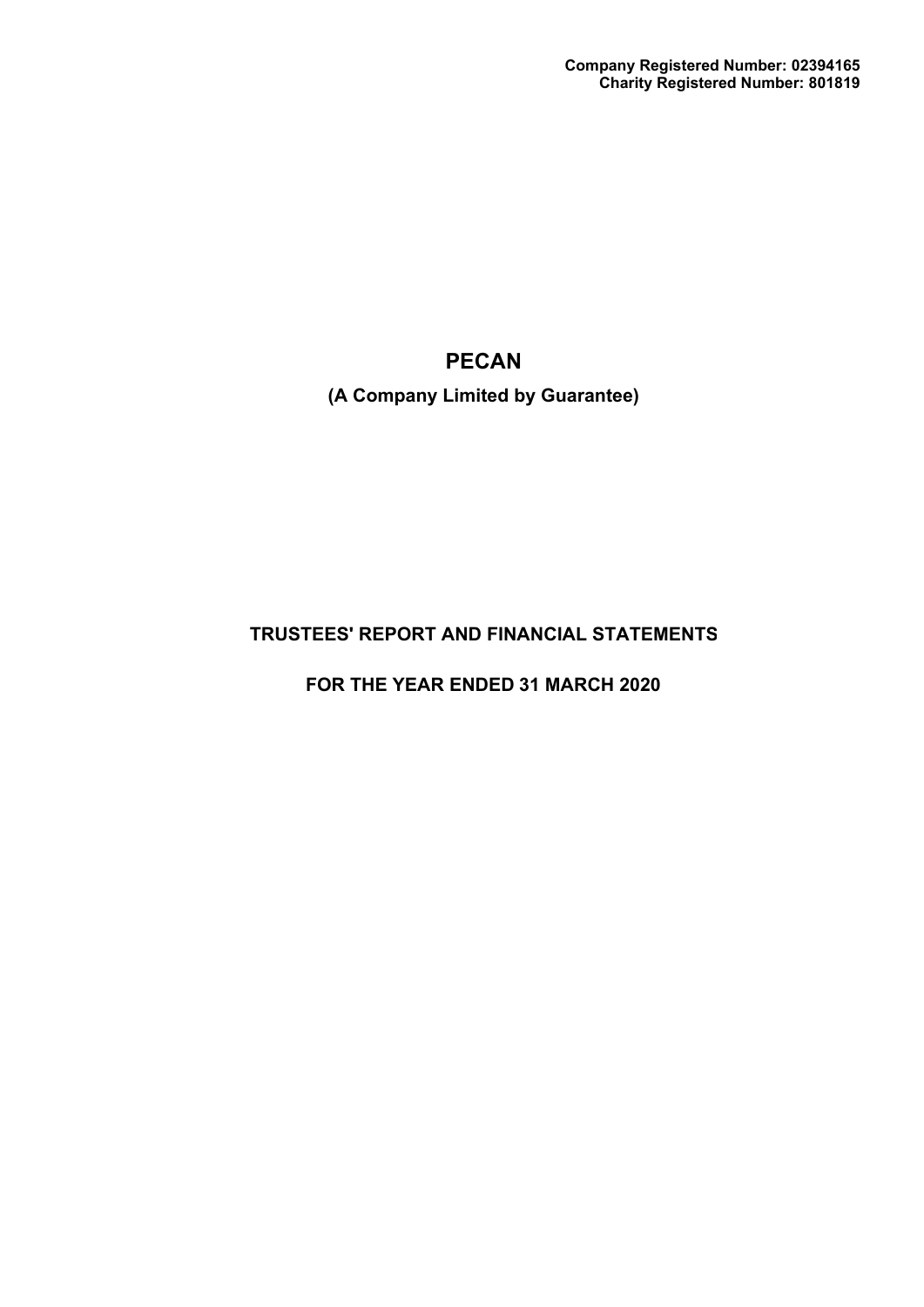**(A Company Limited by Guarantee)**

# **CONTENTS**

| Reference and Administrative Details of the Charity, its Trustees and Advisers | Page<br>1 |
|--------------------------------------------------------------------------------|-----------|
| <b>Trustees' Report</b>                                                        | $2 - 19$  |
| <b>Trustees' Responsibilities Statement</b>                                    | 20        |
| <b>Independent Auditors' Report on the Financial Statements</b>                | $21 - 23$ |
| <b>Statement of Financial Activities</b>                                       | 24        |
| <b>Balance Sheet</b>                                                           | 25        |
| <b>Statement of Cash Flows</b>                                                 | 26        |
| <b>Notes to the Financial Statements</b>                                       | $27 - 52$ |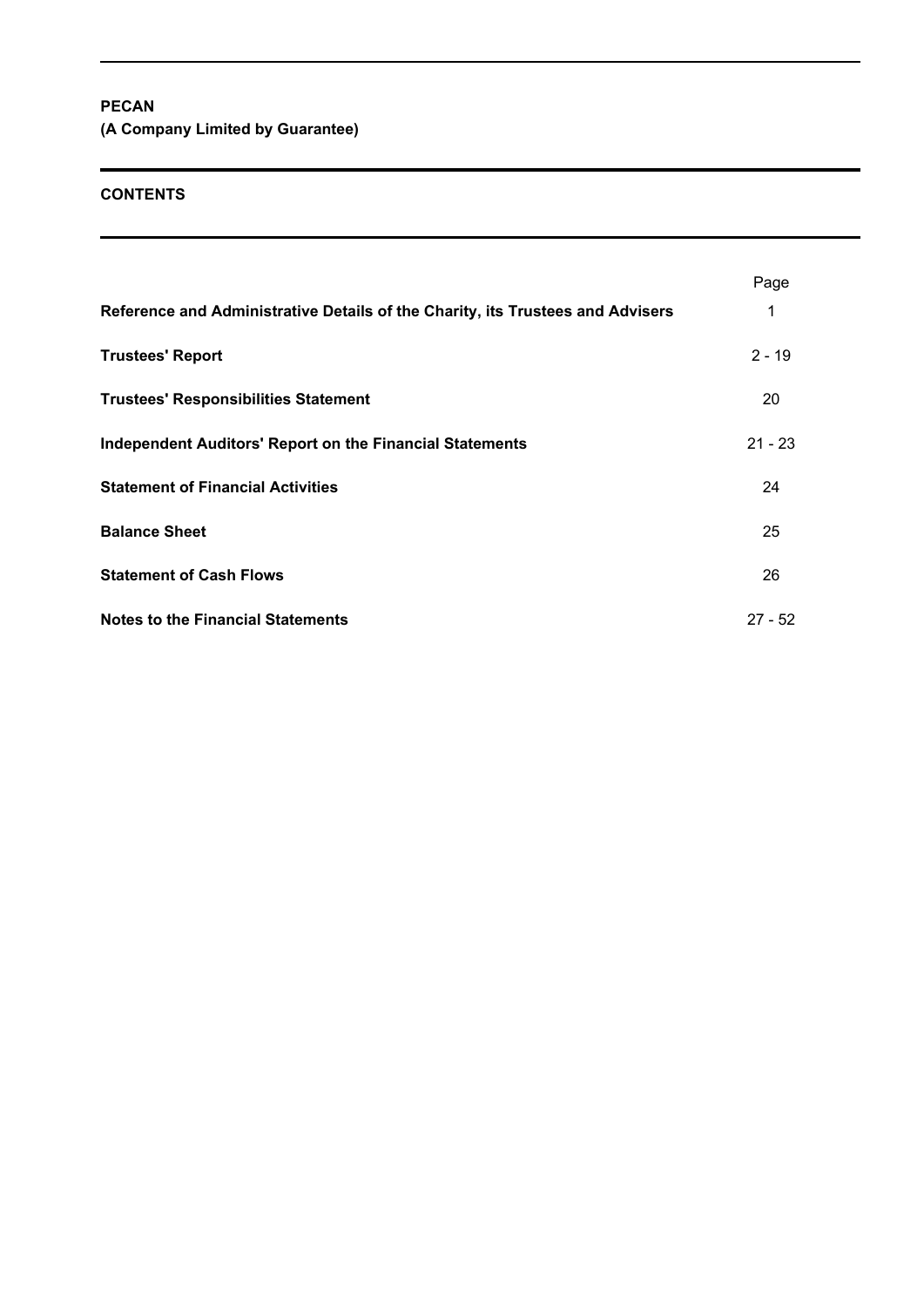**(A Company limited by Guarantee)** 

#### **REFERENCE AND ADMINISTRATIVE DETAILS OF THE CHARITY, ITS TRUSTEES AND ADVISERS FOR THE YEAR ENDED 31 MARCH 2020**

| <b>Charity Name:</b>                    | Pecan                                                                                                                                                                                                                                                                                                                                                                                                                                                                                                               |
|-----------------------------------------|---------------------------------------------------------------------------------------------------------------------------------------------------------------------------------------------------------------------------------------------------------------------------------------------------------------------------------------------------------------------------------------------------------------------------------------------------------------------------------------------------------------------|
| <b>Charity Registration number:</b>     | 801819                                                                                                                                                                                                                                                                                                                                                                                                                                                                                                              |
| <b>Company House Number:</b>            | 02394165                                                                                                                                                                                                                                                                                                                                                                                                                                                                                                            |
| <b>Principal and registered Office:</b> | 121a Peckham High Street<br>London<br><b>SE15 5SE</b>                                                                                                                                                                                                                                                                                                                                                                                                                                                               |
| Trustees:                               | Rev. Joyce Grant (Resigned 31 <sup>st</sup> March 2020)<br>Paul Jones (Elected Chair of Trustees 10 <sup>th</sup> June<br>2020)<br>Omorinola Ogutuga<br>Aderemi Okeshola - Chair of Trustees (Resigned<br>10th June 2020)<br>Eleanor Orr<br>Anne Wilde (Resigned 10th March 2020)<br>John Willis (Resigned 10 <sup>th</sup> June 2020)<br>Alison Inglis Jones (Appointed 10 <sup>th</sup> June 2020)<br>Graham Gordon (Appointed 10 <sup>th</sup> June 2020)<br>David Porter (Appointed 10 <sup>th</sup> June 2020) |
| <b>Company Secretary:</b>               | <b>Christopher Price</b>                                                                                                                                                                                                                                                                                                                                                                                                                                                                                            |
| <b>Senior Management:</b>               | Christopher Price - Chief Executive Officer<br>Magni Sylvie Bissileu - Head of Finance and<br><b>Resources</b><br>Michele Smith – Head of Operations                                                                                                                                                                                                                                                                                                                                                                |
| <b>Auditors:</b>                        | <b>MHA MacIntyre Hudson</b><br><b>Chartered Accountants</b><br><b>Statutory Auditor</b><br>$6th$ Floor<br>2 London Wall Place<br>London, EC2Y 5AU                                                                                                                                                                                                                                                                                                                                                                   |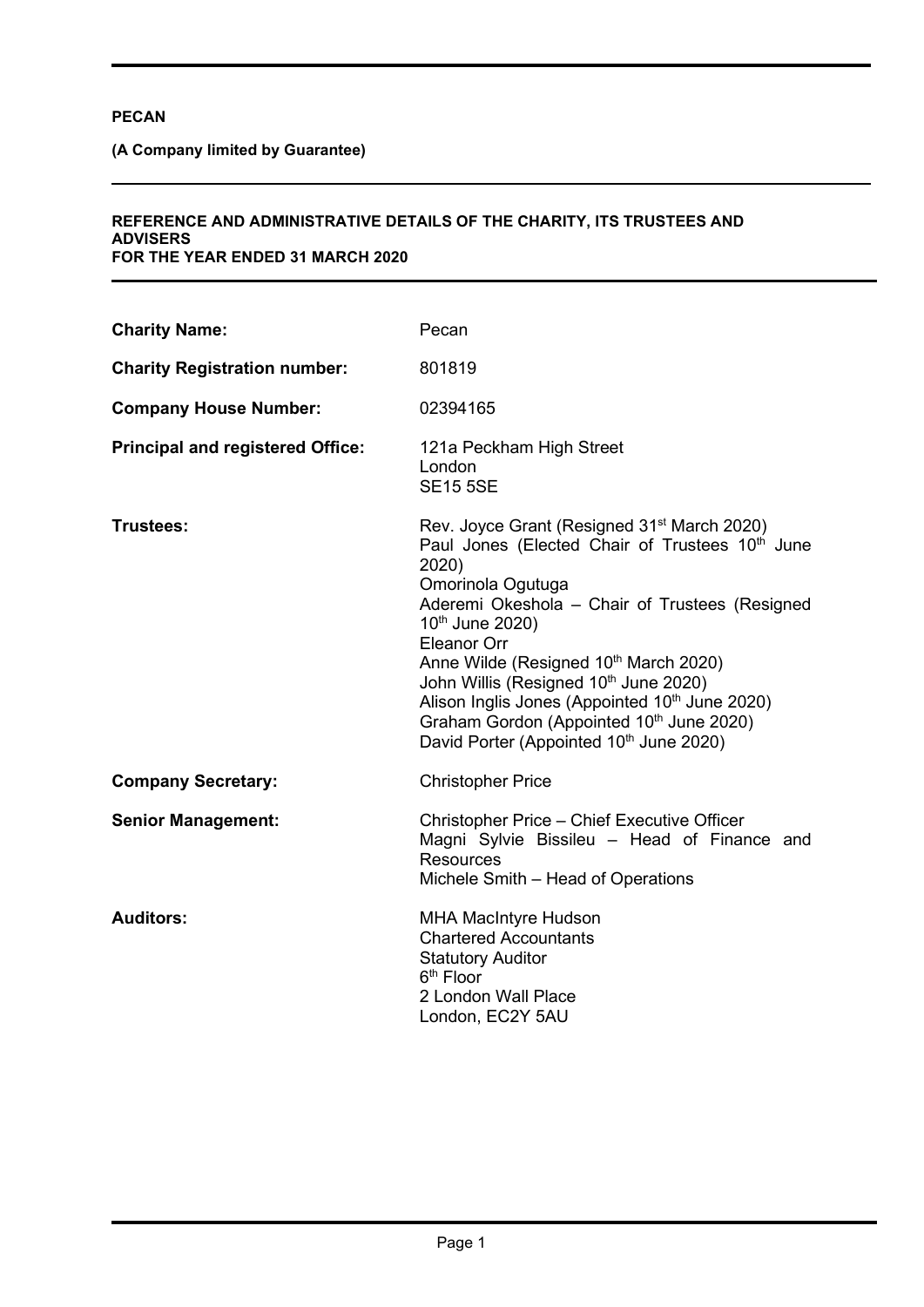**(A Company limited by Guarantee)** 

#### **REFERENCE AND ADMINISTRATIVE DETAILS OF THE CHARITY, ITS TRUSTEES AND ADVISERS FOR THE YEAR ENDED 31 MARCH 2020**

| <b>Bankers:</b>    | Barclays Bank plc<br>United Kingdom House, 180 Oxford Street<br>London W1D 1NN |
|--------------------|--------------------------------------------------------------------------------|
|                    | <b>CCLA</b><br>Senator House, 85 Victoria Street<br>London, EC4V 4ET           |
| <b>Solicitors:</b> | <b>Grant Saw</b><br>110-114 Norman Road, Greenwich<br>London, SE10 9EH         |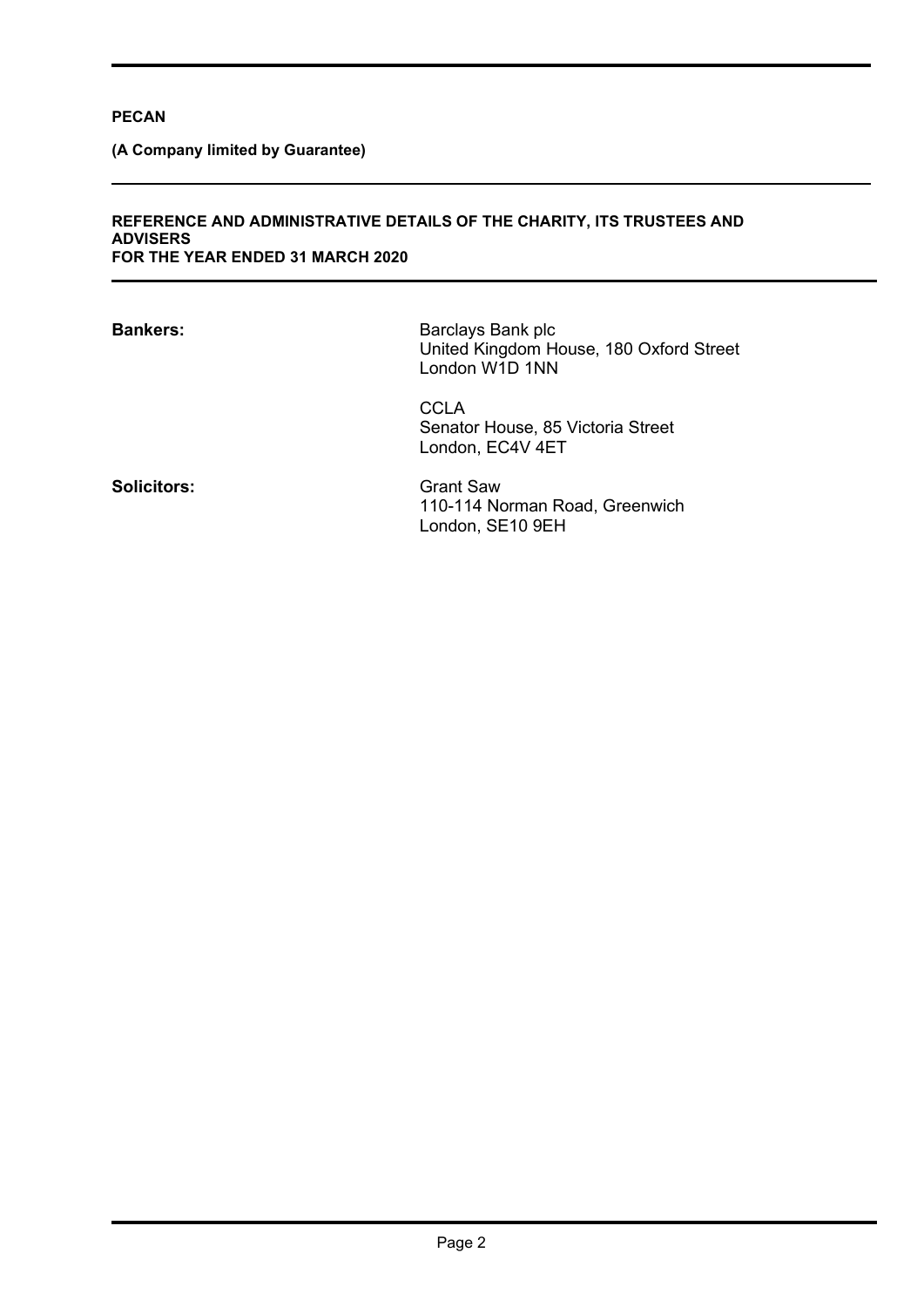## **(A Company limited by Guarantee)**

#### **TRUSTEES' REPORT FOR THE YEAR ENDED 31 MARCH 2020**

The Trustees of Pecan present their report together with the financial statements for the year ended 31 March 2020.

# **Principal activity**

The principal activity of the Charity in the year under review was that of the provision of information, advice and guidance, training and assistance to unemployed persons, people from disadvantaged communities and ex-offenders.

# **Trustees**

The Trustees of the Charity who held office during the year and to the date of this report are disclosed on page 1.

# **Structure, Governance and Management**

## **Governing Document**

Pecan is a charitable company limited by guarantee, incorporated on 12 June 1989 and registered as a Charity on 21 July 1989. The company was established under a Memorandum of Association with the Charity Commission which established the objects and powers of the charitable company and is governed under its Articles of Association. In the event of the company being wound up members are required to contribute an amount of up to £1.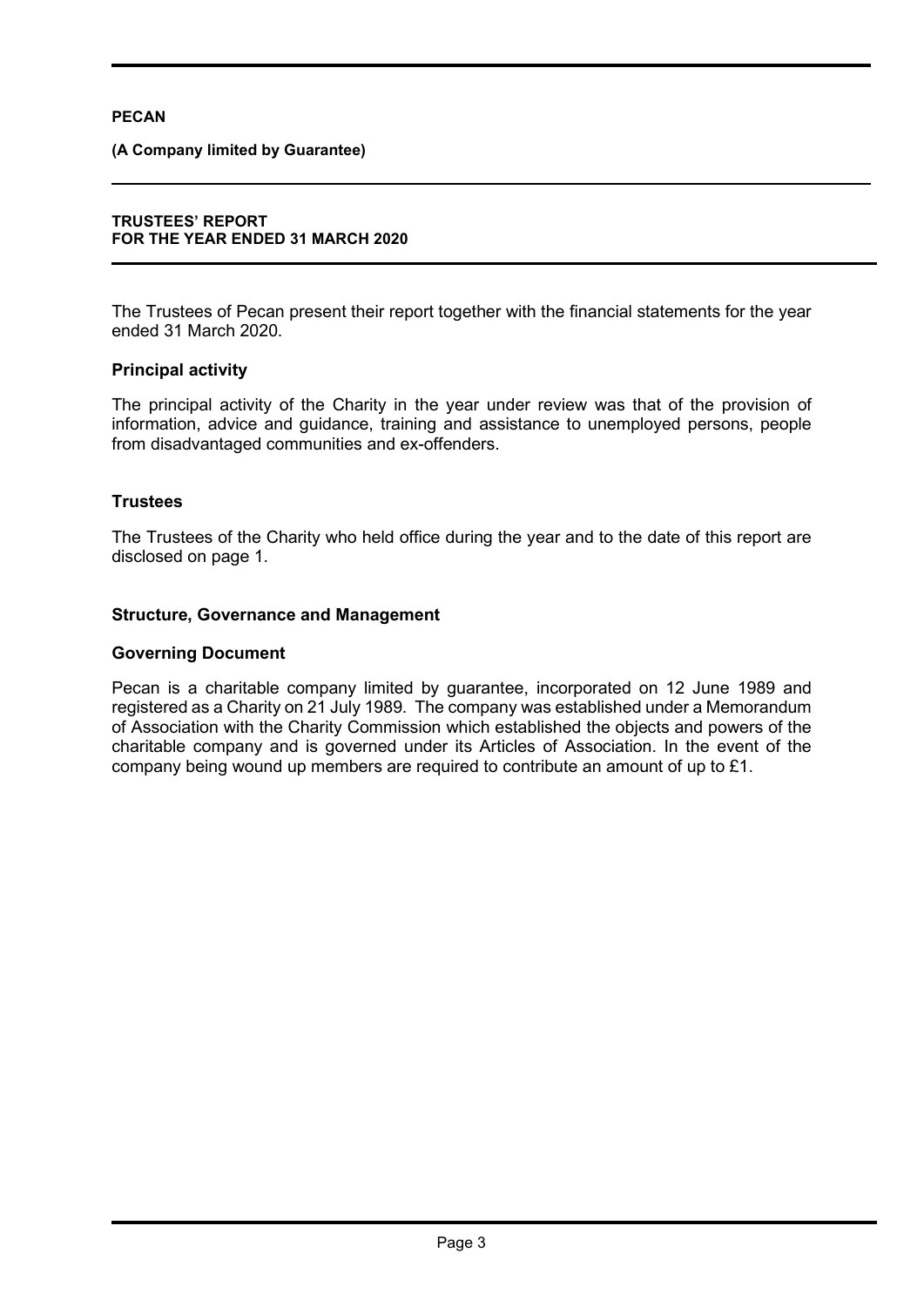# **(A Company limited by Guarantee)**

# **TRUSTEES' REPORT FOR THE YEAR ENDED 31 MARCH 2020**

# **Recruitment and Appointment of Members and Trustees**

# **1. Members**

- a. Membership will be open to all churches that can sign and continue to affirm the Churches Together Statement of Faith and whose principal place of worship is situated in Peckham and/or the London Borough of Southwark.
- b. Once accepted for membership a senior church leader ("SCL") from each member church ("Member Church") will be invited to be the representative from their Member Church. They will have the opportunity to nominate someone from their Member Church in writing a different person ("Substitute") from their Member Church to attend meetings and vote on behalf of the Member Church. Both SCL's and Substitutes cannot be employed by Pecan.
	- o Members will be invited to an annual meeting. The annual meeting must include Pecan's Annual General Meeting and may also include:
	- $\circ$  A speaker invited to give a presentation delivered by an external speaker about a Christian response to a specific area of social justice/action
	- $\circ$  A forum session to discuss Christian social action in Southwark

The members of the company act as guarantors to the liability of £1 each.

# **The Board of Directors**

The Directors of Pecan are also Trustees of the Charity.

The Board meet quarterly and in a number of sub-committees; they set policy and direction for the Charity and oversee the work of the Chief Executive Officer.

All of the directors are Christians and avid church attendees and members**;** they voluntarily help Pecan to maintain its Christian ethos and are not remunerated.

The Board of Directors ('The Board') are made up of members who have experience and expertise relating to Pecan's work in providing training and support for the marginalised and unemployed. The Board may appoint any member of the Company or any other suitable person, either as a replacement of a member or as an additional member to the Board. Such appointments must be confirmed by election at the next Annual General Meeting. Appointment of the Secretary is the Board's function.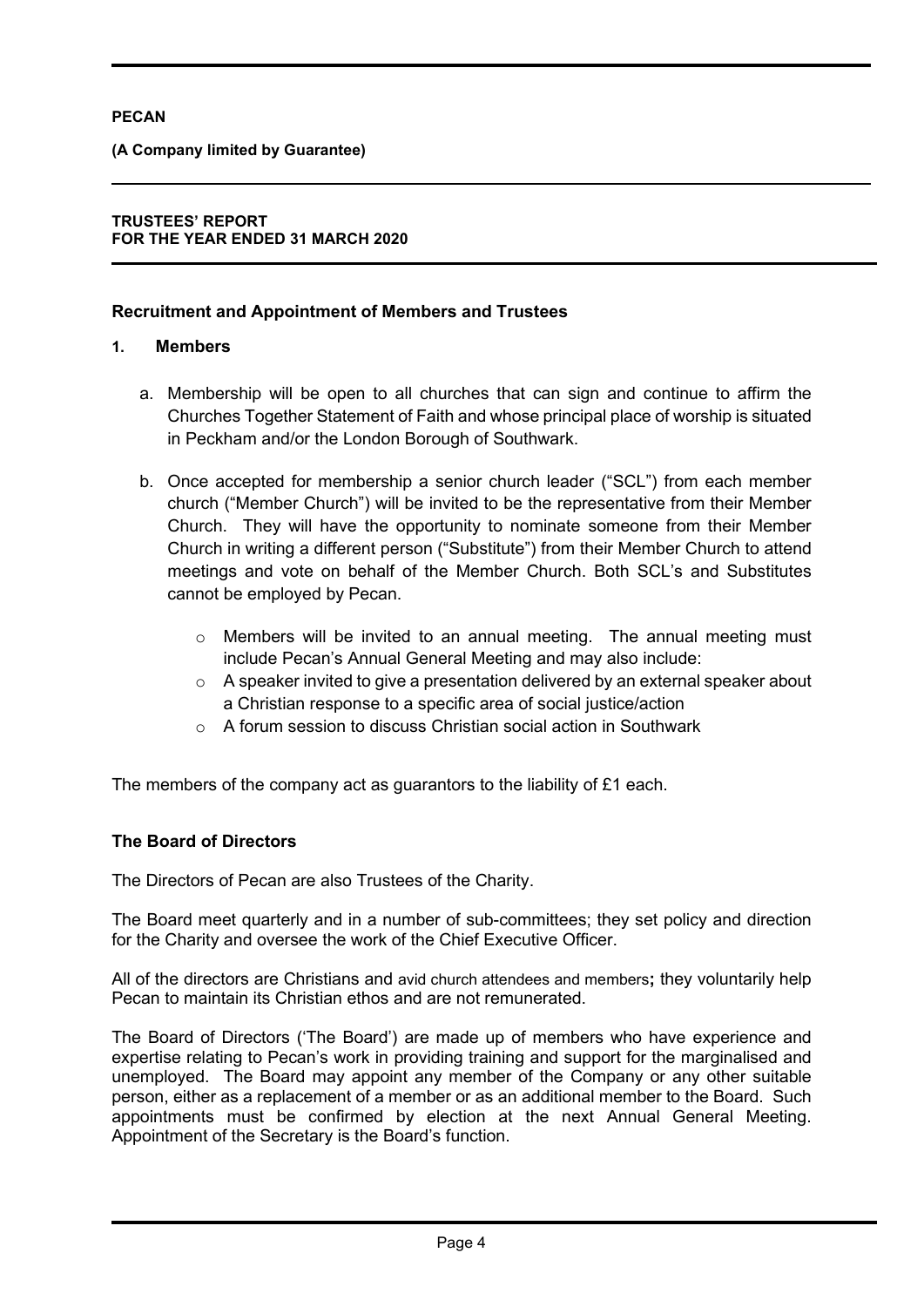**(A Company limited by Guarantee)** 

#### **TRUSTEES' REPORT FOR THE YEAR ENDED 31 MARCH 2020**

New Trustees are recruited by advertising through newsletters to our member and supporter network. The diversity in background and skills of the Trustees are regularly reviewed as we aim to recruit Trustees with distinctive experience in their fields.

The Board may delegate its powers to sub-committees consisting of members of the Board who have expertise in that particular area of management. All proceedings and decisions made by the sub-committee are reported back at the following meeting.

New Trustees participate in a full induction programme upon appointment.

# **2. Senior Management**

The management personnel consists of the Chief Executive Officer (CEO), Head of Finance and Resources, Head of Operations; and the Board of directors (who are not remunerated). The day to day management of the Charity is the responsibility of the CEO who is appointed by the Board. Remuneration for all staff is benchmarked every three years by a HR consultant. They use published comparison information provided by Croner and NCVO and compare these with other Christian charities with whom the consultant is in touch and able to survey anonymously. The report is presented to the Board of Directors who decide and approve the salaries of each of the staff members including the CEO.

# **Operational Structure**

All programs of work are managed by project managers. Senior management provides support and oversight of projects and ensures that standards are maintained across the organisation. Senior management also takes the lead on applying for new contracts and the strategic planning and monitoring of the organisation.

# **Pecan and other charities/organisations**

In order to achieve Pecan's objects, the Charity works in partnership with many local, national and international organisations and government agencies whilst retaining a prime focus on its neighbourhood within the London region.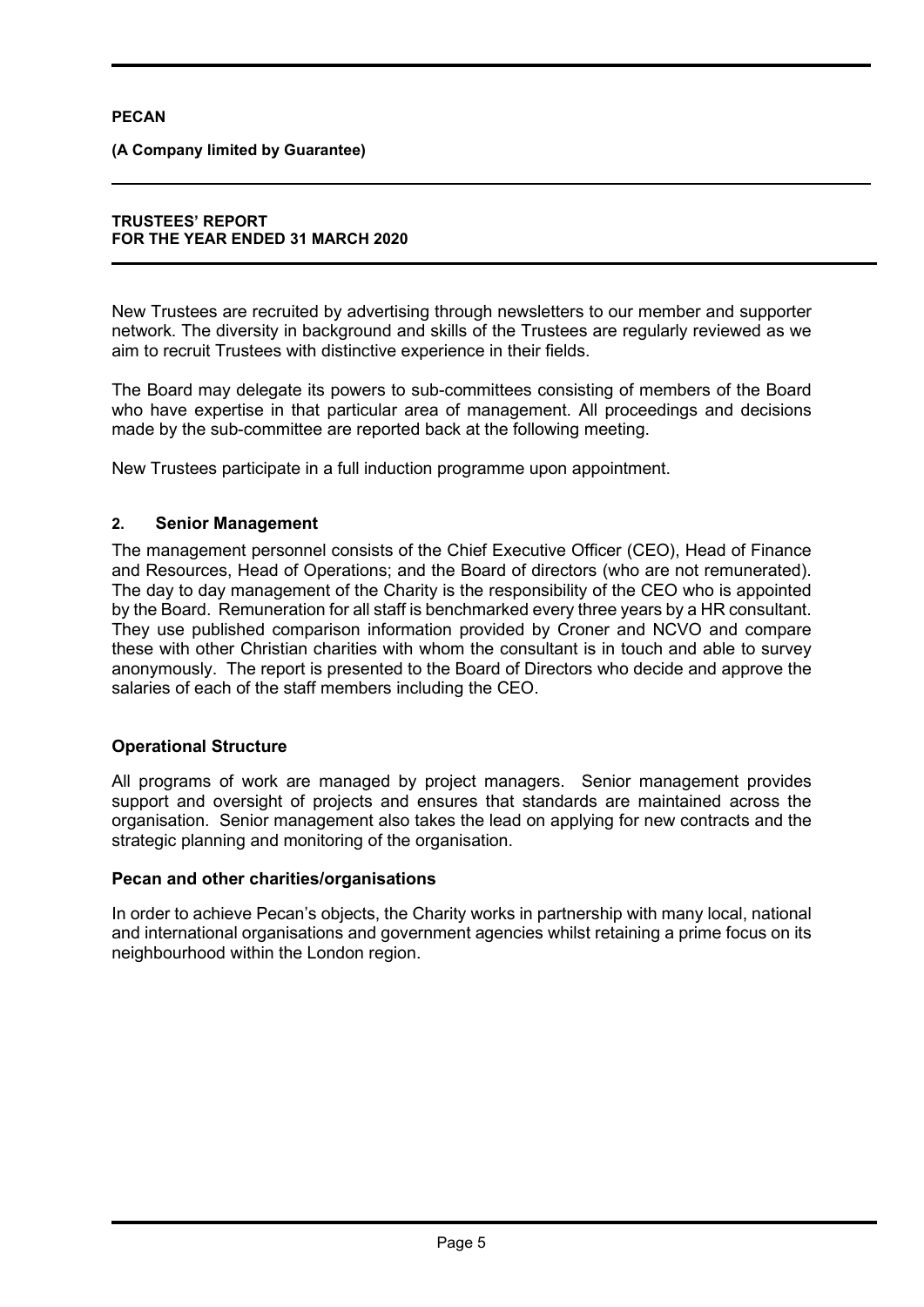**(A Company limited by Guarantee)** 

### **TRUSTEES' REPORT FOR THE YEAR ENDED 31 MARCH 2020**

# **Risk Assessment**

The Charity maintains and actively monitors its risk register. The register is presented to the Board at each quarterly meeting by the Chief Executive Officer**;** significant risks are identified, and actions agreed and monitored at subsequent meetings.

As a Charity Pecan considers the following to be the key areas of business risk:

- Strategy Risk
- Reputational Risk
- Economic Risk
- Operational Risk
- Legal Risk
- Compliance Risk

Principal risks and uncertainties for Pecan at the current moment;

**Covid 19 –** Pecan has adjusted well to the first phase of the coronavirus pandemic. Most projects have been conducted from home during this time with Southwark Foodbank and Peckham Pantry continuing to progress on the premises. Funding has come in for the Foodbank and we have had positive responses from all other funders who have allowed us to alter the nature of our work to adapt to the sudden change of situation. If there is a second wave of the virus in the upcoming year, we may potentially experience a further wave of generosity and financial support from the public and funders. This is expected to have a significant knock-on effect on the viability of some projects.

In response to these financial risks Pecan has carried out 3 budget and cash flow scenarios for an 18 month period starting in October 2020 looking at the financial impact of the pandemic. In the worst-case scenario in which we see most contract funding not being renewed we will still be able to carry out essential activity on a reduced scale using restricted reserves for those projects and general reserves for central and projects in development. The planning activities carried out has given Trustees a reasonable assurance to believe that we have sufficient reserves to continue running a core level of activity for the next 18 months in a worst case scenario.

In addition to the financial risk, if the threat of the virus is extended any further, we will have to rethink many of our working models due to their reliance on in-person meetings. We anticipate that mental health issues may arise if we experience a second lockdown, and therefore need to develop strategies to assist with this.

**Brexit –** This has caused a delay in government strategies for various areas of our business model. We have worked with prime contractors to ensure we have as much information as possible to plan a service in the short term.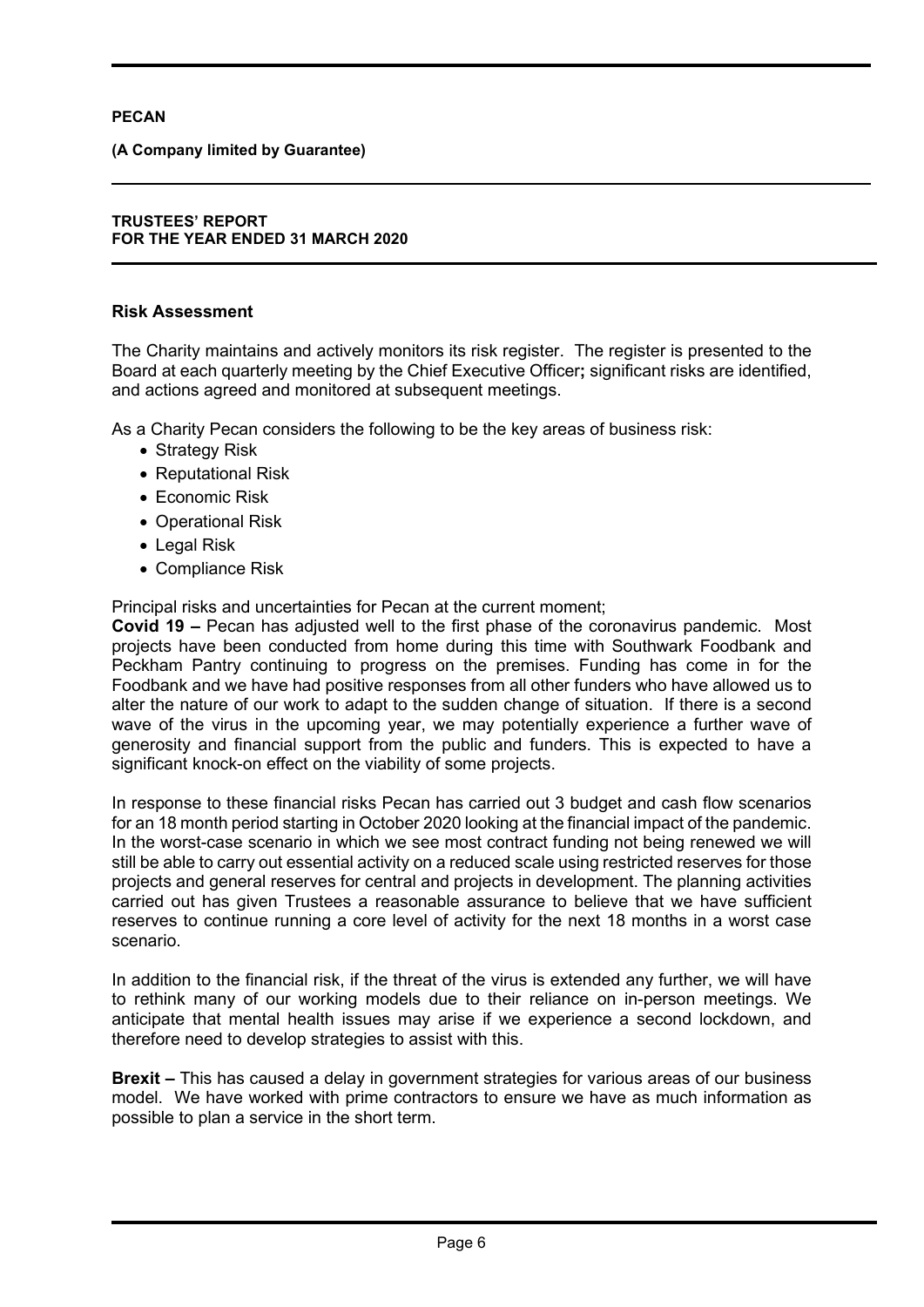**(A Company limited by Guarantee)** 

#### **TRUSTEES' REPORT FOR THE YEAR ENDED 31 MARCH 2020**

**Austerity –** There have been significant cuts to local authority budgets in recent years. We have ensured that we keep close contact with the local council to plan options for the community and Pecan going forward. Following the first Coronavirus outbreak councils and funders have set aside 'crisis funds' which could impact their ongoing budgets if they later need to make up for these losses, this could have an impact going forward when they need to fill the funding holes in their ongoing budgets.

Our operational and reputational risks are coordinated through our management structure. All managers take responsibility for the levels of morale and attitude to work within teams, with goals and targets being supported by the CEO. This is set and supported through the CEO. All social media is managed by the Partnerships Manager who coordinates the release of social media content, supported by staff members within each team who share the responsibility of social media.

Our legal and compliance risks is monitored by the Head of Finance and Resources. These are reviewed with insurance brokers annually.

A Health and Safety risk assessment update is also available to the Board at each quarterly meeting, along with any updates to related procedures and policies. Croner since April 2019 have been engaged to manage health and safety on behalf of Pecan.

# **Objectives and Activities**

# **Pecan's Charitable Objects**

Pecan is governed by its Memorandum and Articles of Association. These state that Pecan's objects are:

- (a) To advance the Christian religion.
- (b) The relief of unemployment for the benefit of the public in such ways as may be thought fit, including providing training and other assistance to help people find employment.
- (c) The relief of poverty particularly among unemployed people.
- (d) To preserve and protect the physical environment for the benefit of the public by the promotion of waste reduction, re-use, reclamation and recycling and the use of recycled products.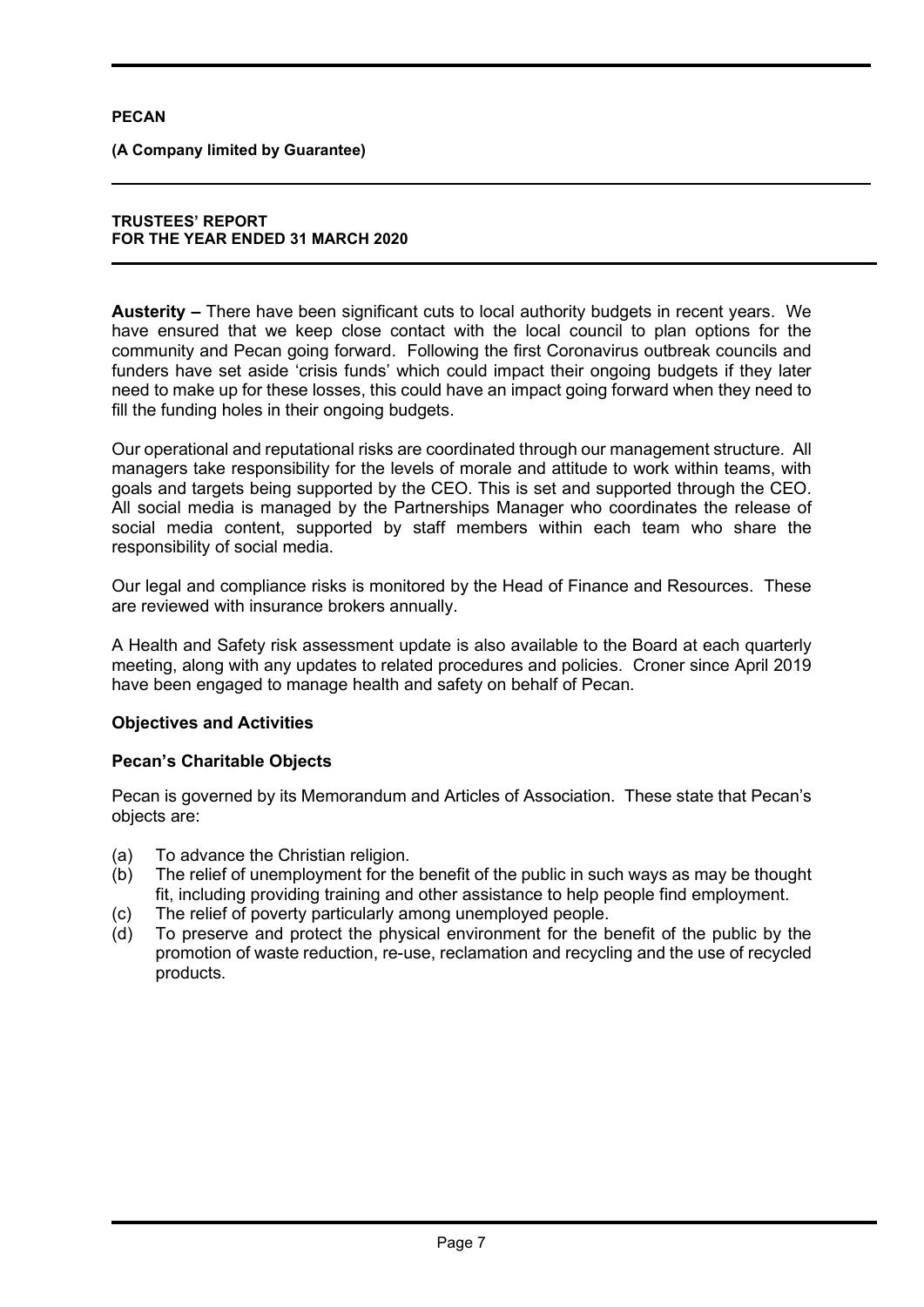## **(A Company limited by Guarantee)**

#### **TRUSTEES' REPORT FOR THE YEAR ENDED 31 MARCH 2020**

# **Policies to further our Objects**

In March 2020 Pecan's Board of directors agreed the following revision of the Vision, Values and Ethos statements following a period of consultation with staff and volunteers.

# **Vision**

"Transforming lives through kindness, belief, hope"

#### **Values**

Pecan offers a breadth of interventions which comes together through working from our values of Kindness, Belief and Hope.

This is expressed through;

#### Kindness

- Embracing diversity and loving every person for who they are
- Honestly building every person's confidence in their own unique capability;

#### Belief

- Believing in the potential of each and every member of our diverse community
- Persevering alongside people through every challenge;

#### Hope

• Starting, living, and ending every diverse and unique encounter in hope

These values underpin the culture of the Charity. People can only progress when they feel safe to make mistakes. People must feel supported, not judged. Success should be defined by the richness of the journey, not the destination achieved.

#### **Ethos**

As an inclusive Christ-centred organisation, Pecan seeks to treat all people with dignity, openness and respect, demonstrating Jesus' grace and love in action.

Further to this a statement on Respect and Culture were also adopted;

#### **Respect**

Pecan values the respect of all clients provided that clients treat members of staff in the same manner. This is the culture that we endeavour to promulgate at Pecan.

This is the culture that we operate through. Many of our clients suffer from the consequences of previous wrong decisions, resulting in a recurrence of missed opportunities. We can reflect this in the life stories of Pecan as a team.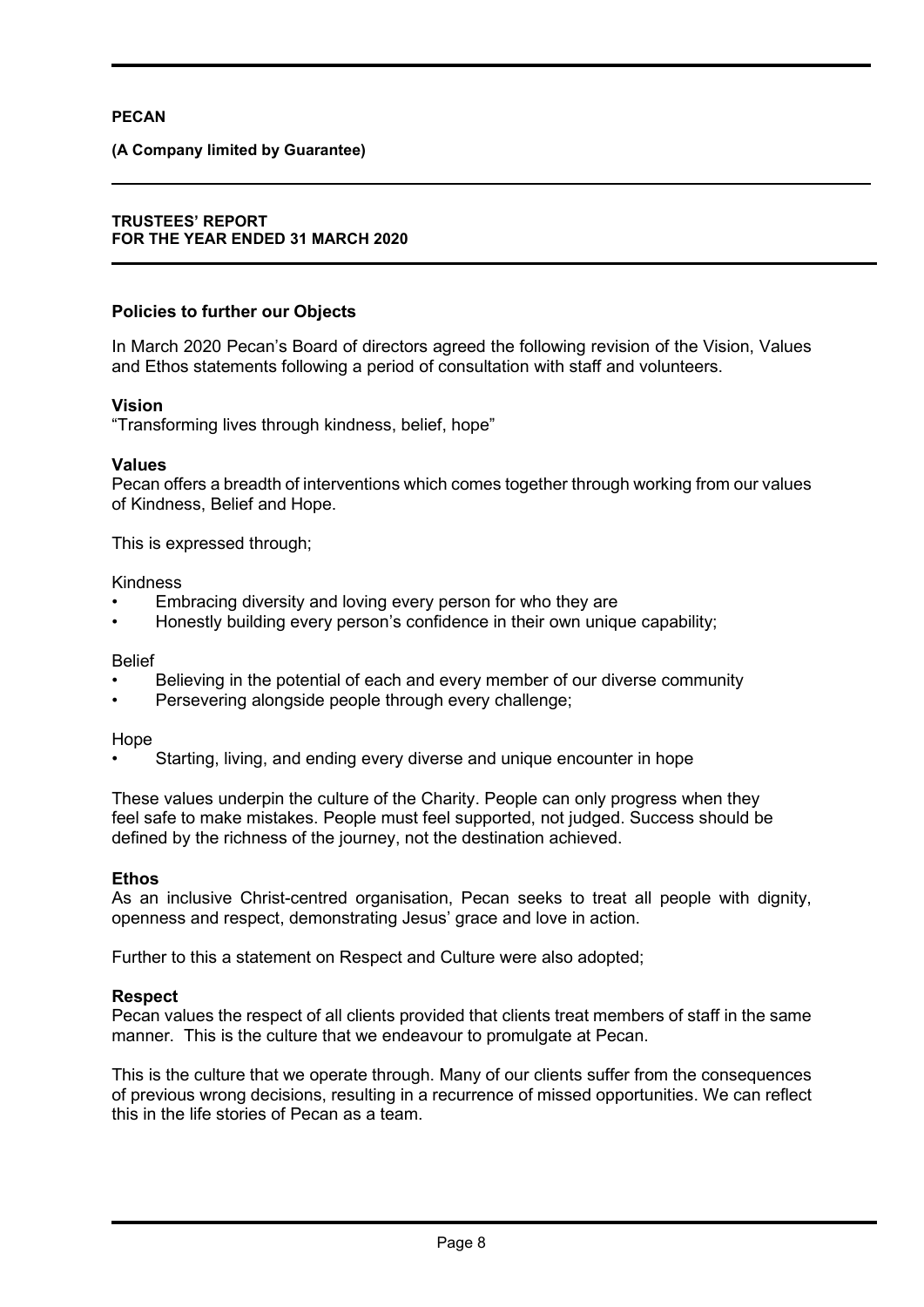**(A Company limited by Guarantee)** 

#### **TRUSTEES' REPORT FOR THE YEAR ENDED 31 MARCH 2020**

Our interactions don't start from where people have been as that can't change. We start from where people are and where they want to go. Understanding the past rather than judging the past, helps people to progress. We recognise that progress is not a straight line, but something that will go backwards and forwards. Therefore, under our value of Believe we say we 'Persevere alongside people through every challenge'

# **Culture**

The culture of the staff and volunteer team is grounded in Pecan's ethos as an inclusive Christcentred organisation. This is demonstrated in the way all interact with each other. Everybody aims to show kindness and respect, seeking in each encounter to uplift people with honesty and to be regarded as a trusted partner.

# **Pecan's Charitable Objectives:**

- 1. To address the multiple needs of all involved and work towards their social inclusion, through the development and delivery of holistic projects.
- 2. To work with and support local churches in meeting the practical needs of the community.
- 3. To challenge inequality and injustice on a local and national level, with and for our community.

All of our projects seek to address the multiple needs of our participants and work towards their social inclusion through the development of holistic projects. We work in partnership with local churches supporting initiatives to meet the needs of the community, as well as seeking to be an advocate for those we work with by challenging inequality and injustice on a local and a national level.

# **Uniqueness**

Our aim is to seek to serve people in a way that empowers them to gain control of their lives. Our heart continues to be in Peckham with outreach across the borough of Southwark and other communities in our great capital city.

The service people receive at Pecan is important. What is vital, though, is the experience they receive. We aim to meet people at various points in their life, whether they are looking for work, friendship, or support at a time of crisis, and to host a service that meets their needs. The vital part for us is how people are treated because needs can be more than just practical. Our strapline which now incorporates our values is built on more than the service we offer; it is built on people's experience of Pecan. Our aim is to demonstrate kindness, belief and hope to everyone who comes into contact with Pecan.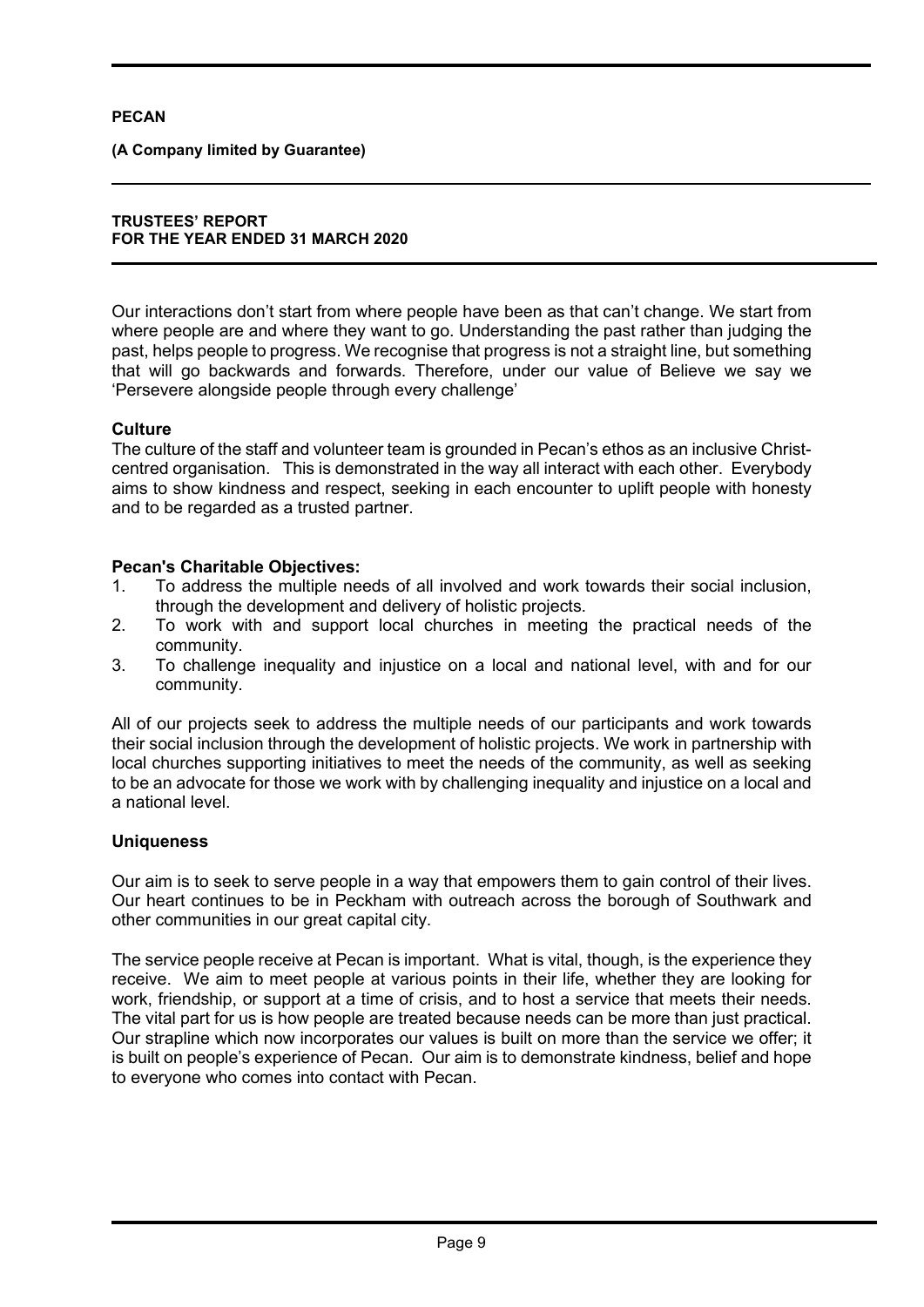**(A Company limited by Guarantee)** 

### **TRUSTEES' REPORT FOR THE YEAR ENDED 31 MARCH 2020**

# **Proving the vision**

Pecan uses a monitoring matrix that enables us to evidence if we are actually making a difference to people's lives. This records the activities against the targets for each project and the structured feedback we receive through surveys from our clients. We use an information matrix to track whether we are meeting our vision of 'Transforming Lives through Kindness, Belief, Hope'.

The mix of soft outcomes and hard metrics that are gathered from the projects individually are combined and filtered across our organisational outcomes of: valuing personal dignity, inspiring self-belief, building self-confidence, increasing employability, making different choices and building healthier communities. Each outcome has a different set of matrices and scores. The results of this are shown in a 'traffic light' system where green is ahead of target, amber is within 25% of target and red is over 25% away from target.

| PECAN PROVING THE VISION 2019/2020 |                                          |              |  |
|------------------------------------|------------------------------------------|--------------|--|
| <b>Vision</b>                      | <b>Outcome</b>                           | <b>Score</b> |  |
| <b>KINDNESS</b>                    | <b>Valuing personal</b><br>dignity       | 80%          |  |
|                                    | Inspiring self-belief                    | 94%          |  |
| <b>BELIEF</b>                      | <b>Inspiring self</b><br>confidence      | 75%          |  |
|                                    | Increasing<br>employability              | 78%          |  |
| <b>HOPE</b>                        | <b>Making different</b><br>choices       | 77%          |  |
|                                    | <b>Building healthier</b><br>communities | 145%         |  |
| Are we meeting the vision?         |                                          | 136%         |  |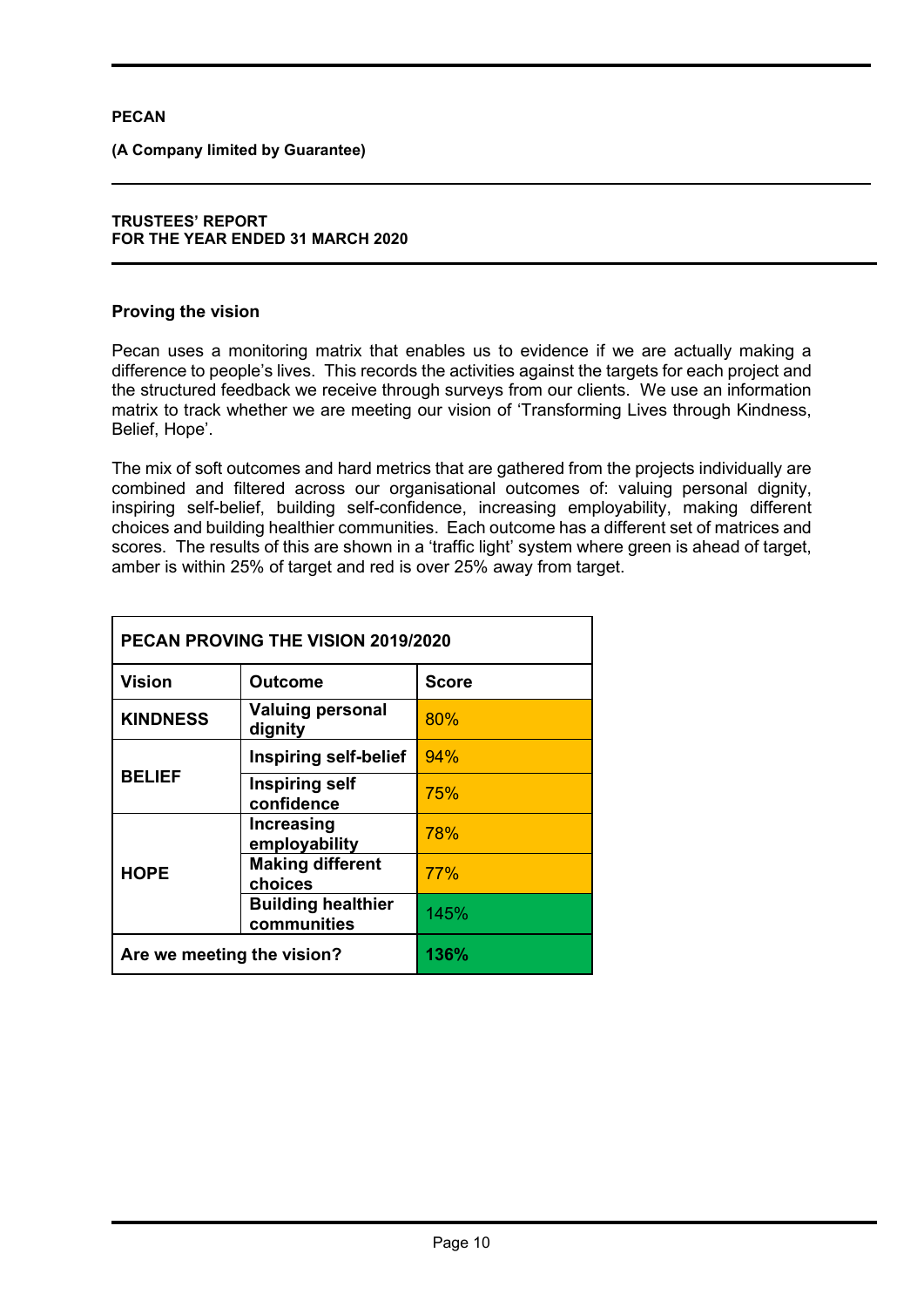**(A Company limited by Guarantee)** 

# **TRUSTEES' REPORT FOR THE YEAR ENDED 31 MARCH 2020**

# **Progress towards objectives during 2019 - 2020**

The year started with our new community food offer; the Peckham Pantry. The Pantry works very differently from the foodbank. The foodbank is designed for when people are at a point of crisis and need an emergency parcel of food; it is not designed as a long-term welfare support for people. The Pantry is designed to help either prevent people needing a foodbank or supporting them as they try to recover from the crisis that led to them needing a foodbank referral. In the Pantry, people become members and pay a membership fee of £4.50 each visit. For this they are entitled to choose 10 items of food that have a value of at least £15 and normally between £20 - £30. This provides a significant saving and place of community. Peckham Pantry has over 300 households registered with over 60 turning up each week. Going forward (as of July 2020), we are awaiting the keys to a property and, with funding from Guys and St Thomas Charity, we are opening a new Pantry 6 days a week to meet a wider group of families and opportunity to access healthy food options at low cost.

Our Women's Service have developed their community offer over the past year. We moved our Lewisham Hub from a small venue with a couple of rooms, tucked away behind a Co-op to a suite of rooms in the Telegraph Hill Centre with a panoramic view over London. This is a much more inspiring venue to inspire a positive outlook for the women who access the service. The Southwark Hub continued to offer a range of services throughout the year. This ranged from 1:1 support to women's choirs, domestic violence awareness courses and community meals. The Hub is also open for other women's service providers to use as a base for the day, so workers from probation, domestic violence charities, and mental health services all arrange to meet clients in the safe space we provide.

One such person who came to the Hub was \*Terri (\* all names in below cases studies have been changed for confidentiality purposes)

*Terri was in her mid-50's, with a long history of alcohol dependency and a list of criminal convictions including but not exclusive to GBH and prostitution. Terri had recently left a violent relationship and was looking to have a fresh start. She agreed to meet with one of Pecan's Women's Advocates who was able to get her a place on a detox and rehab programme. Alongside meeting regularly with her Advocate who was able to adopt a trauma informed structure to their meetings, Terri started to get involved in other group activities at the Hub including the Women's choir. These all helped Terri to be more confident in who she really is. She said of her experience and new-found self-belief "I feel like I'm blooming."* 

In June 2019 our contract with Southwark Council, delivering employment support for exoffenders, came to an end. This project, Empower, had been hugely successful, with over one in 3 clients securing employment. Our other three employment projects; National Careers Service, Family Works and Journey to Work continue to flourish during the year. Across all the projects nearly 1,000 people were offered support.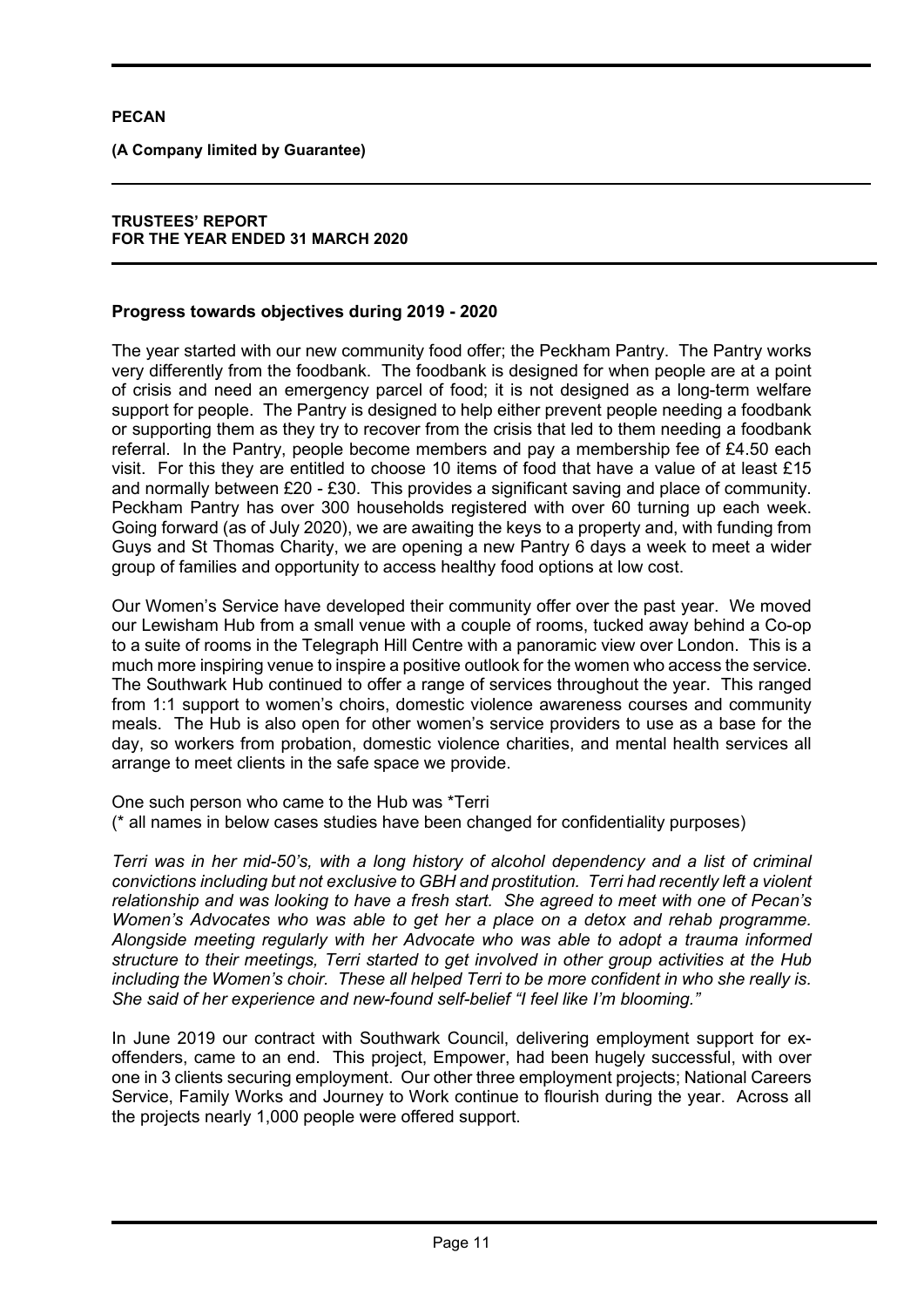**(A Company limited by Guarantee)** 

#### **TRUSTEES' REPORT FOR THE YEAR ENDED 31 MARCH 2020**

One of the people supported this year was *\*Matilda who had been out of work for nearly 3 years. She wanted to work to create a better standard of living for her children. She had very low levels of confidence in her skills and abilities. Our Work Coach supported her to restructure her CV and to access IT training. They also worked with her on how to find employment and interview skills. After a few months, Matilda secured an interview with a fast food chain. She was successful at the interview and was very excited about starting work again. Earlier this year, Matilda contacted her work coach as she had been placed on furlough. The coach was able to talk through with her the furlough process and helped her to budget for the next few months. The coach also made a successful referral to the borough's emergency support scheme.* 

Our community social inclusion project, HOurBank, opened a new café during the year on the western borders of the borough on an estate that has limited services. The café acted as a hub for people to meet with neighbours and to access services including a volunteer who gave IT support during the café opening hours. Many different groups continue to provide social interaction for people, including outings and themed activities. HOurBank also created a football team, Salam FC, that had been set up for young male asylum seekers. The team meet weekly and for many it is a vital part of their positive social interactions.

*\*Queenie was first introduced to the HOurBank through her attendance at a "Bring and Mend" event held at the Copleston Centre. She soon started attending our monthly coffee mornings and now regularly attends the Tuesday morning café at All Saints Church. She has been on different trips with HOurBank as well including one trip to an art exhibition in Battersea, after which she and another member went for tea at Peter Jones. Now she has become a regular attendee at Creative Writing Workshops. As she says, "Life was quiet before HOurBank. Now it is much more lively!'* 

Southwark Foodbank saw its busiest year, pre-Covid, with 6548 people being supplied with food. We strongly believe that just supplying food is not good enough, people will get hungry again. At our foodbank sessions all people referred talk with a volunteer or staff member about their situation. We are then able to signpost them to different providers who can help to change their situation. Over the year one of our volunteers contacted over 100 agencies to update their information, this has given us a much more comprehensive ability to signpost effectively. We have also had other agencies co-locating to provide housing, debt and energy advice at some locations.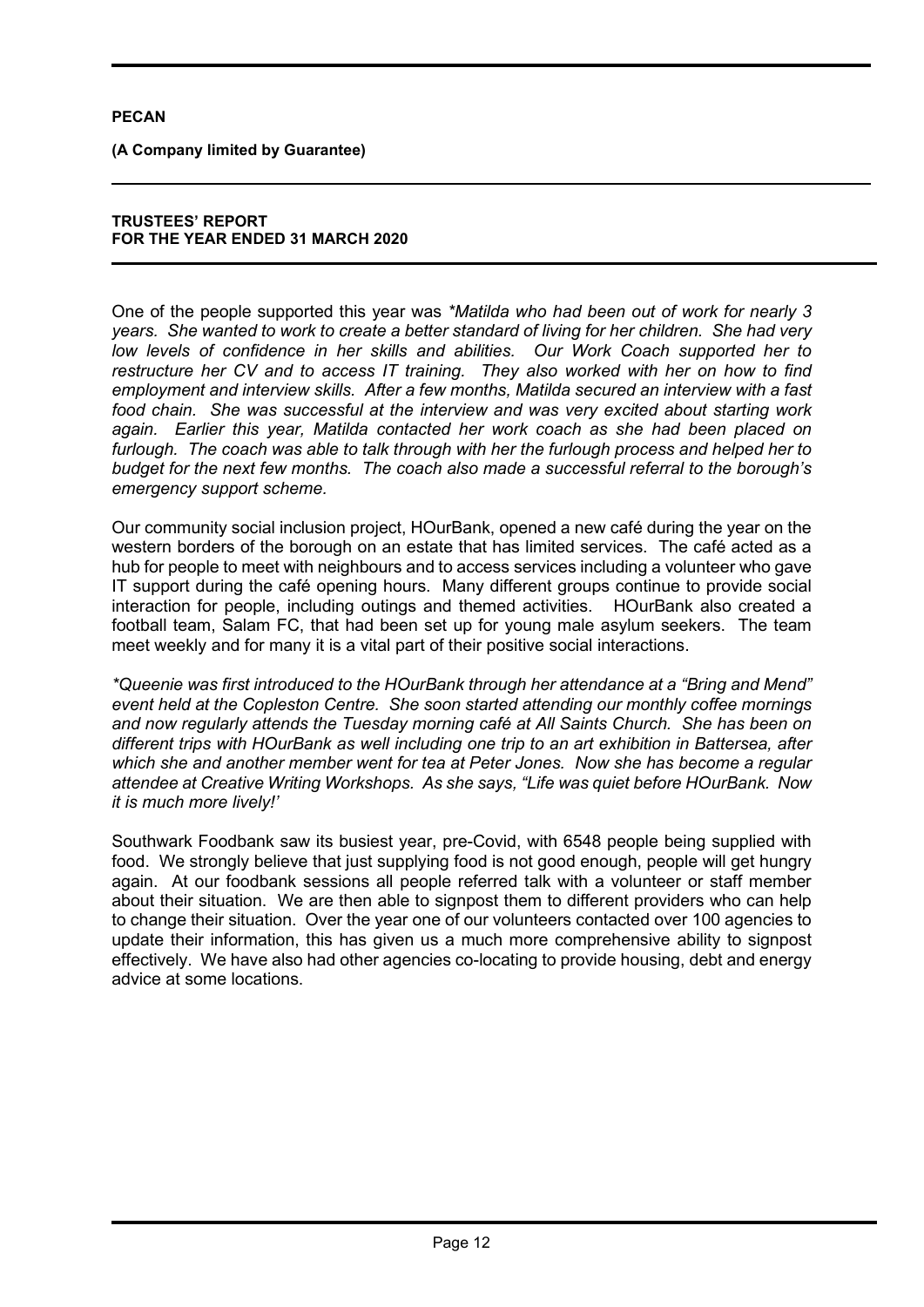**(A Company limited by Guarantee)** 

# **TRUSTEES' REPORT FOR THE YEAR ENDED 31 MARCH 2020**

One example of the people helped is Debbie;

*\*Debbie is a single mother with 2 children. Living on Universal Credit had been a real struggle*  for her as over a period of time she revealed that she was nearly £4,000 in debt to a mix of *creditors including but not exclusive to Housing, Council Tax, Gas and Electric. She explained that she had a repayment plan in place with the council for housing and council tax debts. We then put her in touch with one of our partner energy providers who worked with her to arrange the gas and electric debts. Our volunteer also asked if she was at a point where she could go into employment. Debbie was lacking in confidence but could see that paid work would help ease her situation. She was referred to one of Pecan's employment support programmes and a few months later we heard that she had secured a part time role.* 

Over the year the Pecan's Central Team have tried to keep on top of all the different activities and legislations needed to ensure services are delivered safely. This has included ensuring that staff are supported to understand Safeguarding, Health and Safety, Lone Working and the new GDPR requirements. Managing the finance infrastructure with a range of contracts, trusts and private donations effectively is always complex. Therefore, we have developed new management account system and given more training and responsibilities to project managers. The Central Team are also responsible for our main building; 121a Peckham High Street. This is quite an undertaking as the rooms are all used by different groups at different times and we always want to ensure that the presentation is most effective to achieve positive outcomes.

At the very end of the year, the whole country went into lockdown due to Covid 19. At Pecan this meant two things, our projects that work in depth with people (Employment, HOurBank and Women's Service) all worked from home and kept in contact with clients through wellbeing calls, online meetings and the sending of wellbeing packs. Meanwhile, the Foodbank and Pantry teams remained in the office and managed a 3-fold increase in demand for food, transforming their advice and food collection service into an amazing feat of logistics, that kept people fed and safe.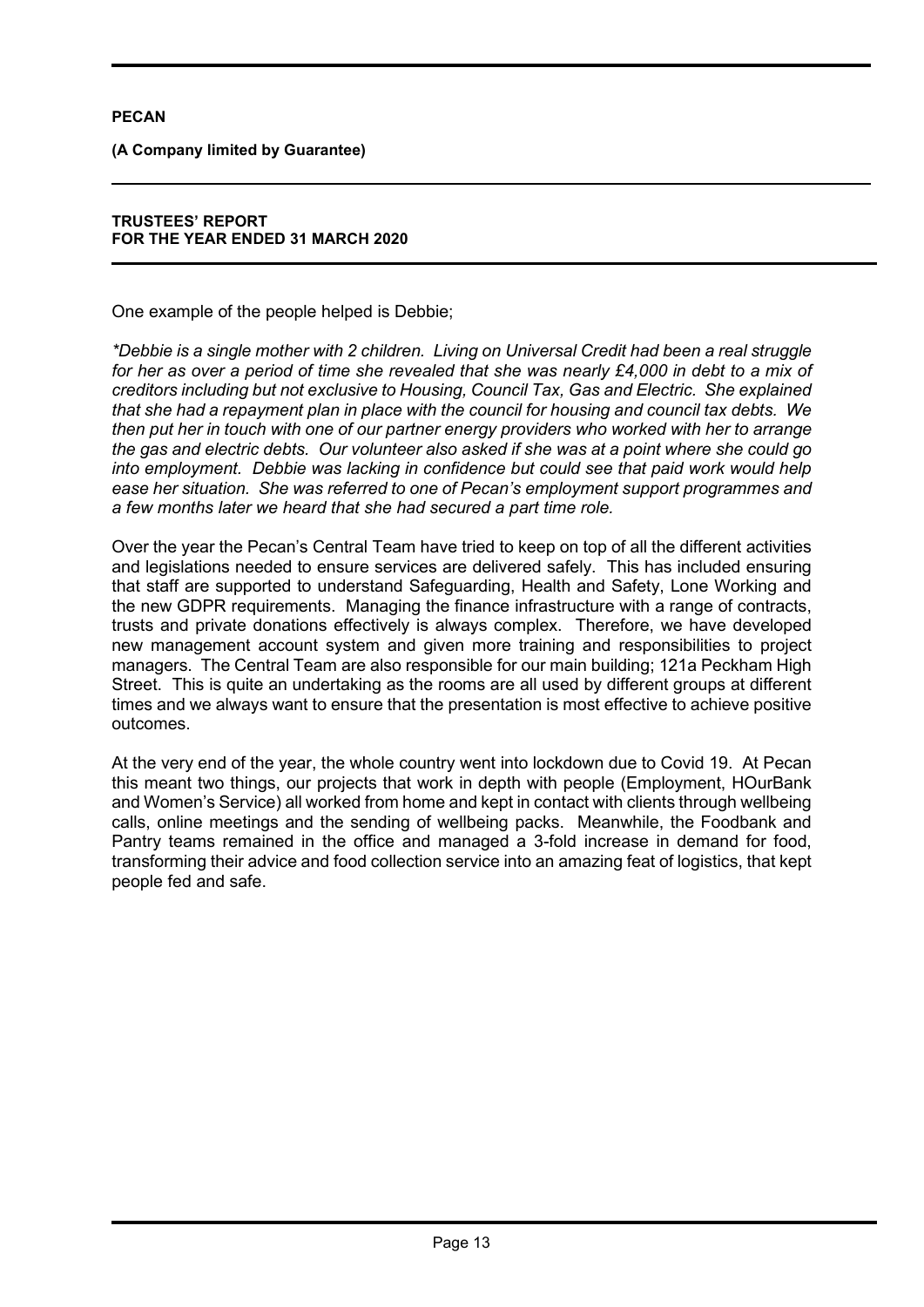**(A Company limited by Guarantee)** 

#### **TRUSTEES' REPORT FOR THE YEAR ENDED 31 MARCH 2020**

# **Volunteering**

Volunteers continue to provide an essential contribution to our work as a Charity and our participants are able to benefit directly from the additional support and wider expertise volunteers can offer. Volunteers are involved in a wide range of our work, from frontline contact with clients, to delivering Foodbank services, and helping with office tasks. Several key volunteers cover our reception and have therefore been the first point of contact for anyone contacting Pecan. We have also seen a significant number of people offering one-off volunteering at Foodbank collections across the borough. We would like to give a big thank you to over 150 people who have given their time freely to support our clients.

| Volunteer statistics in Pecan's premises               |         |
|--------------------------------------------------------|---------|
| Average number of volunteers per month                 | 35      |
| Average number of hours volunteered a month            | 320     |
| Average number of hours each volunteer donated a month | 7.5     |
| Value @ London Living Wage (£10.75 per hour)           | £48,361 |

These figures do not include the number of hours volunteers have given helping to collect food and fundraise at supermarkets and community events, nor does it reflect the volunteers who have helped sort food at other locations or gone out in the van. It only counts the hours in our premises at 121a Peckham High Street.

Pecan is now working with a growing number of volunteers in our offices. The reason the numbers are growing is because people keep finding jobs! Our last three volunteers in our finance team have all left as they have secured employment because of their experience at Pecan. Not only are Pecan helping volunteers to get work in other places, now 25% of our staff team have previously been volunteers at Pecan.

# **Achievement and performance**

The table below compares the number of supported clients over three years, up to March 2019. Some projects have seen an increase in numbers, while others have seen a decrease. The reasons for this vary, depending on the project:

- National Career Service experienced a reducing of the contract and a stronger emphasis on job and learning outcomes over numbers of people
- Foodbank has seen yet another jump in people fed. Most of this growth has been due to problems with Universal Credit
- Family Works and Journey to Work are projects that are working at the capacity of the contract and have been able to provide a consistently high quality of support.
- Women's Services continues to thrive in partnership with Women in Prison supported by funding from MOPAC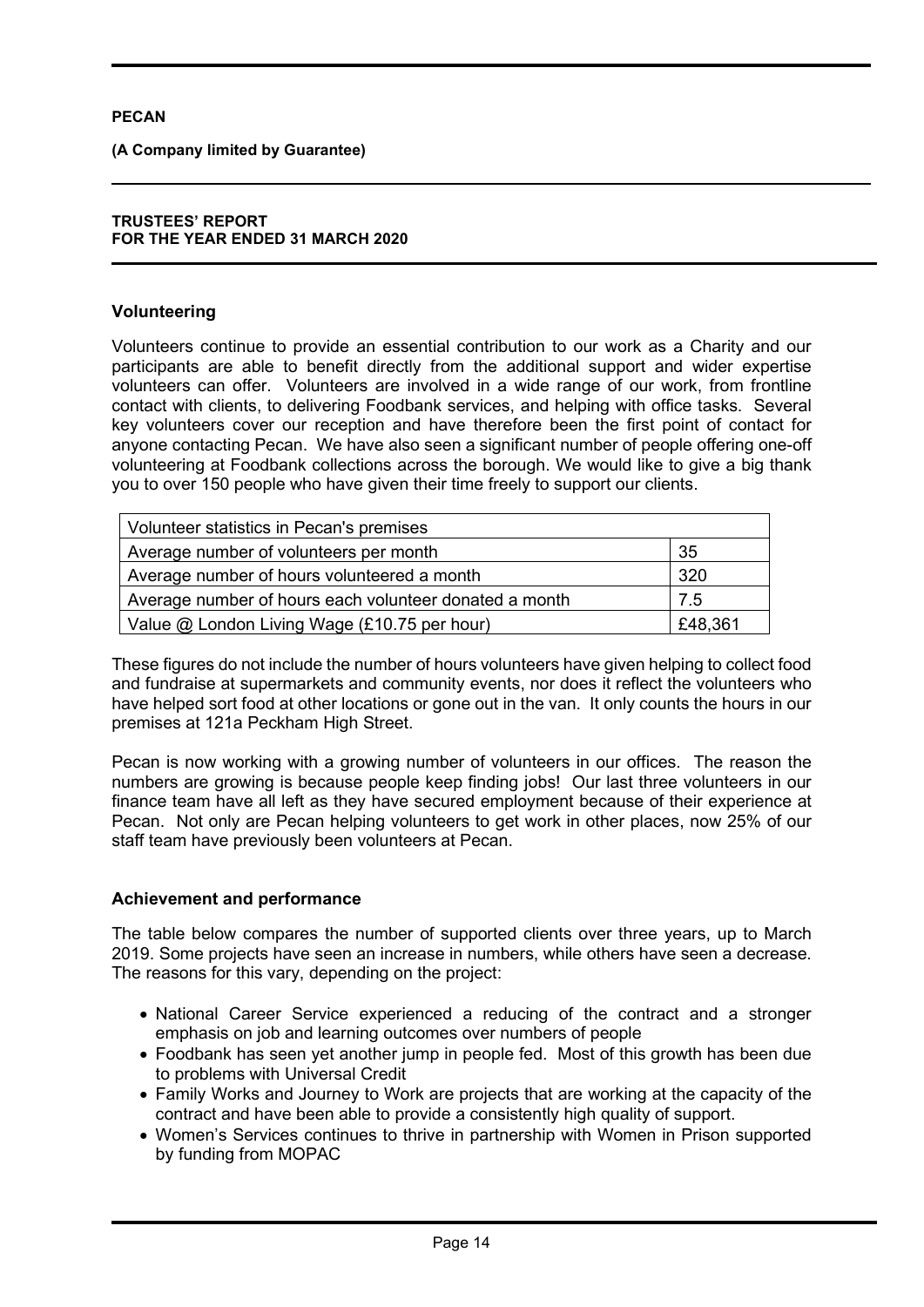**(A Company limited by Guarantee)** 

#### **TRUSTEES' REPORT FOR THE YEAR ENDED 31 MARCH 2020**

|                                                                                                         | <b>Number of Clients Supported</b> |           |           |  |
|---------------------------------------------------------------------------------------------------------|------------------------------------|-----------|-----------|--|
| <b>Projects</b>                                                                                         | 2017 - 18                          | 2018 - 19 | 2019 - 20 |  |
| Information, Advice & Guidance -<br>National Careers Service<br>(clients accessing the service)         | 1,074                              | 922       | 697       |  |
| <b>Employment Support</b><br>Family Works and Journey to Work<br>(clients registered on the programmes) | 141                                | 390       | l394      |  |
| Foodbank (people supplied food)                                                                         | 4,910                              | 5,912     | 6,548     |  |
| Women's Services (Women's Hubs)                                                                         | 120                                | 211       | l300      |  |
| HOurBank (active members)                                                                               | 104                                | 140       | I200      |  |
| <b>Total Number of Clients Supported:</b>                                                               | 6,875                              | 7,763     | 8,139     |  |

# **Future Plans**

Pecan has recently refreshed the Mission and Vision for the Charity. As a Charity we are putting tackling the poverty of opportunity at the centre of our work across all projects and developments. This can be met through a variety of interventions and awareness campaigns. Pecan has recommitted itself to being a local Charity based in Peckham and serving Southwark and neighbouring boroughs.

When people come in contact with Pecan, it is rare that they just have one issue they are facing. It tends to be a mix of barriers and history that have led to them reaching out for support. We have always looked to work with people holistically; sometimes through establishing new projects, internal referrals or external signposting. In effect Pecan has been a hub of information for people. We want to take this Hub model forward across all of our services, most of whom are already operating as a Hub.

Pecan Women's Service manages Southwark and Lewisham's Women's Hub. In this model we are working with partners such as Probation, Pause, Advance, Women in Prison and Hibiscus to be a safe space for women to access a host of services as well as join in with community activities such as a Women's Choir or a wellbeing session. As we go forward these will stay as stand-alone venues that respect the privacy needed to deliver the service safely and effectively. Going forward we would hope to open the hub from a permanent location on a full-time basis, so not to restrict access and to be available at times of crisis.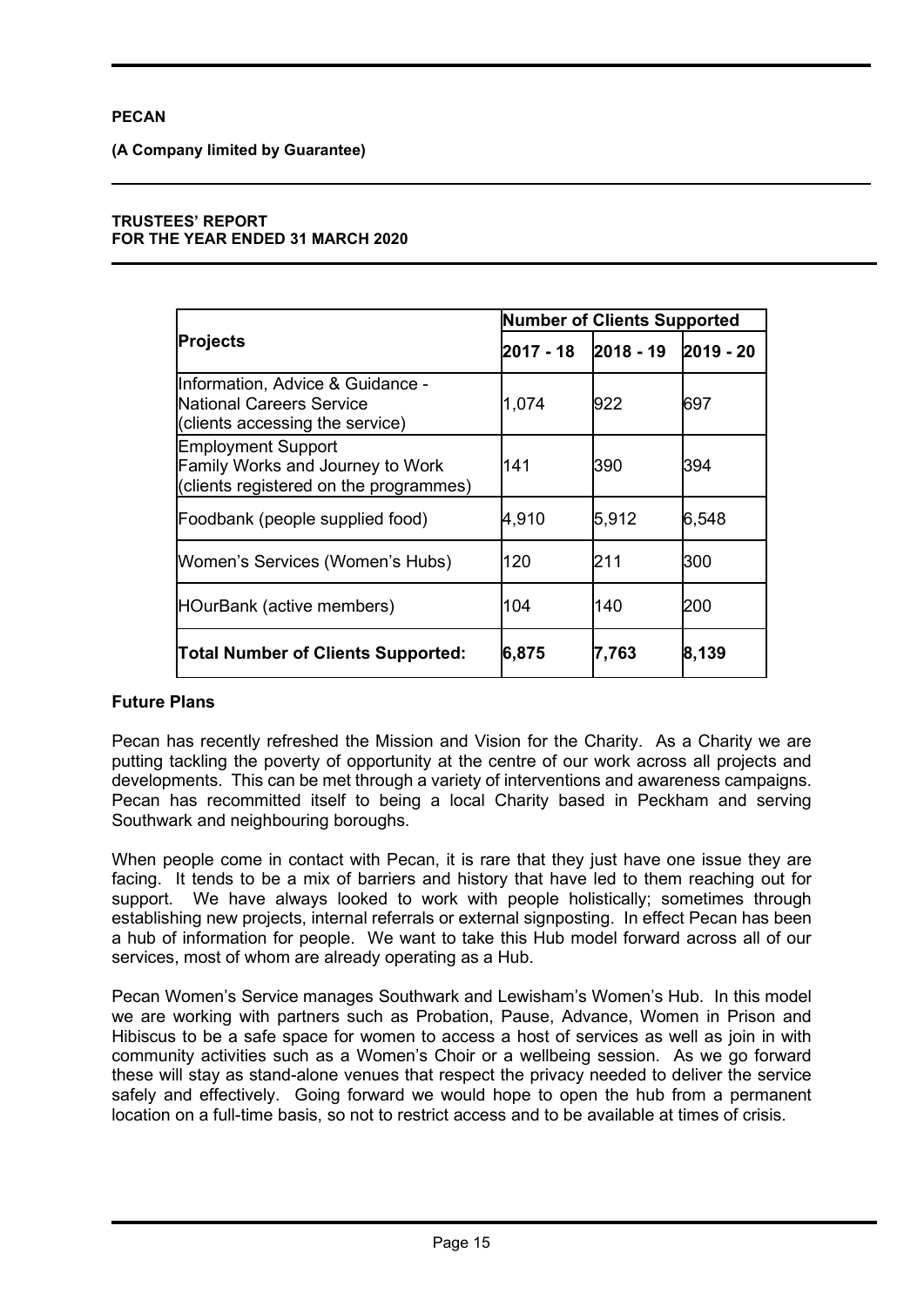**(A Company limited by Guarantee)** 

#### **TRUSTEES' REPORT FOR THE YEAR ENDED 31 MARCH 2020**

Southwark Foodbank, when it provides food in a church setting also provides advice and support. We are working with Trussell Trust for the next three years, as part of their Pathfinder Programme to develop a strategy that goes beyond people needing a foodbank. Our full aim is to have communities where foodbanks themselves are no longer needed. To do this takes policy change and new structures in community that are a place that holds people when they need support. Our local aim is to provide a series of weekly venue 'pop up' hubs in local communities where people can not only access emergency food (until that is no longer needed), but also support and advice on site that speaks to the issue they are facing.

Peckham Pantry is more than a food outlet. It is a community hub built on access to good value food. The Pantry will also be able to signpost people to support to a variety of issues they are facing. We will also provide the opportunity for other service providers such as Southwark Citizens Advice to co-locate some staff so that they can provide face to face support. With a new Pantry opening 6 days a week in the Autumn of 2020, we have a great opportunity to see how this can be a hub for the local community.

Employment support Services are ideally placed to be based in hubs. A local place in the community where people can easily gain access to an advisor. We are also planning to develop more contracts to offer a wider range of people in the community, especially during the post Covid times of significantly higher unemployment. As part of the additional services, we are looking to strengthen our offer to young people and look to develop a more comprehensive training programme.

HOurbank is designed to bring people together, whether that is through one to one activities or through a range of group activities such as Salam FC, walking collectives, sewing circles, reading groups, gardening teams. They also operate community cafes in a couple of venues. All of this can be incorporated into a community hub model of working, acting as the glue between the structured support and services.

As we consider our options going forward and looking at the best way of serving our community we will be working in deeper partnerships. We have gained much valuable insight from our experience of working with Southwark Council, Southwark Health team and eight local voluntary sector colleagues on delivering emergency food to people during the Covid period. It has been a constructive partnership that has worked with strong inter-reliance. During a period of national crisis, this for Pecan has been a distinct learning experience. We are now looking at the community hub model of working with partner organisations. As well as being a coordinated practical support to the community, it will also make the borough more resilient to any future pandemics.

Pecan is also in the process of how best to use our premises in Peckham High Street. We need to ensure that the premises work for the services we are looking to deliver in the community and for the sustainability of the Charity.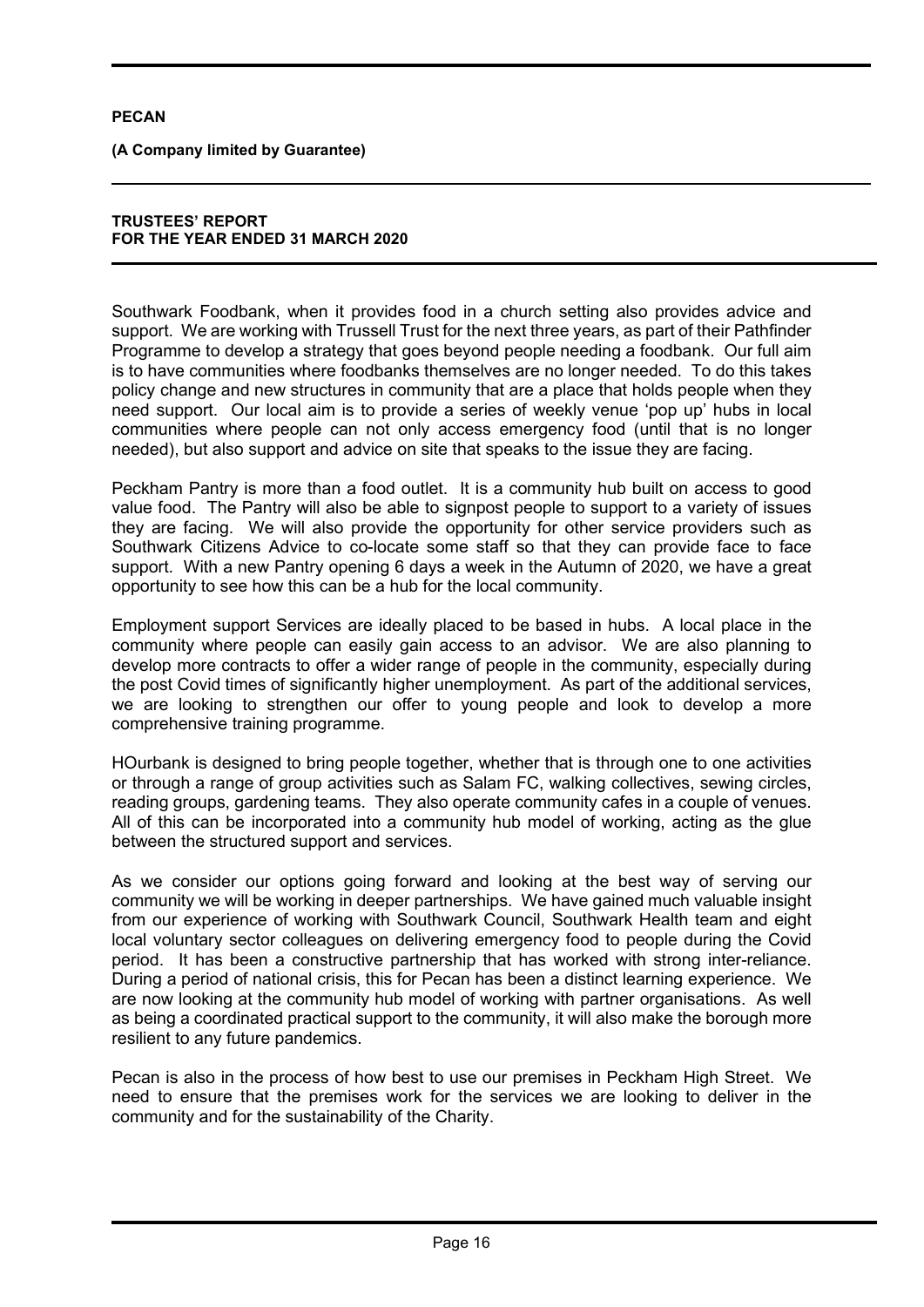**(A Company limited by Guarantee)** 

# **TRUSTEES' REPORT FOR THE YEAR ENDED 31 MARCH 2020**

# **Contracts, fundraising and facilities performance**

During the year, Pecan continued to deliver two contracts in Information, Advice & Guidance (IAG) as a sub-contractor of Prospects and G4S (Welfare to Work). Our employment programme with Southwark Council to deliver IAG as part of the Southwark Works partnership for people in touch with the criminal justice system came to an end in June 2019.

Pecan's Women's Service entered year two of a 3 year contract with Mayors Office for Policing and Crime (MOPAC) to deliver Southwark and Lewisham Women's Hubs.

We were successful with our funding from the London Borough of Southwark Common Purpose Fund for Southwark HOurBank for 2 years and Southwark Foodbank for 4 years.

Pecan's fundraising and income generation is split into three areas; trust, community and contracts.

During the year we have continued to work with Felton Fundraising who are contracted to apply to charitable trusts on behalf of Pecan. All applications and letters are agreed with and sent by either Pecans Partnership Manager or CEO. We have paid £7,921 for their services during the year and for this they have secured/received pledges for £53,300. The CEO directly manages the contact with Feltons, with support from the Partnerships Manager. Feltons reports are shared with the Board of directors.

Community fundraising is the responsibility of Pecan's Partnership Manager who is managed by the CEO. This area of fundraising involves working with local businesses, faith groups and educational establishments. They also manage a database of supporters, social media and external communications. Clients are never required to contribute or become financial supporters of Pecan. Newsletters with financial requests only go to individuals who have agreed to be on our supporters list.

The CEO manages the process of bidding for contracts. Pecan tends not to be the prime contractor on bids and seeks to be a preferred sub-contractor. Bids are written either by the CEO or project managers, occasionally external bid specialist consultants are consultants, in the last year no consultants were engaged.

In 2019/20 no fundraising complaints were received.

Over the year we have used the asset of our premises to support community activities and generate additional income. We now have two third sector organisations using desk space in our office; Prosper 4 and Southwark Everywoman's Centre. Our meeting rooms are being used by a growing number of organisations including Southwark Everywoman's Centre's sewing workshops, CAB, a church for prayer meetings, a pianist for teaching piano lessons, and a partner training provider for computer training.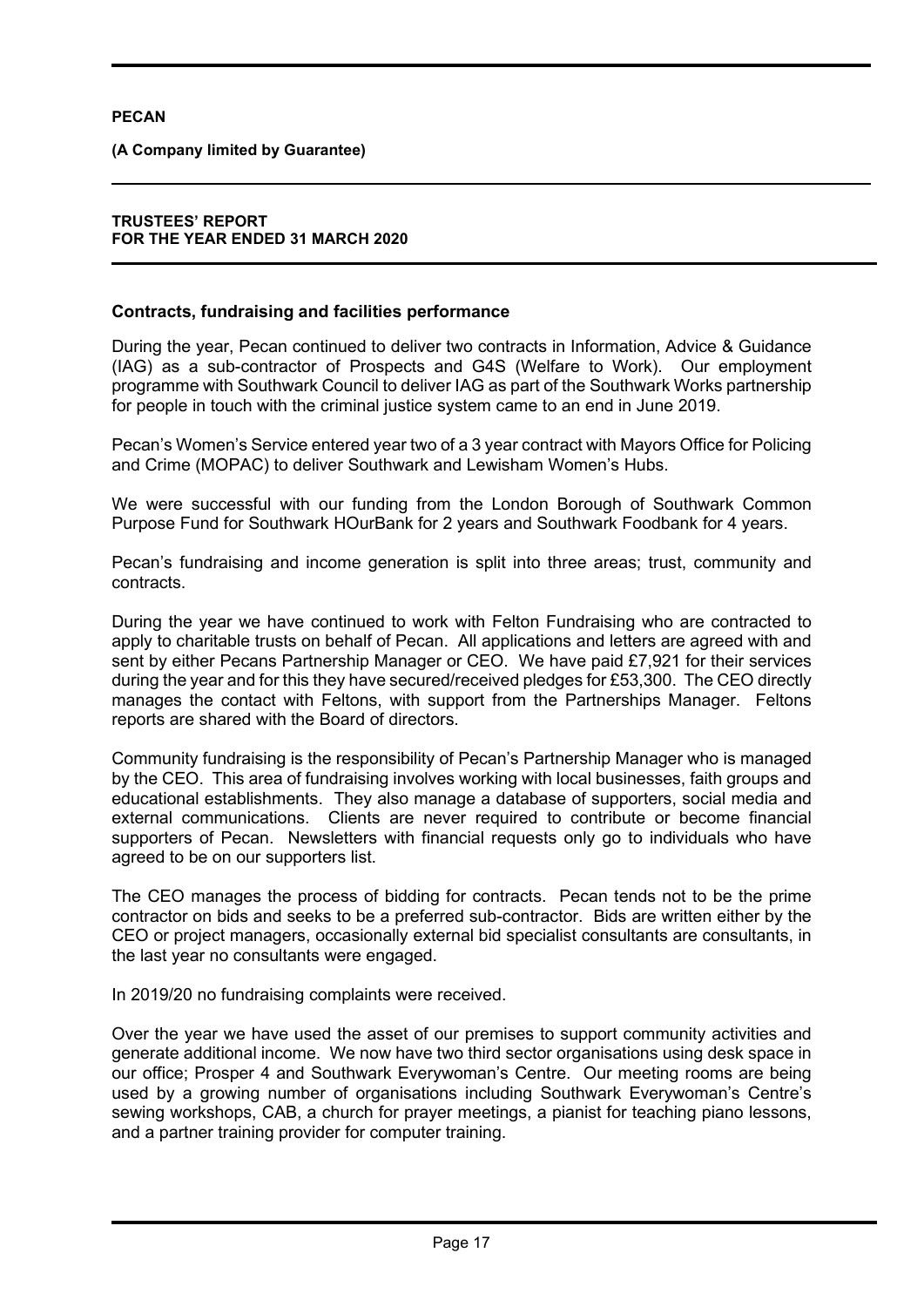**(A Company limited by Guarantee)** 

#### **TRUSTEES' REPORT FOR THE YEAR ENDED 31 MARCH 2020**

# **Financial Review**

Our income in 2019/20 has increased by 11% compared to 2018/19 with incoming resources being £1,291,019 compared to £1,158,791 last year. The income is a mixture of Restricted Income of £553,121 (2019 - £491,023) where the funder determines what we spend the money on and Unrestricted Income of £737,898 (2019 - £667,768) which has no spending restrictions imposed. The Charity held equity-based investment dropped in value by £20,032 (2019 – increased in value by £22,166) which was allocated to the unrestricted fund.

Expenditure incurred during the year was £1,210,269 (2019 - £1,028,199) leaving a net result before transfers for the year of £60,718 (2019 - £152,758) split as £42,650 restricted surplus (2019 - £6,373), £21,452 unrestricted surplus (2019 - £149,756) and £3,384 endowment deficit (2019 - £3,374).

Our restricted fund has increased due to this year's net movement in funds after transfers to £122,735 (2019 - £80,085).

The unrestricted fund has increased due to this year's net movement in funds after transfers to £856,624 (2019 - £835,172) of which we hold Designated Funds of £370,764 (2019 - £370,764) representing the Fixed Assets and General Funds of £488,731 (2019 - £464,408).

# **Reserves**

Total funds held by the Charity at  $31<sup>st</sup>$  March 2020 were £1,087,344 (2019 - £1,026,626). The Trustees have reviewed the Charity's need for reserves in line with the guidance issued by the Charity Commission. The Trustees believe that in order to safeguard the Charity's services and the obligations to staff and creditors in the event of delays in receipt of grants, or any shortfall in fundraising income, six months' running costs which equates to £605,135 should be held in free reserves (unrestricted reserves excluding tangible fixed assets and investments). Against the target we are holding £488,731 in free reserves at the year end.

Restricted reserves at year end amounted to £122,735 (2019 - £80,085) which have donorimposed restrictions attached and are held in cash at year end but, will be expended over future financial years. In addition, we have a designated fund of £367,893 (2019 - £370,764) which represent the value of the tangible fixed asset and a further Endowment funds of £107,985 (2019 - £111,369) which is also restricted. The designated and endowment funds reflect the investment made by the Trustees over the years in Operational assets which are not convertible into cash without affecting the operational running of the business and are not therefore considered to be freely available.

The remaining free reserve held at the year-end amounted to £488,731 (2019 - £464,408). During the financial year end the Charity chose to use an element of this reserve to help deliver our services in areas where funding was not otherwise available.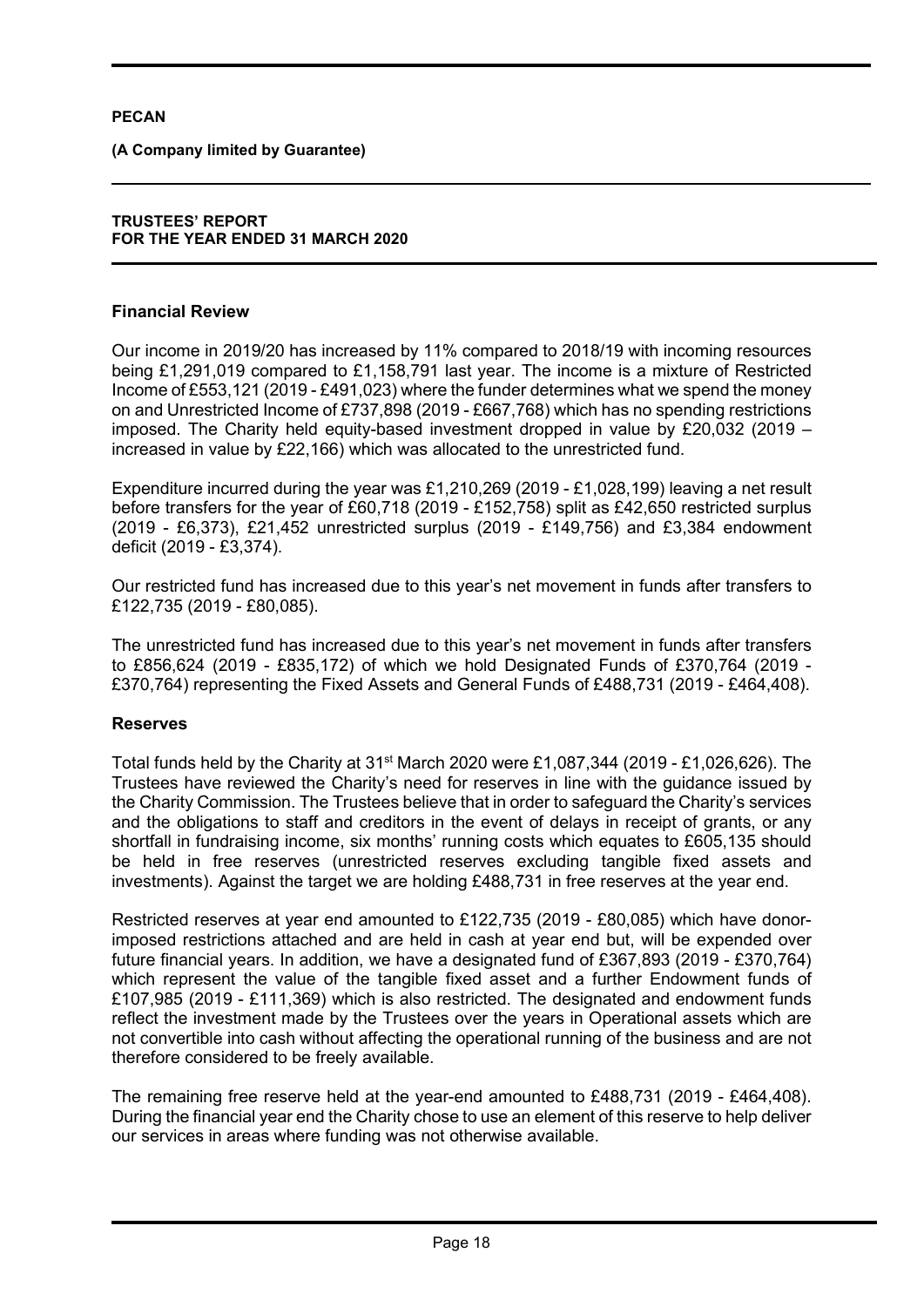**(A Company limited by Guarantee)** 

### **TRUSTEES' REPORT FOR THE YEAR ENDED 31 MARCH 2020**

## **Investment performance**

In investing the Charity's assets, the Trustees aim to generate a reasonable income, whilst investing them safely, ethically and in such a way that they are easily accessible in order to support cashflow or to cover any funding shortfall. In order to meet these objectives, the Trustees invest the bulk of the Charity assets in the CCLA Charity Official Investment Fund (COIF) and cash. At the end of the year, the Charity held £267,954 (2019 - £303,397) in various bank deposits and £383,037 (2019 - £303,069) in equity-based investment funds.

The diversification and flexibility of the investments coupled with low interest rates during the year has given Trustees the reassurance that the dividend received of £11,940 (2019 – £9,939) and interest received of £817 (2019 - £551) were reasonable.

# **Public Benefit Statement**

The Trustees confirm that they have complied with their duty to have due regard to the guidance on public benefit published by the Charity Commission in exercising their powers and duties.

# **Statement of Disclosure of Information to Auditors**

We, as the Trustees of the charitable company who held office at the date of approval of these financial statements as set out on page one, each confirm, so far as we are aware, that:

- there is no relevant audit information of which the charitable company's auditors are unaware; and
- we have taken all the steps that we ought to have taken as Directors in order to make ourselves aware of any relevant audit information and to establish that the charitable company's auditors are aware of that information.

# **Preparation of this Report**

This report has been prepared taking advantage of the small companies exemption of section 415A of the Companies Act 2006.

This report was approved by the Trustees, on  $22$  December 2020 and signed on their behalf by:

22 December 2020

 $\frac{1}{\sqrt{1-\frac{1}{2}}}\left(\frac{1}{\sqrt{1-\frac{1}{2}}}\right)$ 

**Paul Jones Chair**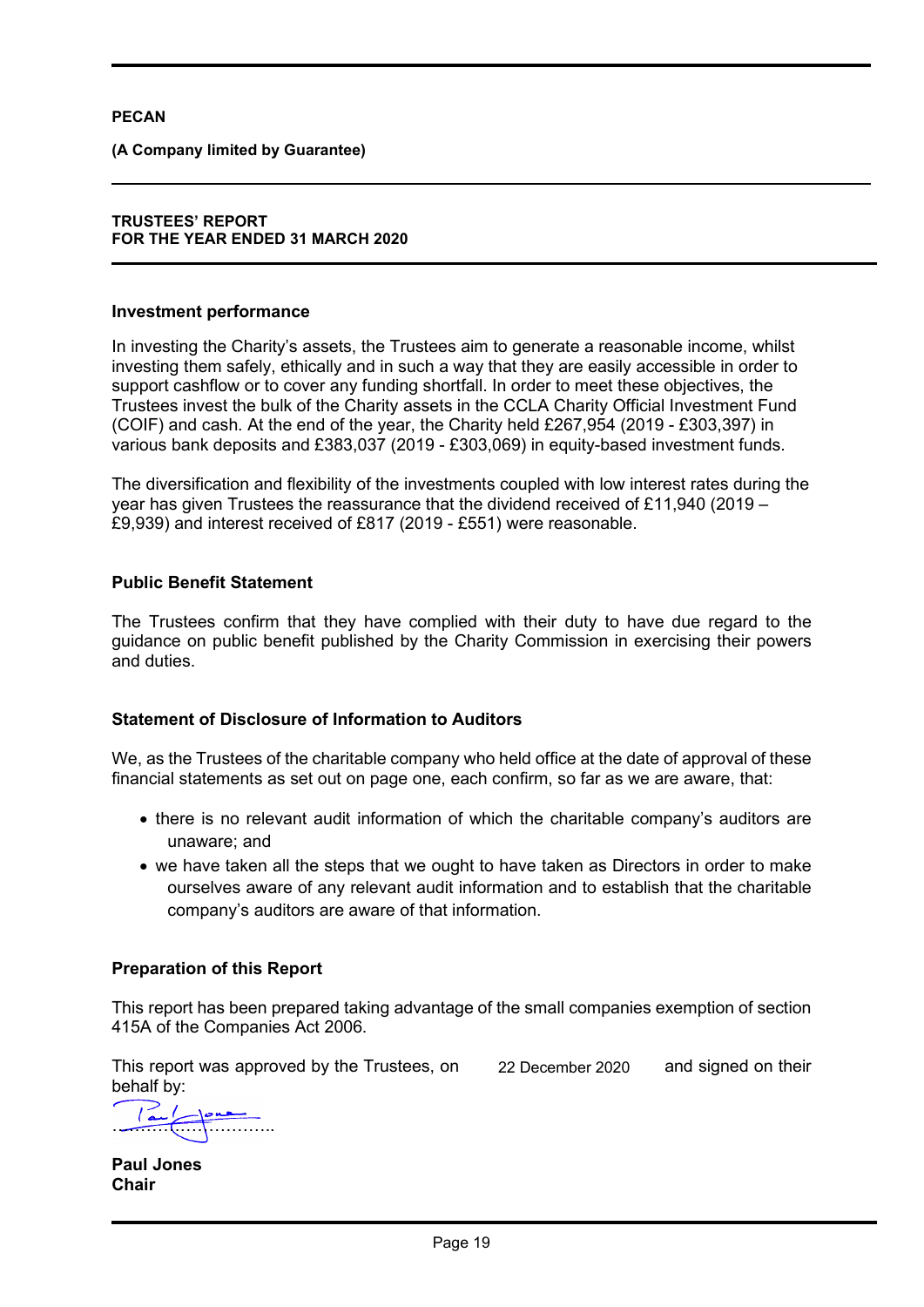# **PECAN (A Company Limited by Guarantee)**

#### **STATEMENT OF TRUSTEES' RESPONSIBILITIES FOR THE YEAR ENDED 31 MARCH 2020**

The Trustees (who are also the directors of the Charity for the purposes of company law) are responsible for preparing the Trustees' Report and the financial statements in accordance with applicable law and United Kingdom Accounting Standards (United Kingdom Generally Accepted Accounting Practice).

Company law requires the Trustees to prepare financial statements for each financial year. Under company law the Trustees must not approve the financial statements unless they are satisfied that they give a true and fair view of the state of affairs of the Charity and of its incoming resources and application of resources, including its income and expenditure, for that period. In preparing these financial statements, the Trustees are required to:

- select suitable accounting policies and then apply them consistently;
- observe the methods and principles of the Charities SORP (FRS 102);
- make judgements and accounting estimates that are reasonable and prudent;
- state whether applicable UK Accounting Standards (FRS 102) have been followed, subject to any material departures disclosed and explained in the financial statements;
- prepare the financial statements on the going concern basis unless it is inappropriate to presume that the Charity will continue in business.

The Trustees are responsible for keeping adequate accounting records that are sufficient to show and explain the Charity's transactions and disclose with reasonable accuracy at any time the financial position of the Charity and enable them to ensure that the financial statements comply with the Companies Act 2006. They are also responsible for safeguarding the assets of the Charity and hence for taking reasonable steps for the prevention and detection of fraud and other irregularities.

In so far as the Trustees are aware:

- there is no relevant audit information of which the charitable company's auditors are unaware; and
- the Trustees have taken all steps that they ought to have taken to make themselves aware of any relevant audit information and to establish that the auditors are aware of that information.

Approved by order of the members of the Board of Trustees and signed on its behalf by:

برائعة ا ................................................

**Paul Jones Chair** Date: 22 December 2020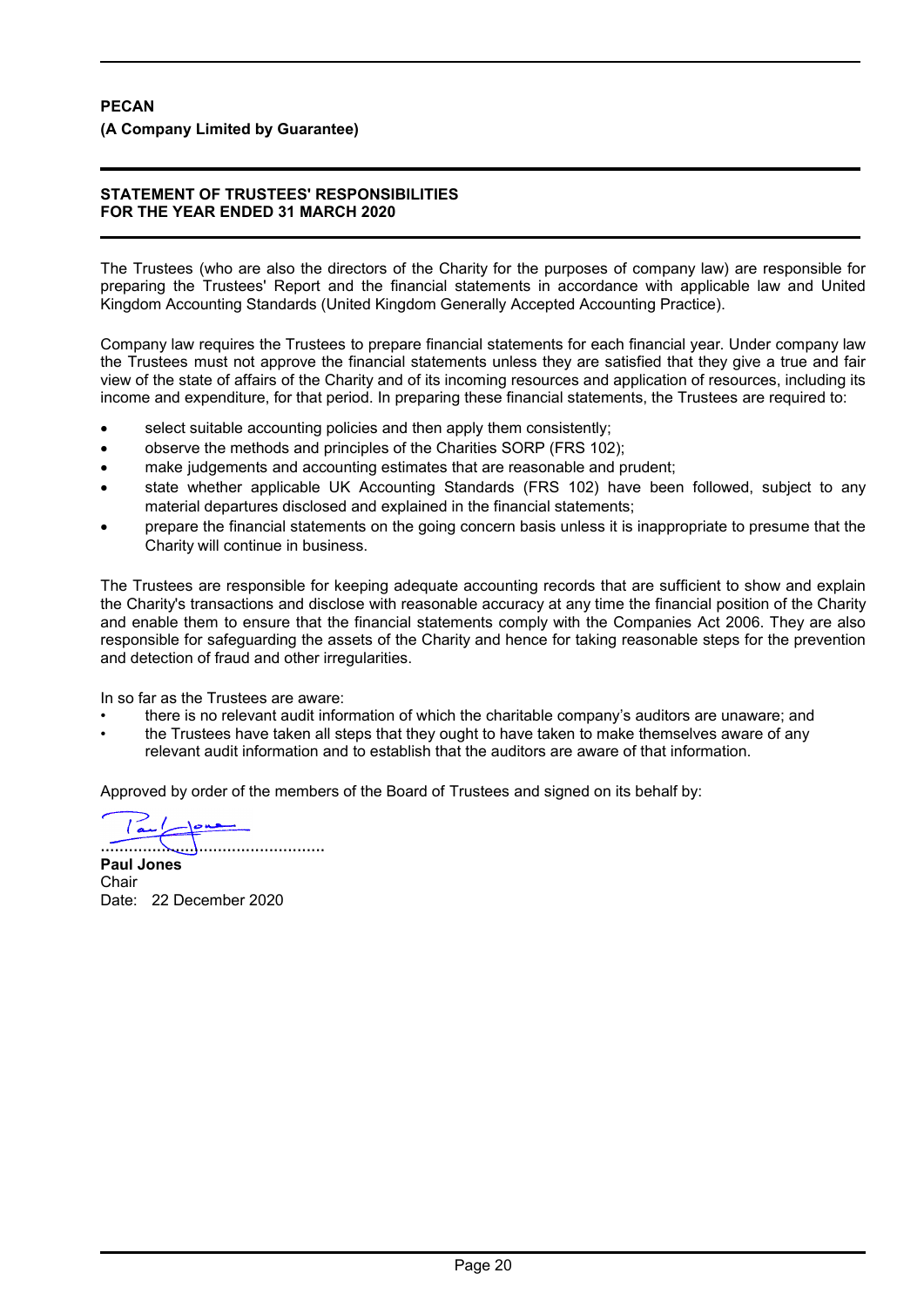# **PECAN (A Company Limited by Guarantee)**

# **INDEPENDENT AUDITORS' REPORT TO THE MEMBERS OF PECAN**

# **Opinion**

We have audited the financial statements of Pecan (the 'charity') for the year ended 31 March 2020 which comprise the Statement of Financial Activities, the Balance Sheet, the Statement of Cash Flows and the related notes, including a summary of significant accounting policies. The financial reporting framework that has been applied in their preparation is applicable law and United Kingdom Accounting Standards, including Financial Reporting Standard 102 'The Financial Reporting Standard applicable in the UK and Republic of Ireland' (United Kingdom Generally Accepted Accounting Practice).

In our opinion the financial statements:

- give a true and fair view of the state of the charitable company's affairs as at 31 March 2020 and of its incoming resources and application of resources, including its income and expenditure for the year then ended;
- have been properly prepared in accordance with United Kingdom Generally Accepted Accounting Practice; and
- have been prepared in accordance with the requirements of the Companies Act 2006.

# **Basis for opinion**

We conducted our audit in accordance with International Standards on Auditing (UK) (ISAs (UK)) and applicable law. Our responsibilities under those standards are further described in the Auditors' responsibilities for the audit of the financial statements section of our report. We are independent of the charitable company in accordance with the ethical requirements that are relevant to our audit of the financial statements in the United Kingdom, including the Financial Reporting Council's Ethical Standard, and we have fulfilled our other ethical responsibilities in accordance with these requirements. We believe that the audit evidence we have obtained is sufficient and appropriate to provide a basis for our opinion.

#### **Conclusions relating to going concern**

We have nothing to report in respect of the following matters in relation to which the ISAs (UK) require us to report to you where:

- the Trustees' use of the going concern basis of accounting in the preparation of the financial statements is not appropriate; or
- the Trustees have not disclosed in the financial statements any identified material uncertainties that may cast significant doubt about the charitable company's ability to continue to adopt the going concern basis of accounting for a period of at least twelve months from the date when the financial statements are authorised for issue.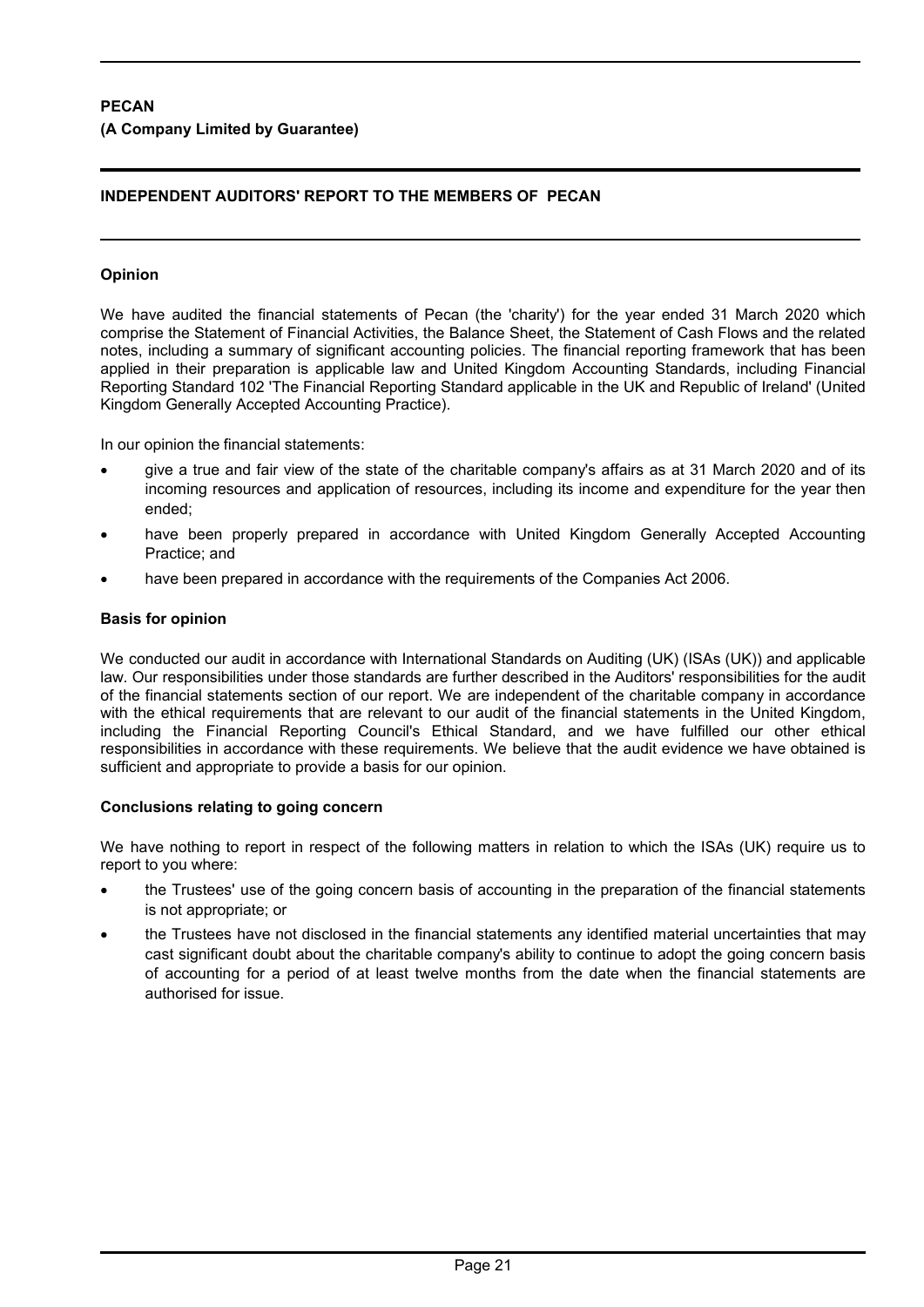# **PECAN (A Company Limited by Guarantee)**

# **INDEPENDENT AUDITORS' REPORT TO THE MEMBERS OF PECAN (CONTINUED)**

## **Other information**

The Trustees are responsible for the other information. The other information comprises the information included in the Annual Report, other than the financial statements and our Auditors' Report thereon. Our opinion on the financial statements does not cover the other information and, except to the extent otherwise explicitly stated in our report, we do not express any form of assurance conclusion thereon.

In connection with our audit of the financial statements, our responsibility is to read the other information and, in doing so, consider whether the other information is materially inconsistent with the financial statements or our knowledge obtained in the audit or otherwise appears to be materially misstated. If we identify such material inconsistencies or apparent material misstatements, we are required to determine whether there is a material misstatement in the financial statements or a material misstatement of the other information. If, based on the work we have performed, we conclude that there is a material misstatement of this other information, we are required to report that fact.

We have nothing to report in this regard.

# **Opinion on other matters prescribed by the Companies Act 2006**

In our opinion, based on the work undertaken in the course of the audit:

- the information given in the Trustees' Report for the financial year for which the financial statements are prepared is consistent with the financial statements.
- the Trustees' Report has been prepared in accordance with applicable legal requirements.

#### **Matters on which we are required to report by exception**

In the light of our knowledge and understanding of the charitable company and its environment obtained in the course of the audit, we have not identified material misstatements in the Trustees' Report.

We have nothing to report in respect of the following matters in relation to which Companies Act 2006 requires us to report to you if, in our opinion:

- adequate accounting records have not been kept, or returns adequate for our audit have not been received from branches not visited by us; or
- the financial statements are not in agreement with the accounting records and returns; or
- certain disclosures of Trustees' remuneration specified by law are not made; or
- we have not received all the information and explanations we require for our audit; or
- the Trustees were not entitled to prepare the financial statements in accordance with the small companies regime and take advantage of the small companies' exemptions in preparing the Trustees' Report and from the requirement to prepare a Strategic Report.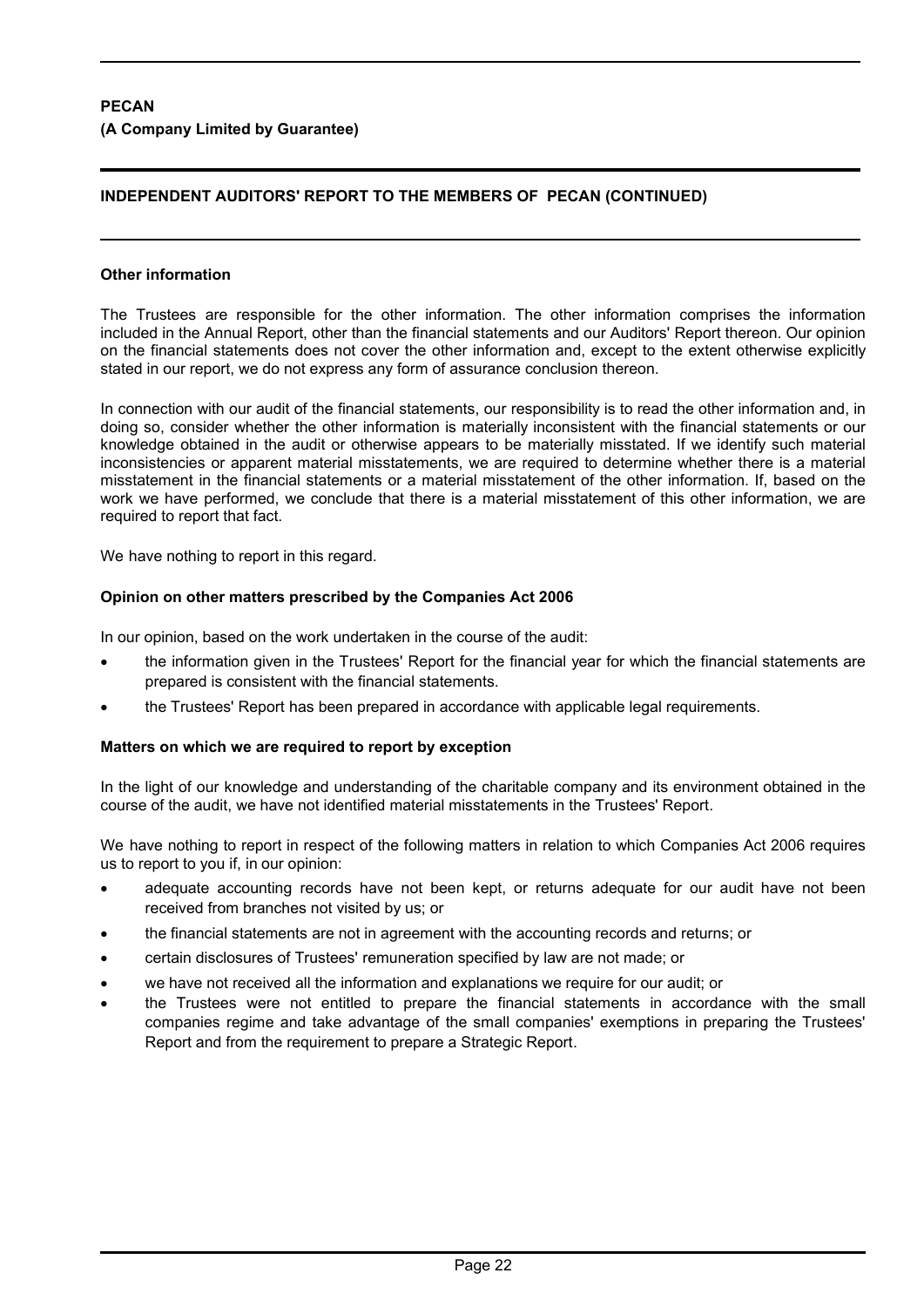# **INDEPENDENT AUDITORS' REPORT TO THE MEMBERS OF PECAN (CONTINUED)**

#### **Responsibilities of trustees**

As explained more fully in the Trustees' Responsibilities Statement, the Trustees (who are also the directors of the charitable company for the purposes of company law) are responsible for the preparation of the financial statements and for being satisfied that they give a true and fair view, and for such internal control as the Trustees determine is necessary to enable the preparation of financial statements that are free from material misstatement, whether due to fraud or error.

In preparing the financial statements, the Trustees are responsible for assessing the charitable company's ability to continue as a going concern, disclosing, as applicable, matters related to going concern and using the going concern basis of accounting unless the Trustees either intend to liquidate the charitable company or to cease operations, or have no realistic alternative but to do so.

#### **Auditors' responsibilities for the audit of the financial statements**

Our objectives are to obtain reasonable assurance about whether the financial statements as a whole are free from material misstatement, whether due to fraud or error, and to issue an Auditors' Report that includes our opinion. Reasonable assurance is a high level of assurance, but is not a guarantee that an audit conducted in accordance with ISAs (UK) will always detect a material misstatement when it exists. Misstatements can arise from fraud or error and are considered material if, individually or in the aggregate, they could reasonably be expected to influence the economic decisions of users taken on the basis of these financial statements.

A further description of our responsibilities for the audit of the financial statements is located on the Financial Reporting Council's website at: www.frc.org.uk/auditorsresponsibilities. This description forms part of our Auditors' Report.

#### **Use of our report**

This report is made solely to the charitable company's members, as a body, in accordance with Chapter 3 of Part 16 of the Companies Act 2006. Our audit work has been undertaken so that we might state to the charitable company's members those matters we are required to state to them in an Auditors' Report and for no other purpose. To the fullest extent permitted by law, we do not accept or assume responsibility to anyone other than the charitable company and its members, as a body, for our audit work, for this report, or for the opinions we have formed.

**Sudhir Singh FCA (Senior Statutory Auditor)** for and on behalf of **MHA MacIntyre Hudson** Chartered Accountants Statutory Auditor 6th Floor 2 London Wall Place London EC2Y 5AU

Date: 20 January 2021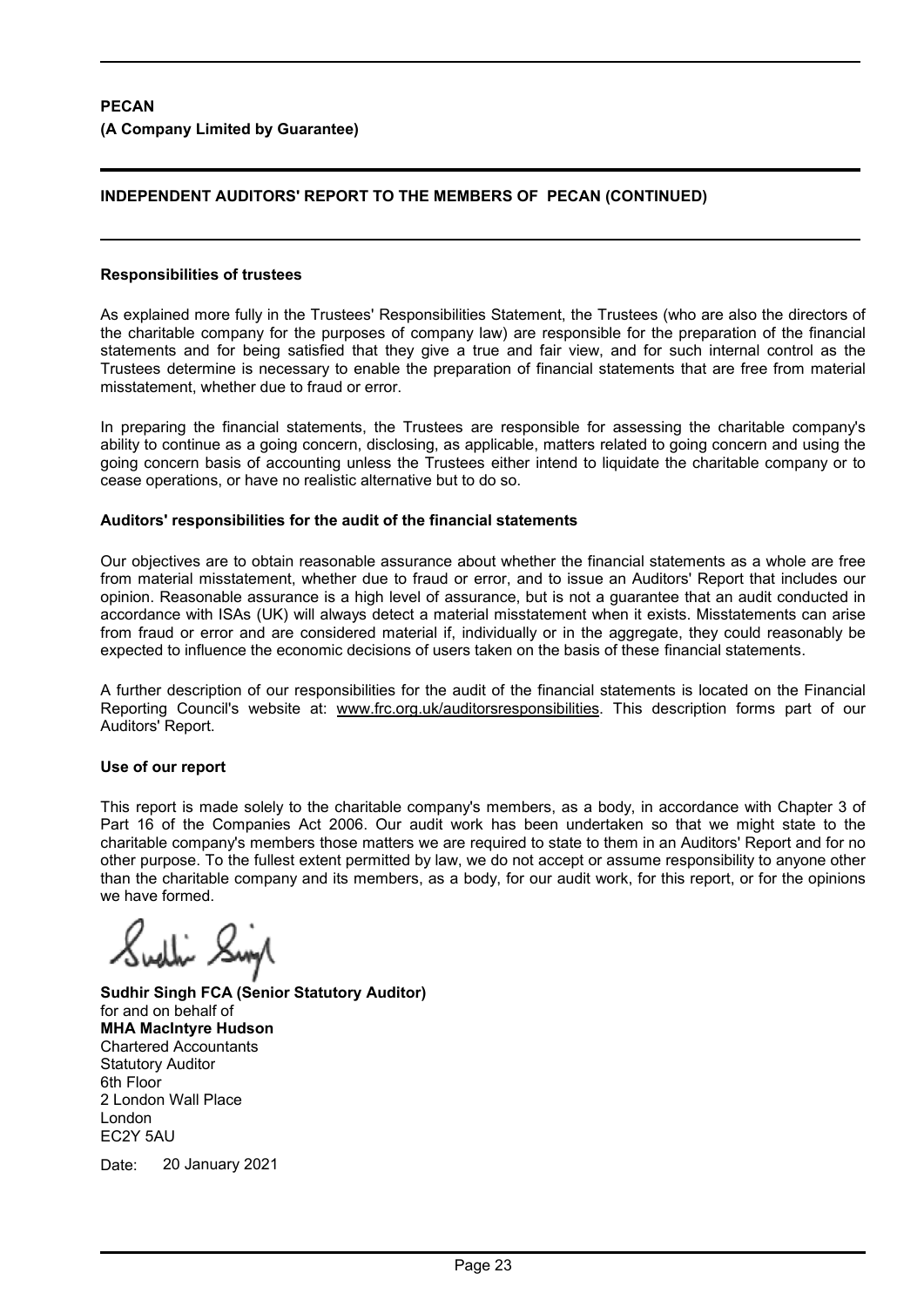**(A Company Limited by Guarantee)**

# **STATEMENT OF FINANCIAL ACTIVITIES (INCORPORATING INCOME AND EXPENDITURE ACCOUNT) FOR THE YEAR ENDED 31 MARCH 2020**

|                                       | <b>Note</b> | <b>Unrestricted</b><br>funds<br>2020<br>£ | <b>Restricted</b><br>funds<br>2020<br>£ | <b>Endowment</b><br>funds<br>2020<br>£ | <b>Total</b><br>funds<br>2020<br>£ | Total<br>funds<br>2019<br>£ |
|---------------------------------------|-------------|-------------------------------------------|-----------------------------------------|----------------------------------------|------------------------------------|-----------------------------|
| Income from:                          |             |                                           |                                         |                                        |                                    |                             |
| Donations and grants                  | 4           | 168,389                                   | 227,693                                 |                                        | 396,082                            | 223,039                     |
| Charitable activities                 | 5           | 528,774                                   | 325,428                                 |                                        | 854,202                            | 897,202                     |
| Other trading activities              | 6           | 27,978                                    |                                         |                                        | 27,978                             | 28,060                      |
| Investments                           | 7           | 12,757                                    |                                         |                                        | 12,757                             | 10,490                      |
| <b>Total income</b>                   |             | 737,898                                   | 553,121                                 |                                        | 1,291,019                          | 1,158,791                   |
| <b>Expenditure on:</b>                |             |                                           |                                         |                                        |                                    |                             |
| Raising funds                         |             | 49,910                                    |                                         |                                        | 49,910                             | 38,423                      |
| Charitable activities                 | 9           | 641,910                                   | 518,449                                 |                                        | 1,160,359                          | 989,776                     |
| <b>Total expenditure</b>              |             | 691,820                                   | 518,449                                 |                                        | 1,210,269                          | 1,028,199                   |
| Net (losses)/gains on<br>investments  | 15          | (20, 032)                                 |                                         |                                        | (20, 032)                          | 22,166                      |
| Net income                            |             | 26,046                                    | 34,672                                  |                                        | 60,718                             | 152,758                     |
| Transfers between<br>funds            | 19          | (4, 594)                                  | 7,978                                   | (3, 384)                               |                                    |                             |
| Net movement in<br>funds              |             | 21,452                                    | 42,650                                  | (3, 384)                               | 60,718                             | 152,758                     |
| <b>Reconciliation of</b><br>funds:    |             |                                           |                                         |                                        |                                    |                             |
| Total funds brought<br>forward        |             | 835,172                                   | 80,085                                  | 111,369                                | 1,026,626                          | 873,868                     |
| Net movement in<br>funds              |             | 21,452                                    | 42,650                                  | (3, 384)                               | 60,718                             | 152,758                     |
| <b>Total funds carried</b><br>forward |             | 856,624                                   | 122,735                                 | 107,985                                | 1,087,344                          | 1,026,626                   |

All income and expenditure derive from continuing operations.

The Statement of Financial Activities includes all gains and losses recognised in the year.

The notes on pages 27 to 52 form part of these financial statements.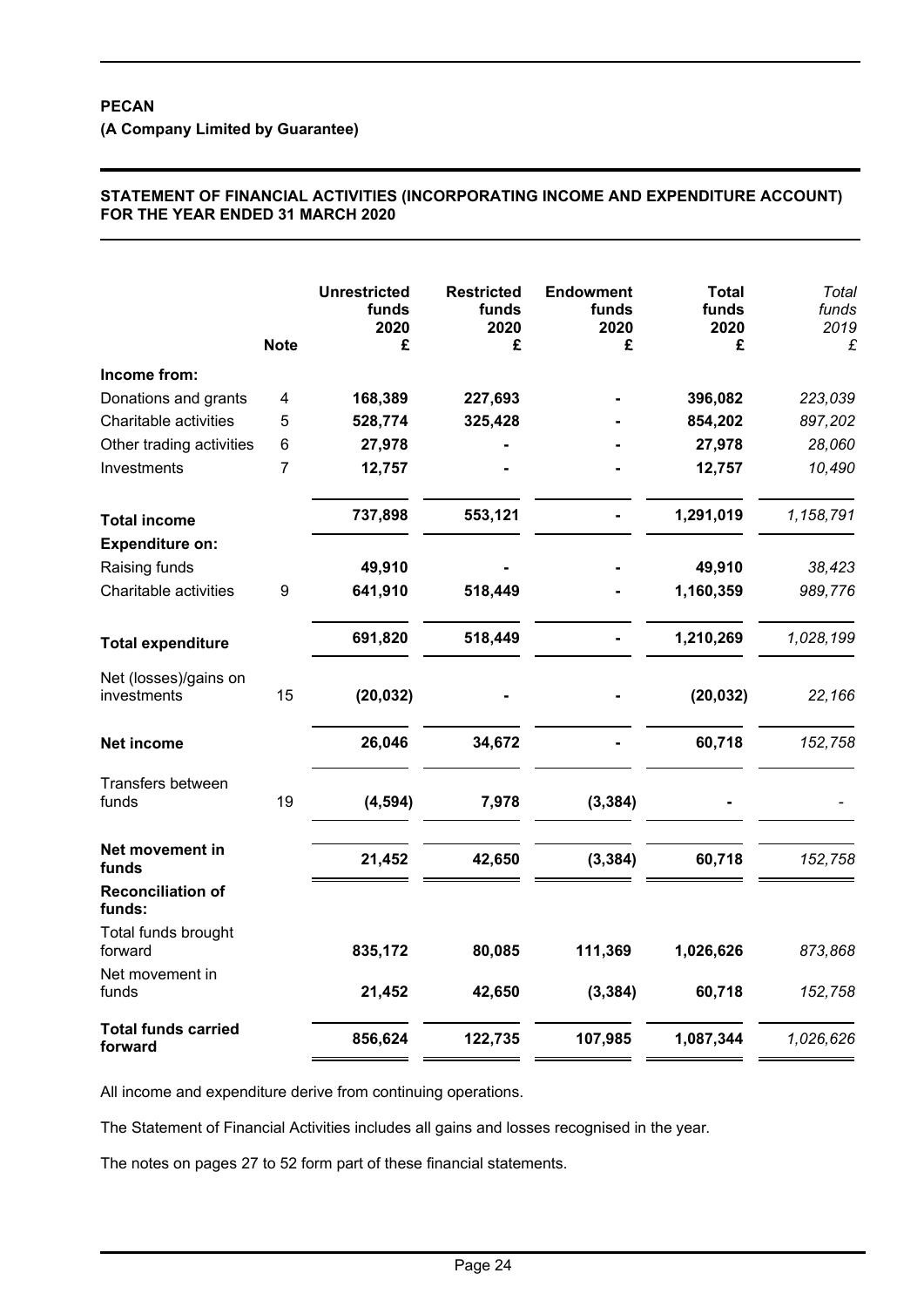**(A Company Limited by Guarantee) REGISTERED NUMBER: 02394165**

#### **BALANCE SHEET AS AT 31 MARCH 2020**

|                                                   | <b>Note</b> | 2020<br>£  | 2020<br>£ | 2019<br>£  | 2019<br>£ |
|---------------------------------------------------|-------------|------------|-----------|------------|-----------|
| <b>Fixed assets</b>                               |             |            |           |            |           |
| Tangible assets                                   | 14          |            | 475,878   |            | 486,101   |
| Investments                                       | 15          |            | 383,037   |            | 303,069   |
|                                                   |             |            | 858,915   |            | 789,170   |
| <b>Current assets</b>                             |             |            |           |            |           |
| <b>Stocks</b>                                     | 16          | 15,919     |           |            |           |
| Debtors                                           | 17          | 597,413    |           | 393,620    |           |
| Cash at bank and in hand                          | 22          | 267,954    |           | 303,397    |           |
|                                                   |             | 881,286    |           | 697,017    |           |
| Creditors: amounts falling due within one<br>year | 18          | (652, 857) |           | (459, 561) |           |
| <b>Net current assets</b>                         |             |            | 228,429   |            | 237,456   |
| <b>Total net assets</b>                           |             |            | 1,087,344 |            | 1,026,626 |
| <b>Charity funds</b>                              |             |            |           |            |           |
| <b>Endowment funds</b>                            | 19          |            | 107,985   |            | 111,369   |
| <b>Restricted funds</b>                           | 19          |            | 122,735   |            | 80,085    |
| Unrestricted funds                                | 19          |            | 856,624   |            | 835,172   |
| <b>Total funds</b>                                |             |            | 1,087,344 |            | 1,026,626 |

The Trustees acknowledge their responsibilities for complying with the requirements of the Act with respect to accounting records and preparation of financial statements.

The financial statements have been prepared in accordance with the provisions applicable to entities subject to the small companies regime.

The financial statements were approved and authorised for issue by the Trustees and signed on their behalf by:

................................................ **Paul Jones Chair** Date: 22 December 2020

<u>eror On</u> **Eleanor Orr Treasurer** 

The notes on pages 27 to 52 form part of these financial statements.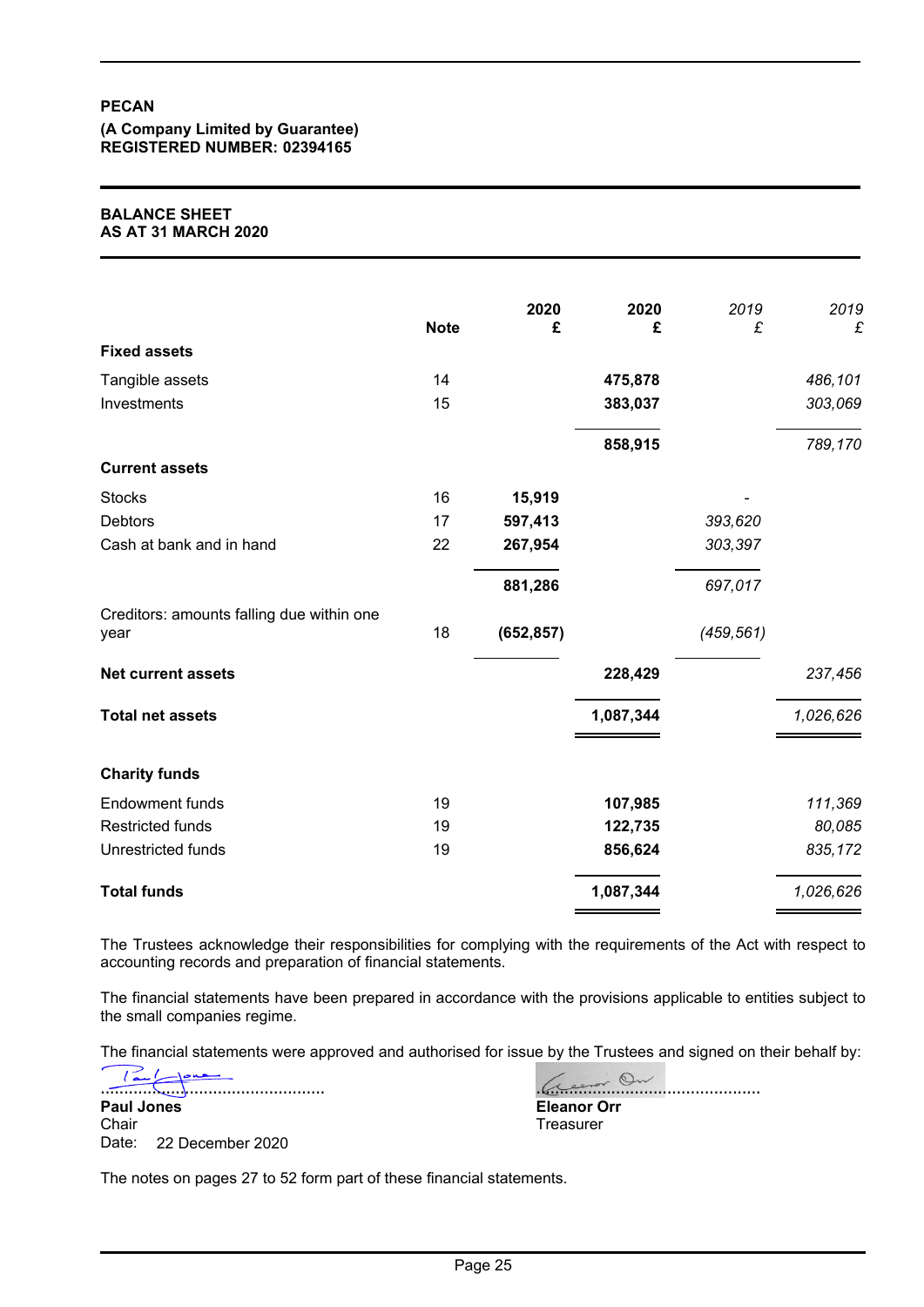**(A Company Limited by Guarantee)**

#### **STATEMENT OF CASH FLOWS FOR THE YEAR ENDED 31 MARCH 2020**

|                                                        | <b>Note</b> | 2020<br>£  | 2019<br>£ |
|--------------------------------------------------------|-------------|------------|-----------|
| Cash flows from operating activities                   |             |            |           |
| Net cash used in operating activities                  | 21          | 53,700     | 115,672   |
| Cash flows from investing activities                   |             |            |           |
| Investment income                                      | 7           | 12,757     | 10,490    |
| Purchase of tangible fixed assets                      | 14          | (1,900)    |           |
| Purchase of investments                                | 15          | (100, 000) |           |
| Net cash (used in)/provided by investing activities    |             | (89, 143)  | 10,490    |
| Change in cash and cash equivalents in the year        |             | (35, 443)  | 126,162   |
| Cash and cash equivalents at the beginning of the year |             | 303,397    | 177,235   |
| Cash and cash equivalents at the end of the year       | 22          | 267,954    | 303,397   |

The notes on pages 27 to 52 form part of these financial statements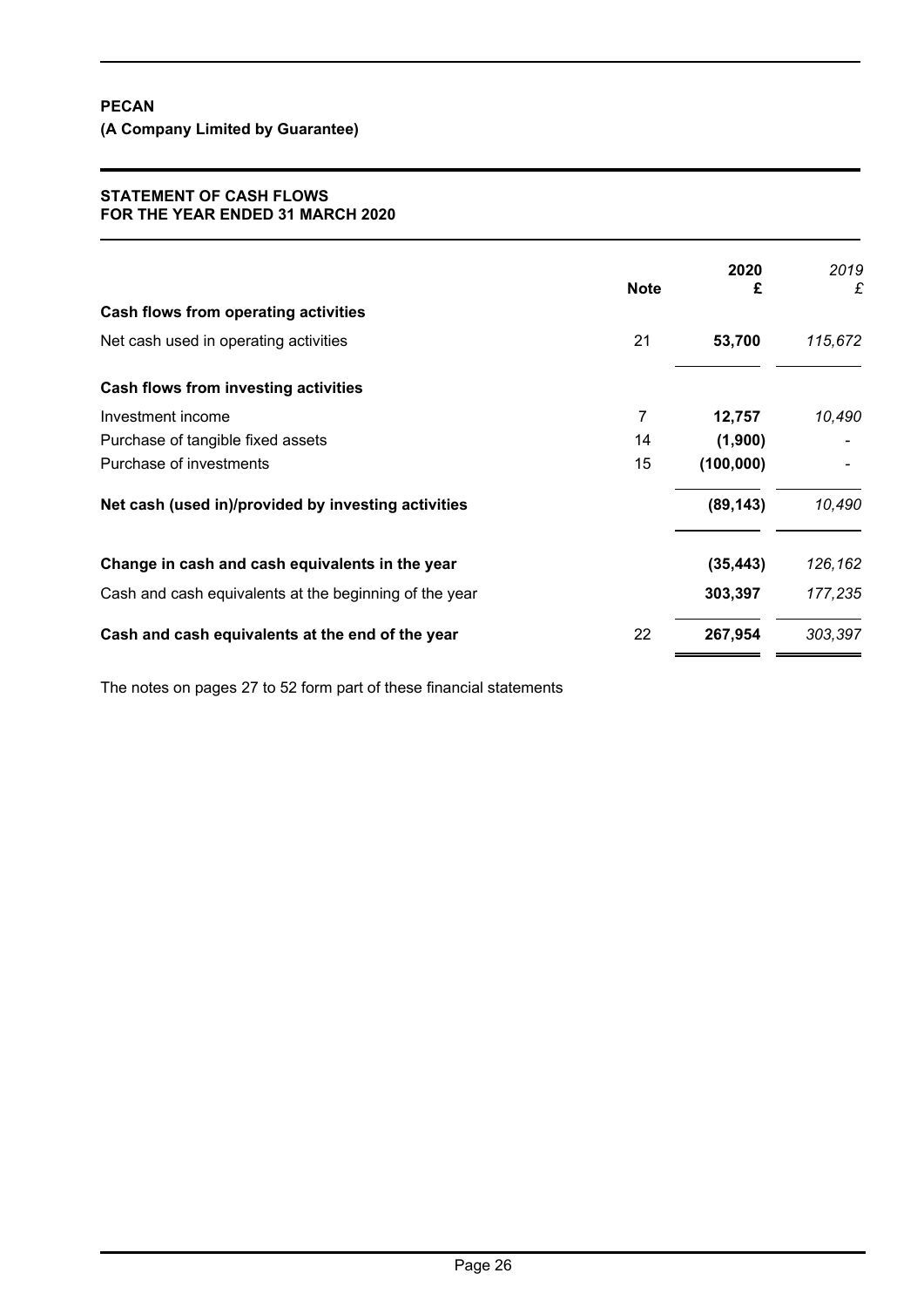#### **1. General information**

Pecan is a charitable company limited by guarantee and is registered with the Charity Commission (Charity Registered Number 801819) and Registrar of Companies (Company Registration Number 02394165) in England and Wales.

In the event of the Charity being wound up, the liability in respect of the guarantee is limited to  $£1$  per member of the Charity.

The address of the registered office is given in the Charity information on page 1 of these financial statements. The nature of the Charity's operations and principal activities are:

(a) To advance the Christian religion.

(b) The relief of unemployment for the benefit of the public in such ways as may be thought fit, including providing training and other assistance to help people find employment.

(c) The relief of poverty in particular among unemployed people.

(d) To preserve and protect the physical environment for the benefit of the public by the promotion of waste reduction, re-use, reclamation and recycling and the use of recycled products.

# **2. Accounting policies**

# **2.1 Basis of preparation of financial statements**

The financial statements have been prepared in accordance with the Charities SORP (FRS 102) - Accounting and Reporting by Charities: Statement of Recommended Practice applicable to charities preparing their accounts in accordance with the Financial Reporting Standard applicable in the UK and Republic of Ireland (FRS 102), the Financial Reporting Standard applicable in the UK and Republic of Ireland (FRS 102) and the Companies Act 2006.

Pecan meets the definition of a public benefit entity under FRS 102. Assets and liabilities are initially recognised at historical cost or transaction value unless otherwise stated in the relevant accounting policy.

The financial statements are presented in pound sterling, which is the presentational and functional currency of the Charity, and are rounded to the nearest pound.

The significant accounting policies applied in the preparation of these financial statements are set out below. These policies have been consistently applied to all years presented unless otherwise stated.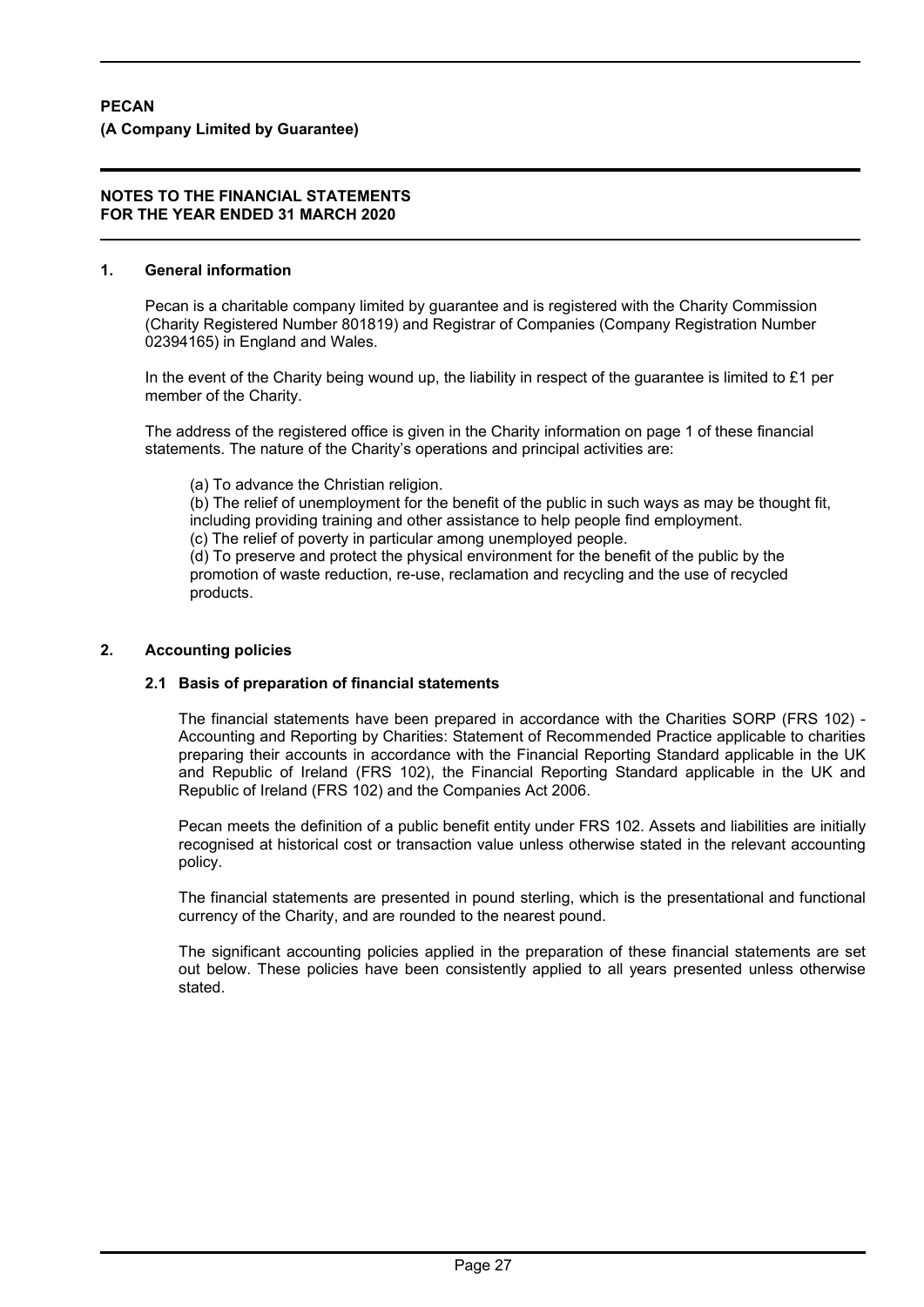## **2. Accounting policies (continued)**

#### **2.2 Going concern**

The Trustees have assessed the use of going concern and have considered possible events or conditions that might cast significant doubt on the ability of the Charity to continue as a going concern including the impact of COVID-19. To consider the charity's solvency and liquidity, forecasts have been prepared for a period to March 2022, and the assumptions underlying these have been stress-tested by considering a range of scenarios and the level of reserves held. The Trustees have therefore made this assessment for a period which they consider is the foreseeable future, being at least one year from the date of the approval of these financial statements. Based on this analysis the Trustees have concluded that there are no conditions or events anticipated that create a material uncertainty, and they can have a reasonable expectation that the Charity has adequate resources to continue in operational existence for the foreseeable future. The Charity therefore continues to adopt the going concern basis in preparing these financial statements.

#### **2.3 Income**

All income is recognised once the Charity has entitlement to the income, it is probable that the income will be received and the amount of income receivable can be measured reliably.

For donations to be recognised the Charity will have been notified of the amounts and the settlement date in writing. If there are conditions attached to the donation and this requires a level of performance before entitlement can be obtained then income is deferred until those conditions are fully met or the fulfillment of those conditions is within the control of the Charity and it is probable that they will be fulfilled.

Income from trading activities includes income earned from fundraising events and trading activities to raise funds for the Charity. Income is received in exchange for supplying goods and services in order to raise funds and is recognised when entitlement has occurred.

The Charity receives government grants in respect of furthering its charitable objectives. Income from government and other grants are recognised at fair value when the Charity has entitlement after any performance conditions have been met, it is probable that the income will be received and the amount can be measured reliably. If entitlement is not met then these amounts are deferred.

Investment income is earned through holding assets for investment purposes such as shares and property. It includes dividends and interest. Where it is not practicable to identify investment management costs incurred within a scheme with reasonable accuracy the investment income is reported net of these costs. It is included when the amount can be measured reliably. Interest income is recognised using the effective interest method and dividend income is recognised as the Charity's right to receive payment is established.

The value of volunteer time is not recognised as income.

Where practicable, donated goods for distribution to the beneficiaries of the Charity are included in stock and donations in the financial statements upon receipt. If it is impracticable to assess the fair value at receipt or if the costs to undertake such a valuation outweigh any benefits, then the fair value is recognised as a component of donations when it is distributed and an equivalent amount recognised as charitable expenditure.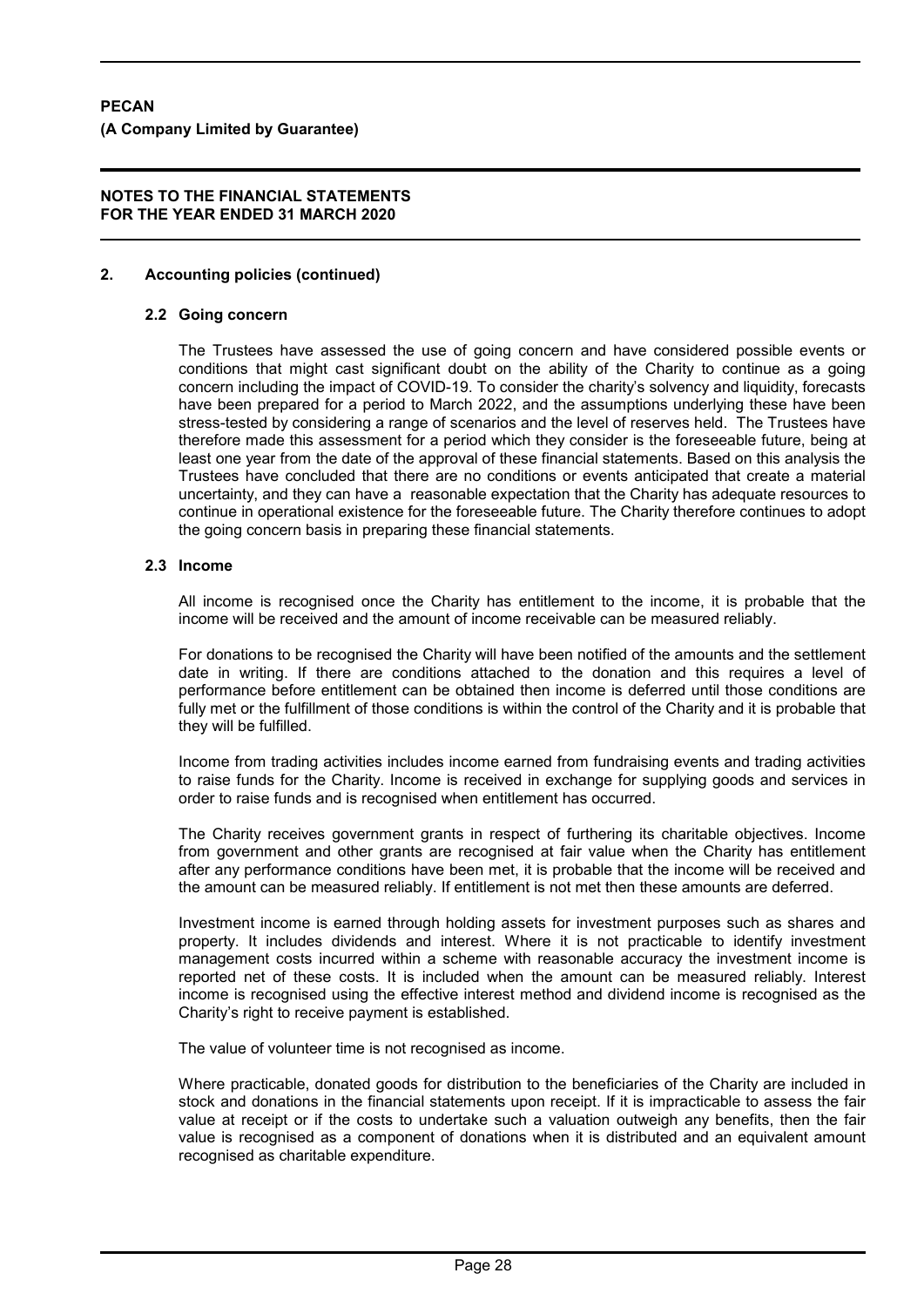## **2. Accounting policies (continued)**

#### **2.4 Expenditure**

All expenditure is accounted for on an accruals basis and has been classified under headings that aggregate all costs related to the category. Expenditure is recognised once there is a legal or constructive obligation to transfer economic benefit to a third party, it is probable that a transfer of economic benefits will be required in settlement and the amount of the obligation can be measured reliably. Expenditure is classified by activity. The costs of each activity are made up of the total of direct costs and shared costs, including support costs involved in undertaking each activity. Direct costs attributable to a single activity are allocated directly to that activity. Shared costs which contribute to more than one activity and support costs which are not attributable to a single activity are apportioned between those activities on a basis consistent with the use of resources. Central staff costs are allocated on the basis of time spent, and depreciation charges allocated on the portion of the asset's use.

Expenditure on raising funds incurred seeking voluntary contributions through donations and the running of fundraising events during the year.

Expenditure on charitable activities includes all costs incurred on furthering the objects of the Charity.

Other expenditure represents those items not falling into the categories above.

All expenditure is inclusive of irrecoverable VAT.

#### **2.5 Interest receivable**

Interest on funds held on deposit is included when receivable and the amount can be measured reliably by the Charity; this is normally upon notification of the interest paid or payable by the institution with whom the funds are deposited.

#### **2.6 Taxation**

The Charity is considered to pass the tests set out in Paragraph 1 Schedule 6 of the Finance Act 2010 and therefore it meets the definition of a charitable company for UK corporation tax purposes. Accordingly, the Charity is potentially exempt from taxation in respect of income or capital gains received within categories covered by Chapter 3 Part 11 of the Corporation Tax Act 2010 or Section 256 of the Taxation of Chargeable Gains Act 1992, to the extent that such income or gains are applied exclusively to charitable purposes.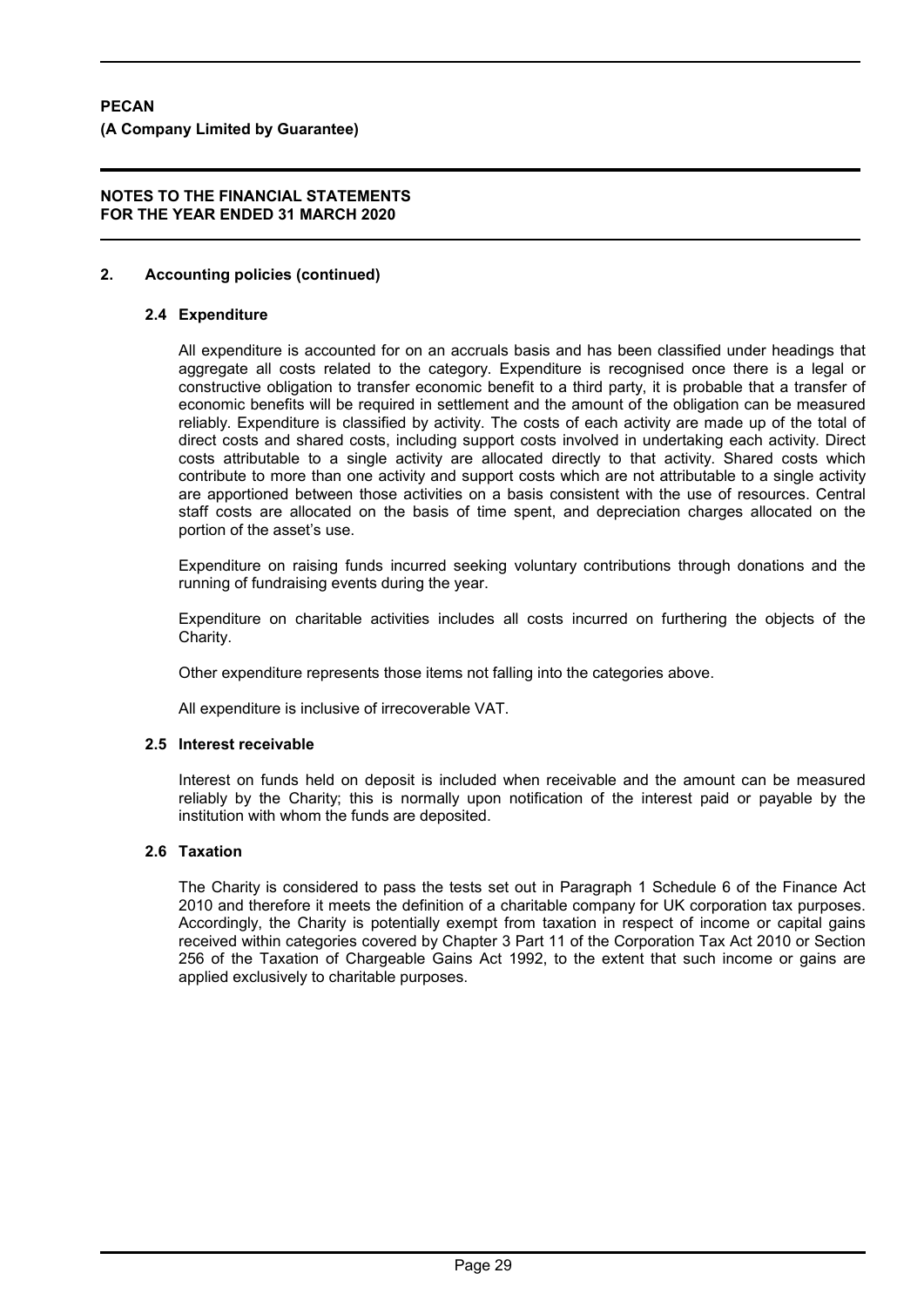#### **2. Accounting policies (continued)**

#### **2.7 Tangible fixed assets and depreciation**

Tangible fixed assets costing £1,000 or more are capitalised and recognised when future economic benefits are probable and the cost or value of the asset can be measured reliably.

Tangible fixed assets are initially recognised at cost. After recognition, under the cost model, tangible fixed assets are measured at cost less accumulated depreciation and any accumulated impairment losses. All costs incurred to bring a tangible fixed asset into its intended working condition should be included in the measurement of cost.

Depreciation is charged so as to allocate the cost of tangible fixed assets less their residual value over their estimated useful lives, using the straight-line method.

Depreciation is provided on the following basis:

| Freehold buildings           | -                        | 2%  |
|------------------------------|--------------------------|-----|
| <b>Fixtures and fittings</b> | $\overline{\phantom{0}}$ | 25% |
| Office equipment             | ٠                        | 50% |

No depreciation is charged on freehold land.

#### **2.8 Investments**

Fixed asset investments are a form of basic financial instrument are initially recognised at their transaction value and subsequently measured at their fair value using the closing quoted market price or the share of the Net Asset Value of the fund (if unlisted). All gains and losses are taken to the Statement of Financial Activities as they arise.

The Statement of Financial Activities includes all net gains and losses arising on revaluation and disposals throughout the year. As investments are revalued to fair value continuously, no realised gains or losses arise.

#### **2.9 Stocks**

Stocks are valued at the lower of cost and net realisable value after making due allowance for obsolete and slow-moving stocks. Cost includes all direct costs and an appropriate proportion of fixed and variable overheads.

#### **2.10 Debtors**

Trade and other debtors are recognised at the settlement amount after any trade discount offered. Prepayments are valued at the amount prepaid net of any trade discounts due.

#### **2.11 Cash at bank and in hand**

Cash at bank and in hand includes cash and short-term highly liquid investments with a short maturity of three months or less from the date of acquisition or opening of the deposit or similar account.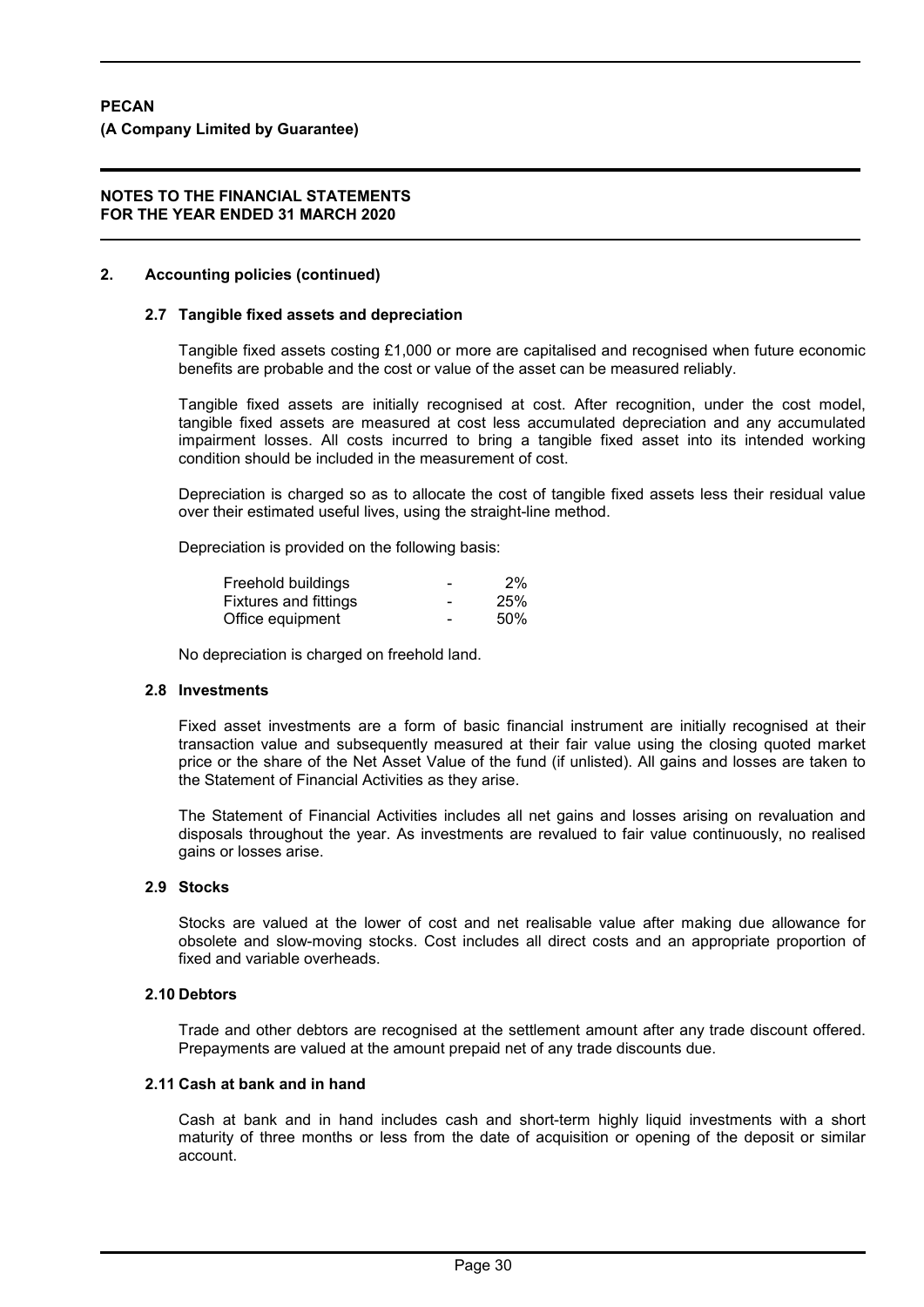#### **2. Accounting policies (continued)**

# **2.12 Liabilities and provisions**

Liabilities are recognised when there is an obligation at the Balance Sheet date as a result of a past event, it is probable that a transfer of economic benefit will be required in settlement, and the amount of the settlement can be estimated reliably.

Liabilities are recognised at the amount that the Charity anticipates it will pay to settle the debt or the amount it has received as advanced payments for the goods or services it must provide.

Provisions are measured at the best estimate of the amounts required to settle the obligation. Where the effect of the time value of money is material, the provision is based on the present value of those amounts, discounted at the pre-tax discount rate that reflects the risks specific to the liability. The unwinding of the discount is recognised in the Statement of Financial Activities as a finance cost.

#### **2.13 Financial instruments**

The Charity only holds basic financial instruments. The financial assets and financial liabilities of the Charity are as follows:

Debtors – trade and other debtors (including accrued income) are basic financial instruments and are debt instruments measured at amortised cost as detailed in Note 17. Prepayments are not financial instruments.

Cash at bank – is classified as a basic financial instrument and is measured at face value.

Liabilities – trade creditors, accruals and other creditors will be classified as financial instruments, and are measured at amortised cost as detailed in Note 18. Taxation and social security are not included in the financial instruments disclosure. Deferred income is not deemed to be a financial liability, as in the cash settlement has already taken place and there is simply an obligation to deliver charitable services rather than cash or another financial instrument.

### **2.14 Operating leases**

Rentals paid under operating leases are charged to the Statement of Financial Activities on a straight line basis over the lease term.

# **2.15 Pensions**

When employees have rendered service to the Charity, short-term employee benefits to which the employees are entitled are recognised at the undiscounted amount expected to be paid in exchange for that service

The Charity operates a defined contribution plan for the benefit of its employees which are administered by outside independent pensions providers. Contributions are expensed as they become payable.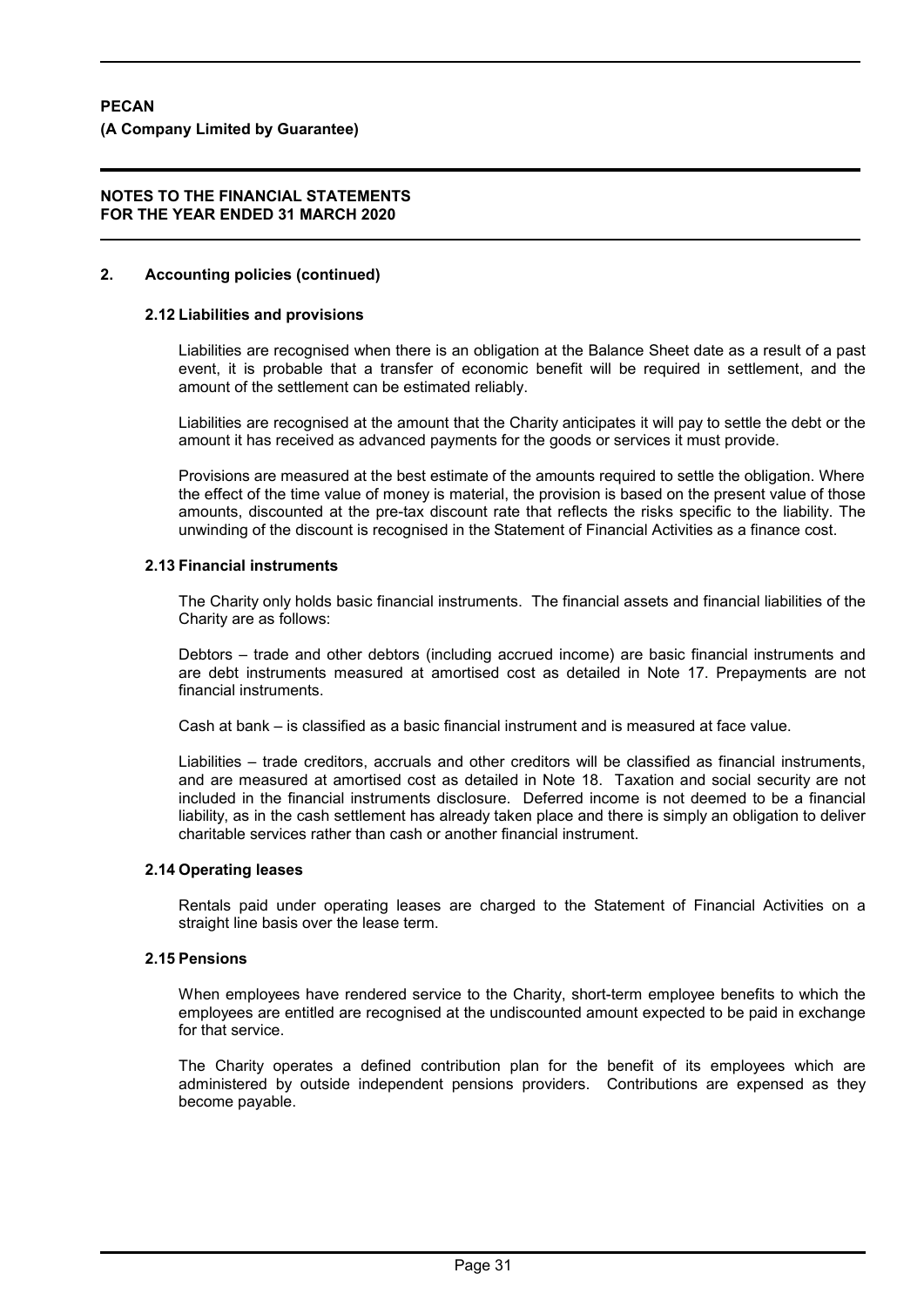## **2. Accounting policies (continued)**

#### **2.16 Fund accounting**

General funds are unrestricted funds which are available for use at the discretion of the Trustees in furtherance of the general objectives of the Charity and which have not been designated for other purposes.

Designated funds comprise unrestricted funds that have been set aside by the Trustees for particular purposes. The aim and use of each designated fund is set out in the notes to the financial statements.

Restricted funds are funds which are to be used in accordance with specific restrictions imposed by donors or which have been raised by the Charity for particular purposes. The costs of raising and administering such funds are charged against the specific fund. The aim and use of each restricted fund is set out in the notes to the financial statements.

Investment income, gains and losses are allocated to the appropriate fund.

#### **3. Critical accounting estimates and areas of judgement**

Estimates and judgements are continually evaluated and are based on historical experience and other factors, including expectations of future events that are believed to be reasonable under the circumstances.

Critical accounting estimates and assumptions:

The Charity makes estimates and assumptions concerning the future. The resulting accounting estimates and assumptions will, by definition, seldom equal the related actual results. The estimates and assumptions that have a significant risk of causing a material adjustment to the carrying amounts of assets and liabilities within the next financial year are discussed below.

The following judgements (apart from those involving estimates) have been made in the process of applying the above accounting policies that have had the most significant effect on amounts recognised in the financial statements:

- Basis of valuation of financial investments
- Allocation of support costs
- Depreciation rates for tangible fixed assets
- Donated goods for distribution valuation.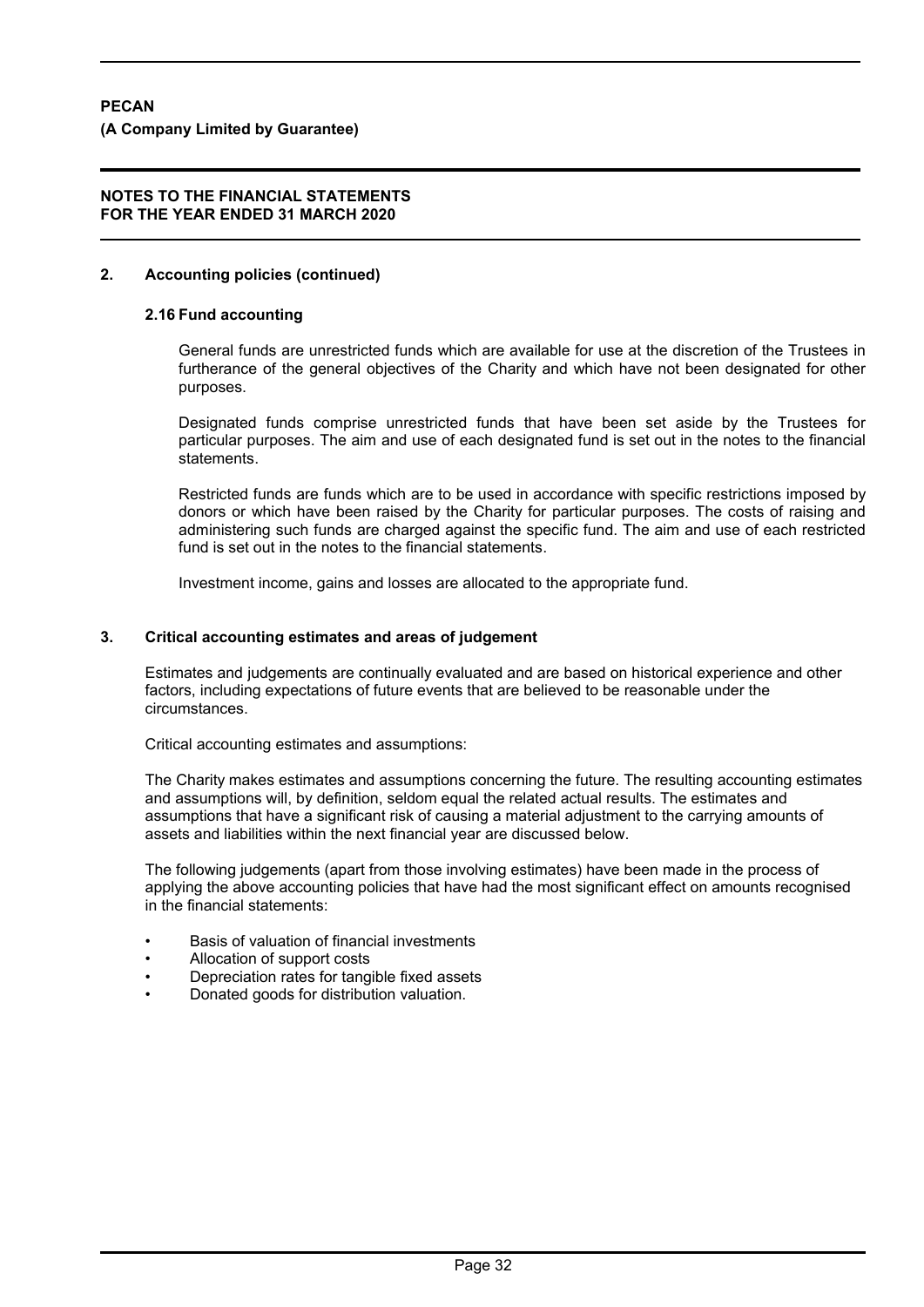**(A Company Limited by Guarantee)**

# **NOTES TO THE FINANCIAL STATEMENTS FOR THE YEAR ENDED 31 MARCH 2020**

# **4. Income from donations and grants**

|                                            | <b>Unrestricted</b><br>funds<br>2020<br>£ | <b>Restricted</b><br>funds<br>2020<br>£ | <b>Total</b><br>funds<br>2020<br>£ |
|--------------------------------------------|-------------------------------------------|-----------------------------------------|------------------------------------|
| Donations and gifts                        | 38,806                                    | 210,396                                 | 249,202                            |
| Gift aid reclaimed                         | 928                                       | 17,297                                  | 18,225                             |
| Grants                                     | 20,000                                    |                                         | 20,000                             |
| Donated goods distributed to beneficiaries | 108,655                                   |                                         | 108,655                            |
| <b>Total 2020</b>                          | 168,389                                   | 227,693                                 | 396,082                            |
|                                            | <b>Unrestricted</b><br>funds<br>2019<br>£ | Restricted<br>funds<br>2019<br>£        | Total<br>funds<br>2019<br>£        |
| Donations and gifts                        | 40,857                                    | 100,542                                 | 141,399                            |
| Gift aid reclaimed                         | 1,210                                     | 4,029                                   | 5,239                              |
| Donated goods distributed to beneficiaries | 76,401                                    |                                         | 76,401                             |
| <b>Total 2019</b>                          | 118,468                                   | 104,571                                 | 223,039                            |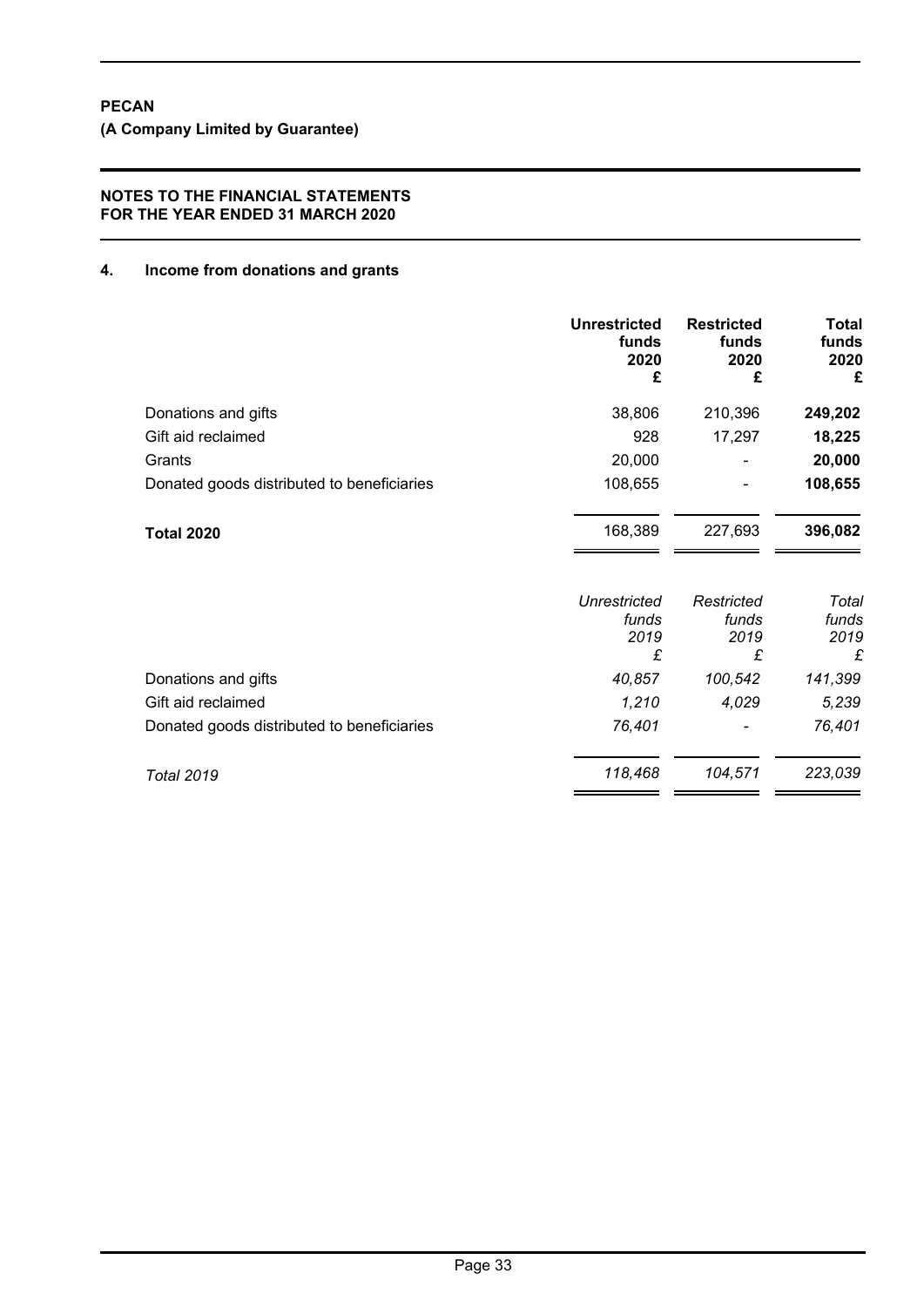**(A Company Limited by Guarantee)**

## **NOTES TO THE FINANCIAL STATEMENTS FOR THE YEAR ENDED 31 MARCH 2020**

# **5. Income from charitable activities**

| <b>Unrestricted</b><br>funds<br>2020<br>£ | <b>Restricted</b><br>funds<br>2020<br>£ | <b>Total</b><br>funds<br>2020<br>£ |
|-------------------------------------------|-----------------------------------------|------------------------------------|
|                                           | 17,351                                  | 17,351                             |
|                                           | 82,300                                  | 82,300                             |
| 528,774                                   | 36,489                                  | 565,263                            |
|                                           | 189,288                                 | 189,288                            |
| 528,774                                   | 325,428                                 | 854,202                            |
| <b>Unrestricted</b>                       | Restricted                              | Total                              |
|                                           |                                         | funds<br>2019                      |
| £                                         | £                                       | £                                  |
|                                           | 26,534                                  | 26,534                             |
|                                           | 77,363                                  | 77,363                             |
| 510,750                                   | 125,599                                 | 636,349                            |
|                                           | 156,956                                 | 156,956                            |
| 510,750                                   | 386,452                                 | 897,202                            |
|                                           | funds<br>2019                           | funds<br>2019                      |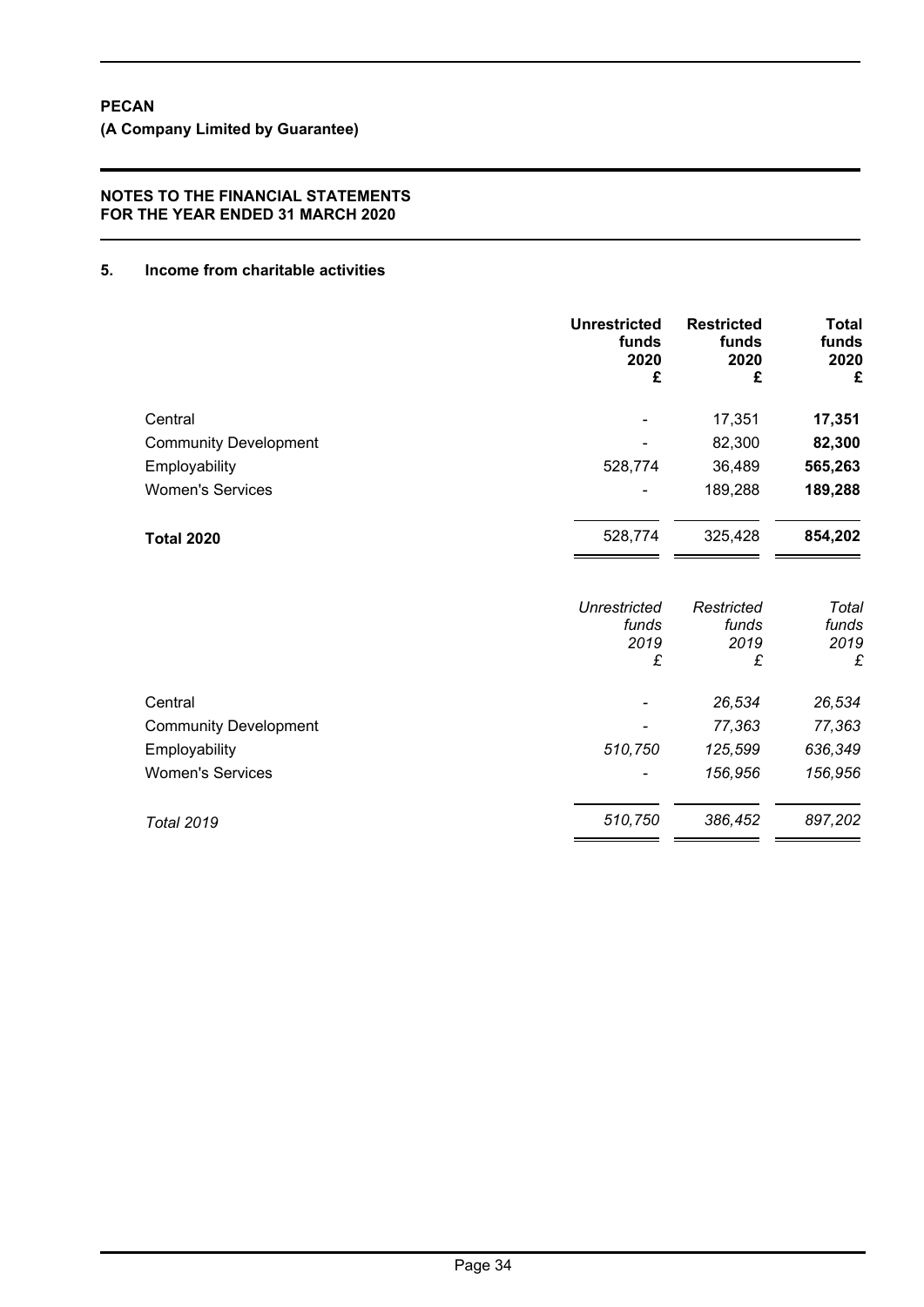#### **5. Income from charitable activities (continued)**

Included within income from charitable activities are the following grants received from government sources. There are no unfulfilled conditions or other contingencies attached to these grants:

|                                                                                                                          | 2020<br>£ | 2019<br>£ |
|--------------------------------------------------------------------------------------------------------------------------|-----------|-----------|
| Southwark Council - Southwark Employment and Enterprise Scheme 2                                                         | 7,200     | 2,327     |
| Southwark Council - Community Capacity and Environment and Ecology<br>grants (FoodBank)                                  | 26,000    | 25,716    |
| Southwark Council - Community Capacity and Environment and Ecology<br>grants (HOurBank)                                  | 29,000    | 27,452    |
| Southwark Council - Southwark Works Framework                                                                            | 31,489    | 125,599   |
| Prospects Services (DWP) - partly funded by Education and Skills Funding<br>Agency/partly funded by European Social Fund | 69,856    | 84,510    |
| London Community Rehabilitation Company Limited                                                                          | 20,000    | 5.014     |
| Lambeth Council - Women in Prison                                                                                        | 121,344   | 91.008    |
| G4S - partly funded by The Department of Work and Pensions/partly funded<br>by the European Social Fund                  | 458,919   | 426,241   |
|                                                                                                                          | 763,808   | 787,867   |

#### **6. Income from other trading activities**

|                    | <b>Unrestricted</b><br>funds<br>2020<br>£ | <b>Total</b><br>funds<br>2020<br>£ | Total<br>funds<br>2019<br>£ |
|--------------------|-------------------------------------------|------------------------------------|-----------------------------|
| Meeting room hires | 20,000                                    | 20,000                             | 28,060                      |
| Membership fees    | 7,978                                     | 7,978                              | $\overline{\phantom{a}}$    |
|                    | 27,978                                    | 27,978                             | 28,060                      |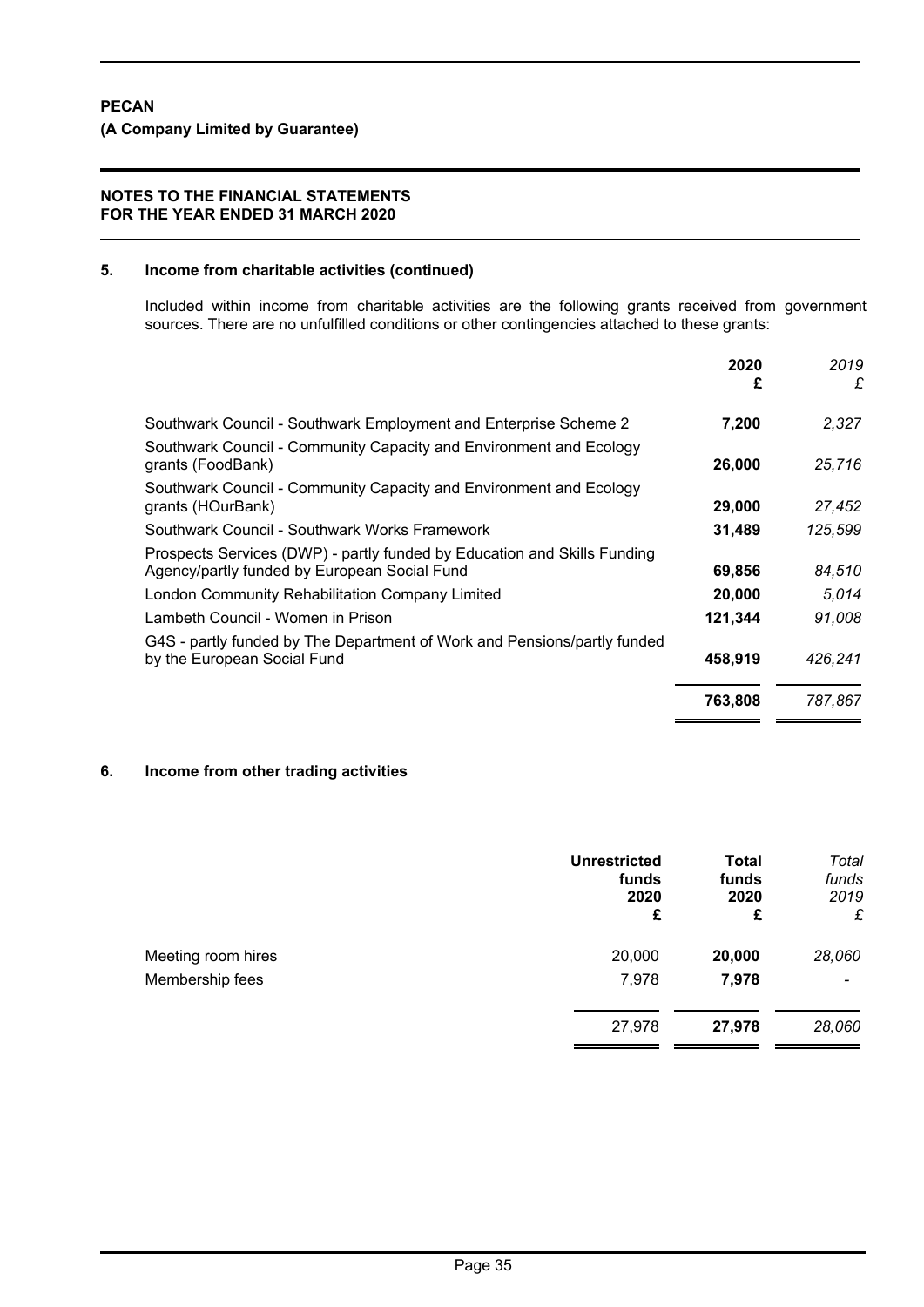**(A Company Limited by Guarantee)**

## **NOTES TO THE FINANCIAL STATEMENTS FOR THE YEAR ENDED 31 MARCH 2020**

# **7. Income from investments**

|                          | <b>Unrestricted</b><br>funds<br>2020<br>£ | <b>Total</b><br>funds<br>2020<br>£ |
|--------------------------|-------------------------------------------|------------------------------------|
| Dividend income          | 11,940                                    | 11,940                             |
| Bank interest receivable | 817                                       | 817                                |
| <b>Total 2020</b>        | 12,757                                    | 12,757                             |
|                          | <b>Unrestricted</b><br>funds              | Total<br>funds                     |
|                          | 2019<br>£                                 | 2019<br>£                          |
| Dividend income          | 9,939                                     | 9,939                              |
| Bank interest receivable | 551                                       | 551                                |
| <b>Total 2019</b>        | 10,490                                    | 10,490                             |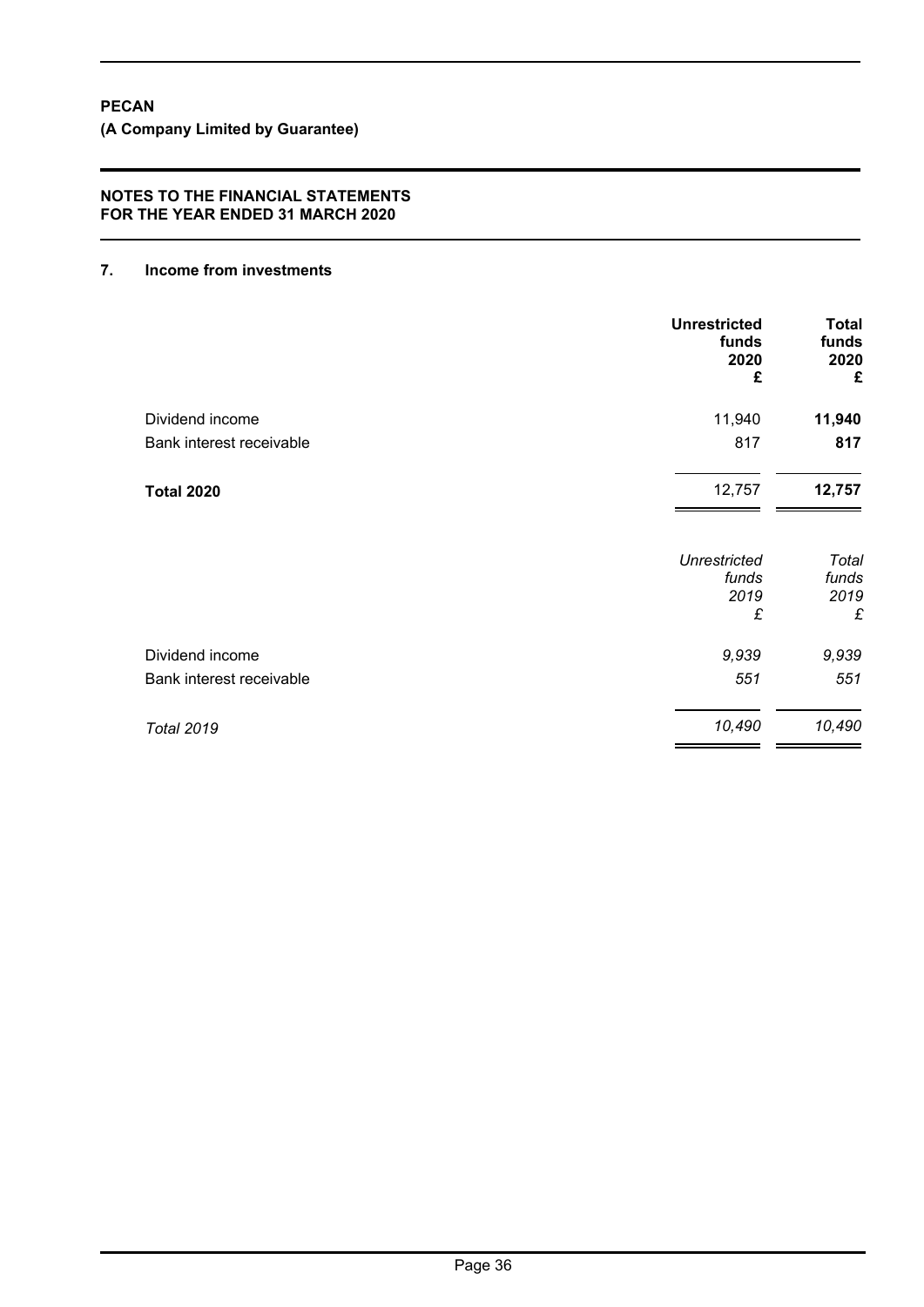## **8. Expenditure on raising funds**

|               | 2020<br>£      | 2019<br>£                |
|---------------|----------------|--------------------------|
| Direct costs  | $\blacksquare$ | $\overline{\phantom{0}}$ |
| Support costs | 49,910         | 38,423                   |
|               | 49,910         | 38,423                   |

The CCLA investment management costs cannot easily be identified as investments held in a "pooled fund", and hence are not disclosed as costs of raising funds. However, the 'ongoing charges figures' for the Investment and Deposit Funds for the year ended 31 March 2020 were 1.01% - 1.04% and 0.24% of capital, respectively.

In 2019 all expenditure on raising funds was from unrestricted funds.

# **Analysis of support costs**

|             | 2020<br>£ | 2019<br>£ |
|-------------|-----------|-----------|
| Staff costs | 21,955    | 21,526    |
| Premises    | 3,462     | 2,064     |
| Overheads   | 4,650     | 4,088     |
| Fundraising | 19,843    | 10,745    |
|             | 49,910    | 38,423    |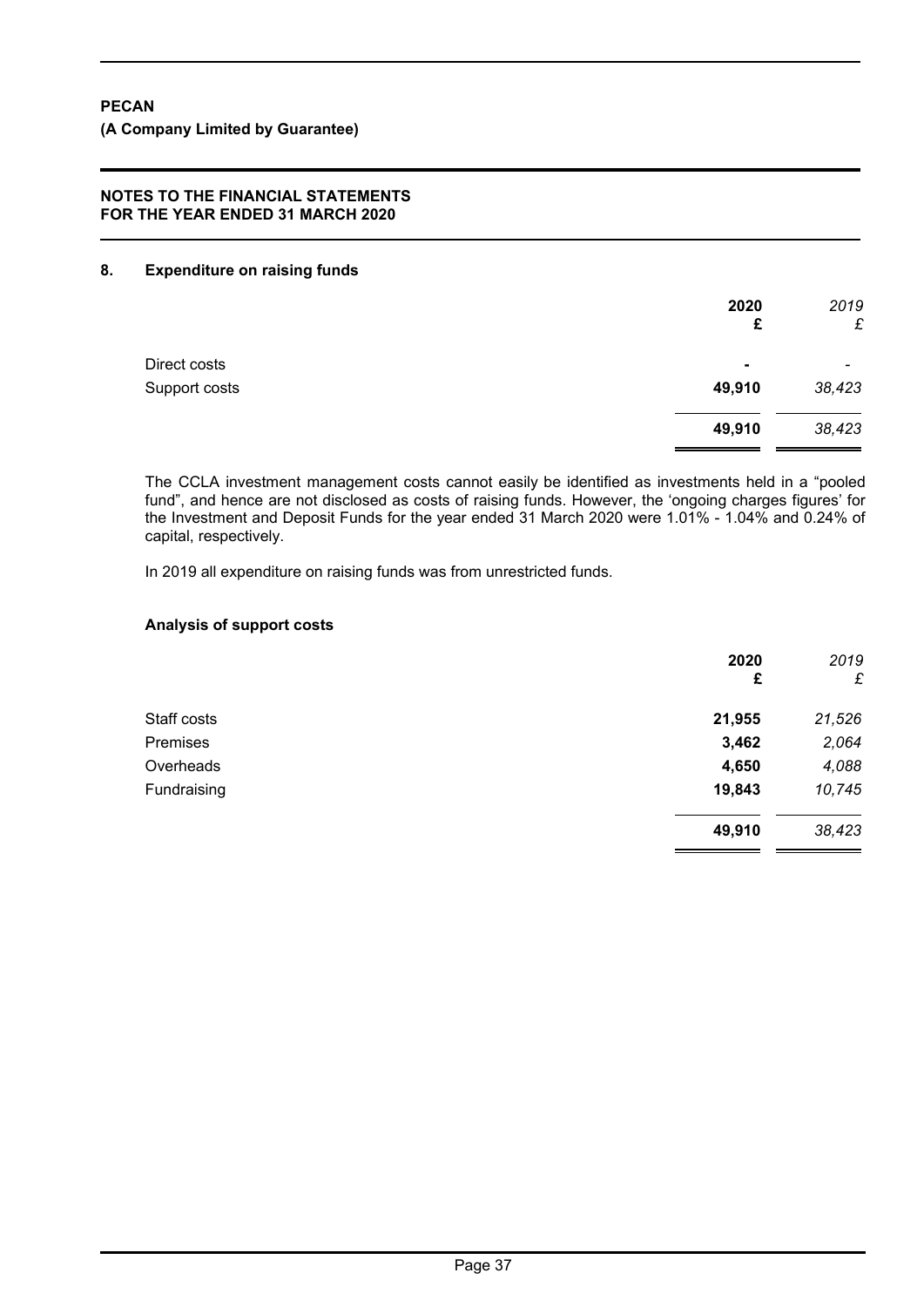# **9. Analysis of expenditure on charitable activities - by fund**

|                              | <b>Unrestricted</b><br>funds<br>2020<br>£ | <b>Restricted</b><br>funds<br>2020<br>£ | <b>Total</b><br>funds<br>2020<br>£ |
|------------------------------|-------------------------------------------|-----------------------------------------|------------------------------------|
| Central                      | 123,052                                   | 17,351                                  | 140,403                            |
| <b>Community Development</b> | 92,736                                    | 217,949                                 | 310,685                            |
| Employability                | 426,122                                   | 73,036                                  | 499,158                            |
| <b>Women's Services</b>      |                                           | 210,113                                 | 210,113                            |
| <b>Total 2020</b>            | 641,910                                   | 518,449                                 | 1,160,359                          |
|                              | Unrestricted<br>funds<br>2019<br>£        | Restricted<br>funds<br>2019<br>£        | Total<br>funds<br>2019<br>£        |
| Central                      | 71,189                                    | 26,534                                  | 97,723                             |
| <b>Community Development</b> | 76,401                                    | 180,929                                 | 257,330                            |
| Employability                | 357,539                                   | 127,681                                 | 485,220                            |
| <b>Women's Services</b>      |                                           | 149,503                                 | 149,503                            |
| <b>Total 2019</b>            | 505,129                                   | 484,647                                 | 989,776                            |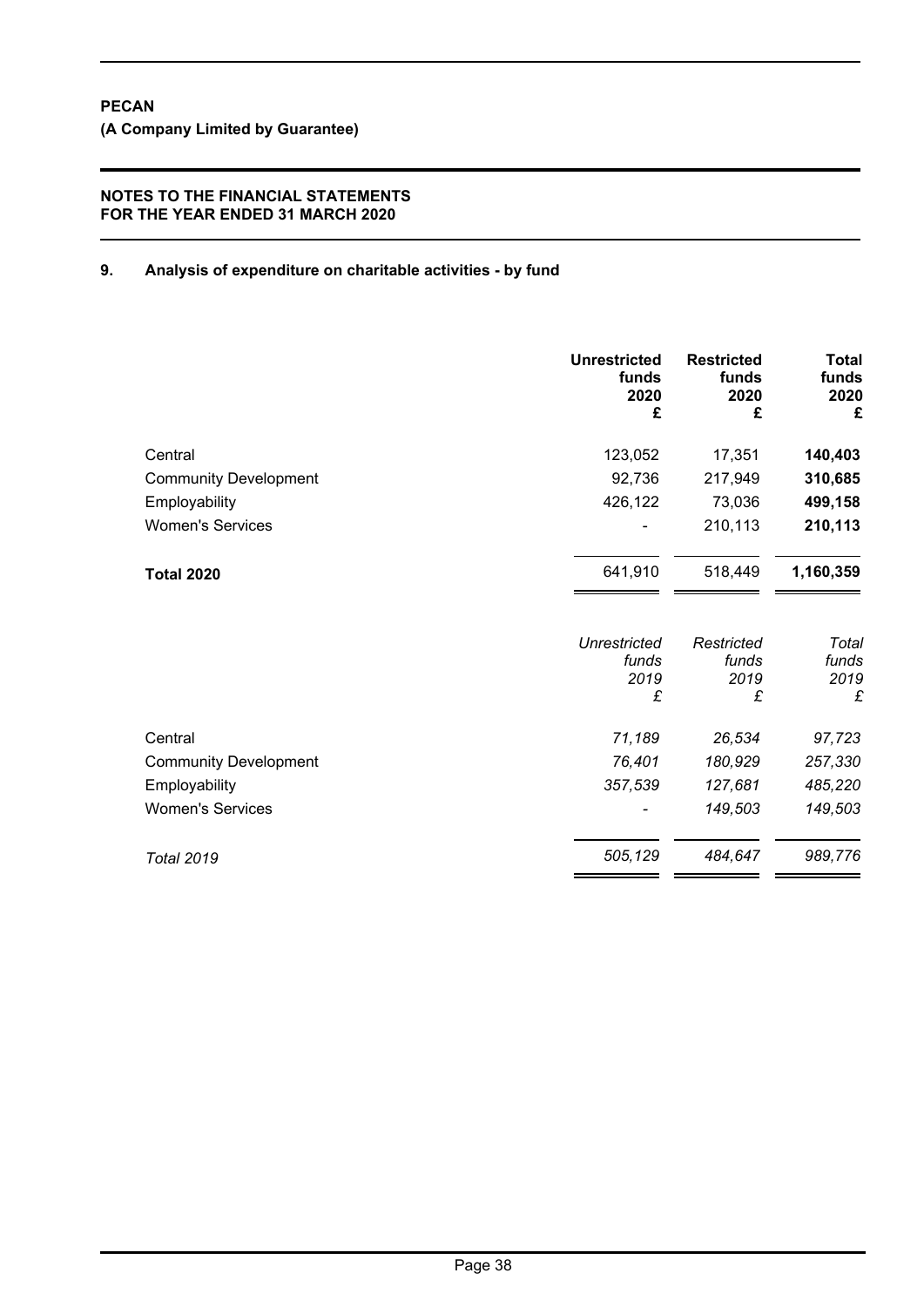# **10. Analysis of expenditure on charitable activities - by type**

|                              | <b>Activities</b><br>undertaken<br>directly<br>2020<br>£ | <b>Support</b><br>costs<br>2020<br>£ | Total<br>funds<br>2020<br>£ |
|------------------------------|----------------------------------------------------------|--------------------------------------|-----------------------------|
| Central                      |                                                          | 140,403                              | 140,403                     |
| <b>Community Development</b> | 275,148                                                  | 35,537                               | 310,685                     |
| Employability                | 404,277                                                  | 94.881                               | 499,158                     |
| <b>Women's Services</b>      | 180,217                                                  | 29,896                               | 210,113                     |
| <b>Total 2020</b>            | 859,642                                                  | 300,717                              | 1,160,359                   |

|                              | <b>Activities</b><br>undertaken<br>directly<br>2019<br>£ | Support<br>costs<br>2019<br>£ | Total<br>funds<br>2019<br>£ |
|------------------------------|----------------------------------------------------------|-------------------------------|-----------------------------|
| Central                      |                                                          | 97,723                        | 97,723                      |
| <b>Community Development</b> | 224,294                                                  | 33,036                        | 257,330                     |
| Employability                | 418,819                                                  | 66,401                        | 485,220                     |
| <b>Women's Services</b>      | 124,375                                                  | 25,128                        | 149,503                     |
| <b>Total 2019</b>            | 767,488                                                  | 222,288                       | 989,776                     |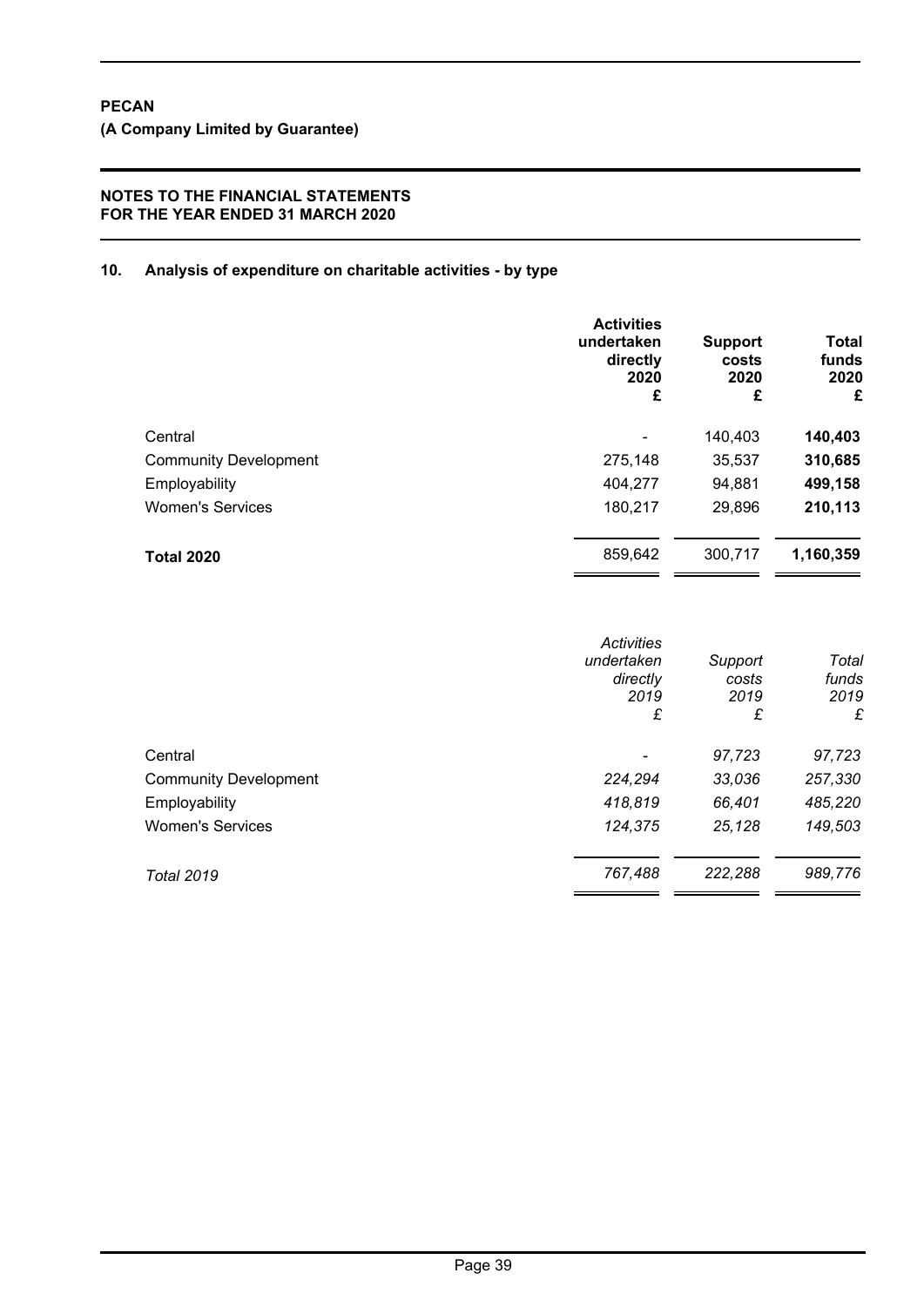# **10. Analysis of expenditure on charitable activities - by type (continued)**

# **Analysis of support costs**

|                     | Total<br>funds<br>2020<br>£ | Total<br>funds<br>2019<br>£ |
|---------------------|-----------------------------|-----------------------------|
| Staff costs         | 166,370                     | 124,729                     |
| Depreciation        | 12,123                      | 12,125                      |
| Project costs       | 81                          |                             |
| Human resources     | 18,705                      | 18,391                      |
| <b>Premises</b>     | 53,292                      | 43,777                      |
| Overheads           | 2,462                       | (856)                       |
| Management services | 8,234                       | 9,332                       |
| IT support          | 16,329                      | 5,752                       |
| Governance          | 23,121                      | 9,038                       |
|                     | 300,717                     | 222,288                     |

Governance costs are analysed in Note 11.

# **11. Governance costs**

|                                                            | 2020<br>£ | 2019<br>£ |
|------------------------------------------------------------|-----------|-----------|
| Auditors' remuneration - Audit of the financial statements | 11,000    | 6,500     |
| Auditors' remuneration - Other services                    | 3,700     | 2,000     |
| Consultancy fees                                           | 8,378     |           |
| Professional fees                                          | 30        |           |
| Other governance costs                                     | 13        | 538       |
|                                                            | 23,121    | 9,038     |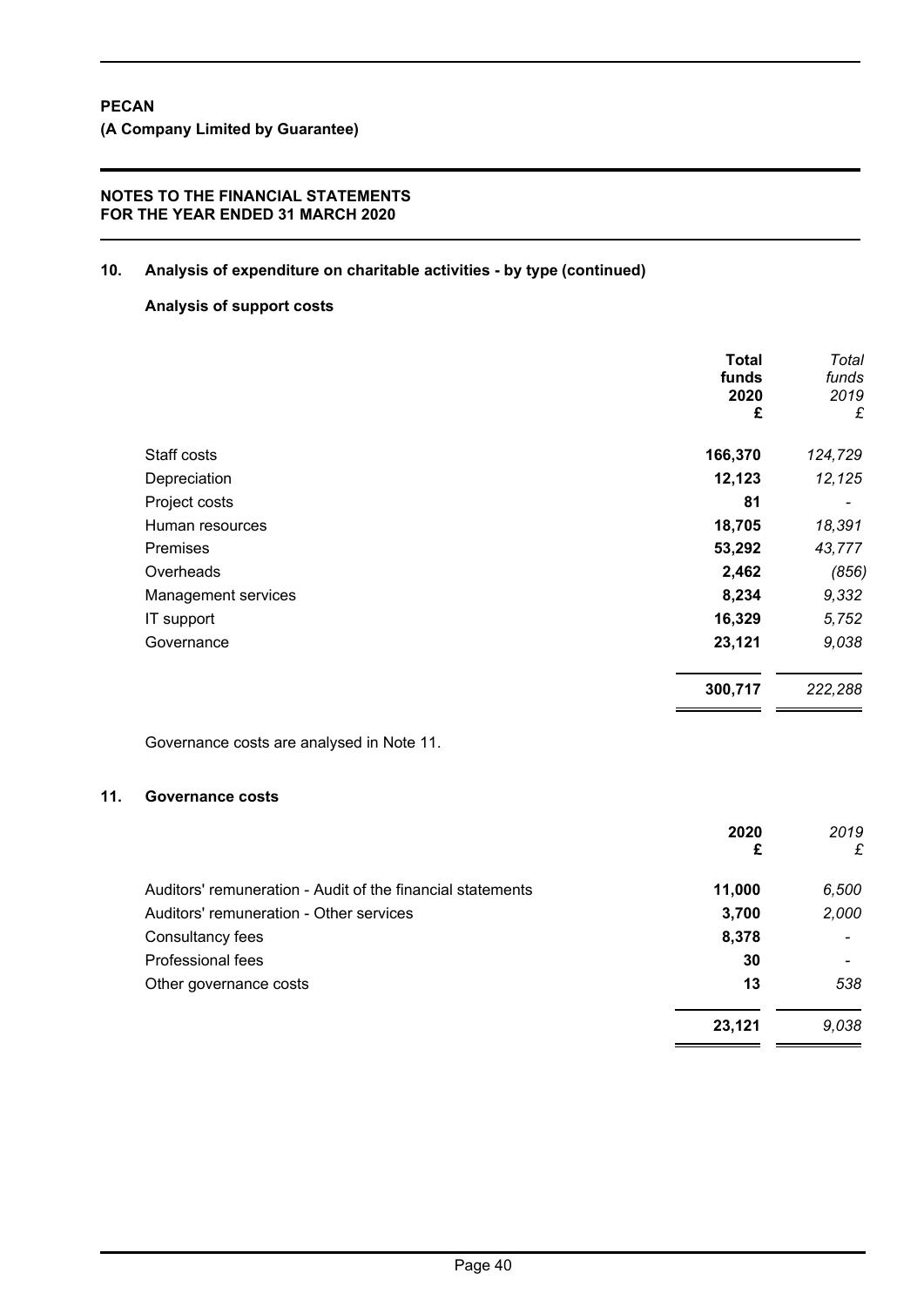#### **12. Staff costs**

|                       | 2020<br>£ | 2019<br>£ |
|-----------------------|-----------|-----------|
| Wages and salaries    | 711,497   | 604,004   |
| Social security costs | 57,604    | 50,811    |
| Pension costs         | 57,176    | 44,220    |
|                       | 826,277   | 699,035   |

The average number of persons employed by the Charity during the year was as follows:

|               | 2020<br>No. | 2019<br>No. |
|---------------|-------------|-------------|
| Direct staff  | 28          | 23          |
| Support staff | 5           | $\sqrt{5}$  |
|               | 33          | 28          |

No employee received remuneration amounting to more than £60,000 in either year.

The Charity considers its Key Management Personnel to comprise of the Trustees, the Chief Executive Director. The total amount of employee benefits, including employers national insurance contributions and employers pension contributions, received by Key Management Personnel is £56,791 (2019 - £54,405).

The Senior Management structure changed from 1st April 2020 to include the Head of Operations and the Head of Finance and Resources.

#### **13. Trustees' remuneration and expenses**

During the year, no Trustees received any remuneration or other benefits *(2019 - £NIL)*.

During the year ended 31 March 2020, expenses totalling *£*15 were reimbursed or paid directly to 1 Trustee *(2019 - £NIL*). This was for travel costs.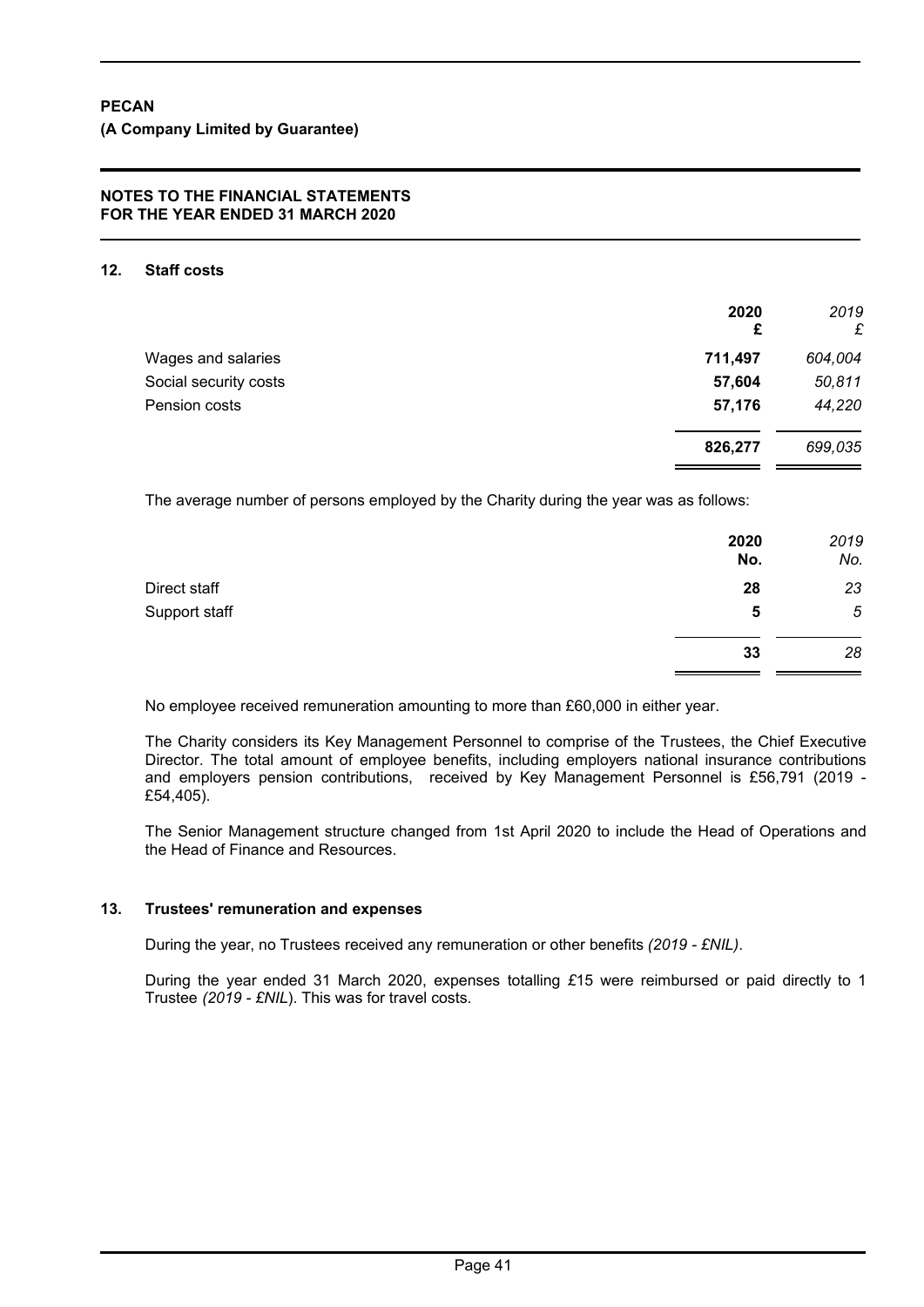**(A Company Limited by Guarantee)**

### **NOTES TO THE FINANCIAL STATEMENTS FOR THE YEAR ENDED 31 MARCH 2020**

#### **14. Tangible fixed assets**

|                          | <b>Freehold</b><br>buidlings<br>£ | land and Fixtures and<br>fittings<br>£ | <b>Office</b><br>equipment<br>£ | <b>Total</b><br>£ |
|--------------------------|-----------------------------------|----------------------------------------|---------------------------------|-------------------|
| <b>Cost or valuation</b> |                                   |                                        |                                 |                   |
| At 1 April 2019          | 656,898                           | 15,531                                 | 4,956                           | 677,385           |
| <b>Additions</b>         |                                   |                                        | 1,900                           | 1,900             |
| Disposals                |                                   | (15, 531)                              |                                 | (15, 531)         |
| At 31 March 2020         | 656,898                           |                                        | 6,856                           | 663,754           |
| <b>Depreciation</b>      |                                   |                                        |                                 |                   |
| At 1 April 2019          | 172,782                           | 15,531                                 | 2,971                           | 191,284           |
| Charge for the year      | 10,138                            |                                        | 1,985                           | 12,123            |
| On disposals             |                                   | (15, 531)                              |                                 | (15, 531)         |
| At 31 March 2020         | 182,920                           |                                        | 4,956                           | 187,876           |
| Net book value           |                                   |                                        |                                 |                   |
| At 31 March 2020         | 473,978                           |                                        | 1,900                           | 475,878           |
| At 31 March 2019         | 484,116                           |                                        | 1,985                           | 486,101           |

Included within freehold land and buildings is land of £150,000 (2019 - £150,000) which is not depreciated.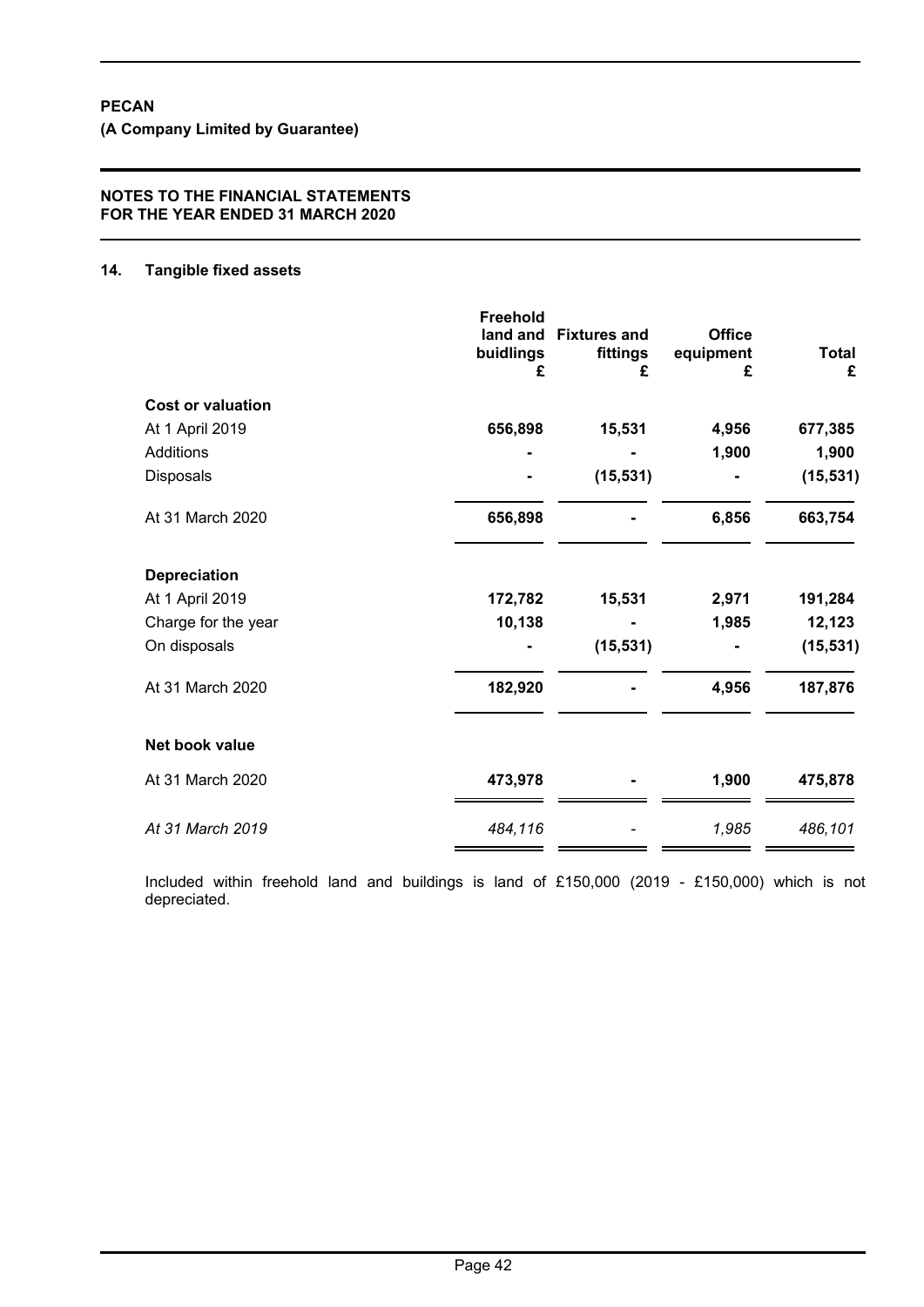#### **15. Fixed asset investments**

|                          | <b>CCLA</b><br>investments<br>£ |
|--------------------------|---------------------------------|
| <b>Cost or valuation</b> |                                 |
| At 1 April 2019          | 303,069                         |
| Additions                | 100,000                         |
| <b>Revaluations</b>      | (20, 032)                       |
| At 31 March 2020         | 383,037                         |
| Net book value           |                                 |
| At 31 March 2020         | 383,037                         |
| At 31 March 2019         | 303,069                         |

The fixed asset investments all relate to investments held in CCLA.

#### **16. Stocks**

|     |                                | 2020<br>£ | 2019<br>£ |
|-----|--------------------------------|-----------|-----------|
|     | Donated goods                  | 15,919    |           |
| 17. | <b>Debtors</b>                 |           |           |
|     |                                | 2020<br>£ | 2019<br>£ |
|     | Due within one year            |           |           |
|     | Trade debtors                  | 215,430   | 115,540   |
|     | Other debtors                  | 376,456   | 268,242   |
|     | Prepayments and accrued income | 5,527     | 9,838     |
|     |                                | 597,413   | 393,620   |
|     |                                |           |           |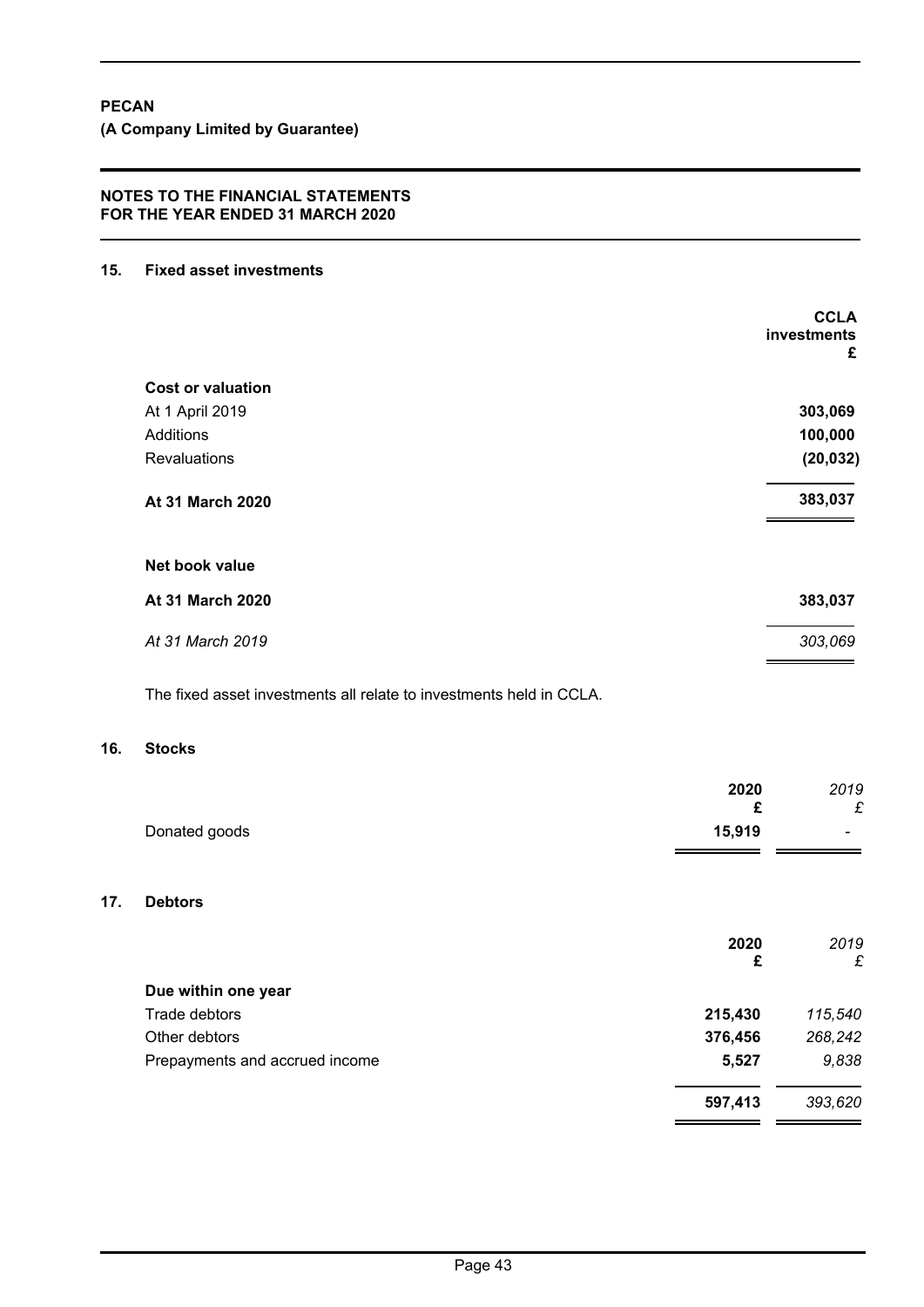# **18. Creditors: Amounts falling due within one year**

|                                        | 2020<br>£ | 2019<br>£ |
|----------------------------------------|-----------|-----------|
| Trade creditors                        | 23,629    | 32,915    |
| Other taxation and social security     | 411,474   | 308,311   |
| Other creditors                        | 8,640     | 10,820    |
| Accruals and deferred income           | 209,114   | 107,515   |
|                                        | 652,857   | 459,561   |
|                                        | 2020<br>£ | 2019<br>£ |
| <b>Deferred income</b>                 |           |           |
| Deferred income at 1 April             | 99,015    | 56,893    |
| Resources deferred during the year     | 194,914   | 99,015    |
| Amounts released from previous periods | (99, 015) | (56, 893) |
| Deferred income at 31 March            | 194,914   | 99,015    |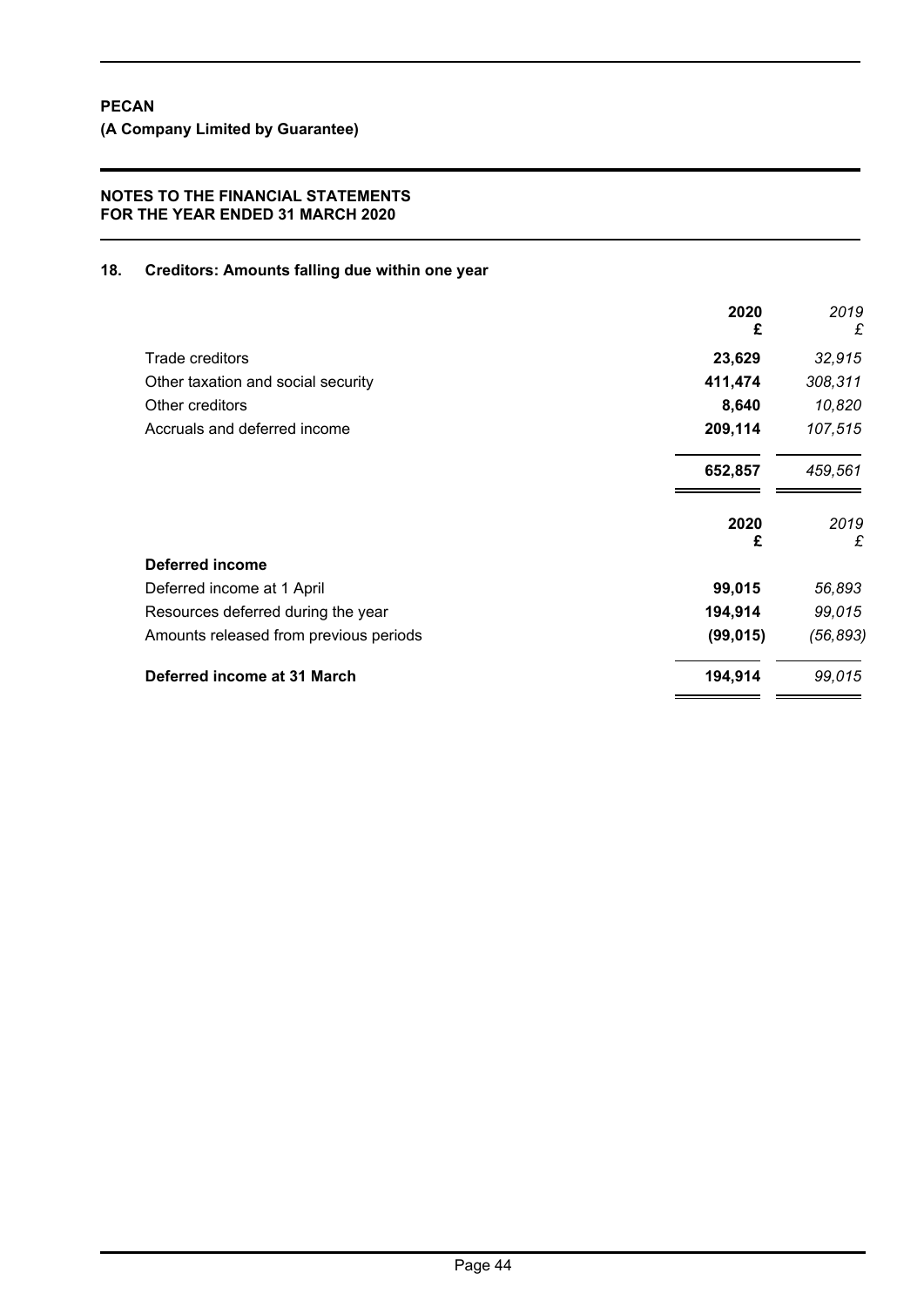Income in respect of the following was received in the 2019/20 financial year but has been deferred to the next financial year:

|                                                 | 2020   | 2019   |
|-------------------------------------------------|--------|--------|
|                                                 | £      | £      |
| Lloyds Bank Foundation                          |        | 10,151 |
| The Better Trust                                |        | 8,000  |
| London Community Rehabilitation Company Limited |        | 20,000 |
| Women in Prison                                 | 30,336 | 30,336 |
| Tony & Sheelagh Williams Charitable Foundation  | 10,000 | 10,000 |
| <b>Charles Haywards Foundation</b>              |        | 10,000 |
| People's Postcode Trust                         |        | 1,778  |
| Erevena Limited                                 |        | 2,500  |
| <b>City Bridge Trust</b>                        |        | 6,250  |
| Guy's and St Thomas Charity grant               | 90,600 |        |
| Women in Prison RE: London CRC                  | 30,000 |        |
| S.H.E.D                                         | 10,000 |        |
| The Henry Smith Grant                           | 15,000 |        |
| ASDA Grant (Large)                              | 3,978  |        |
| <b>W</b> F Southhall Trust                      | 5,000  |        |

**194,914** *99,015*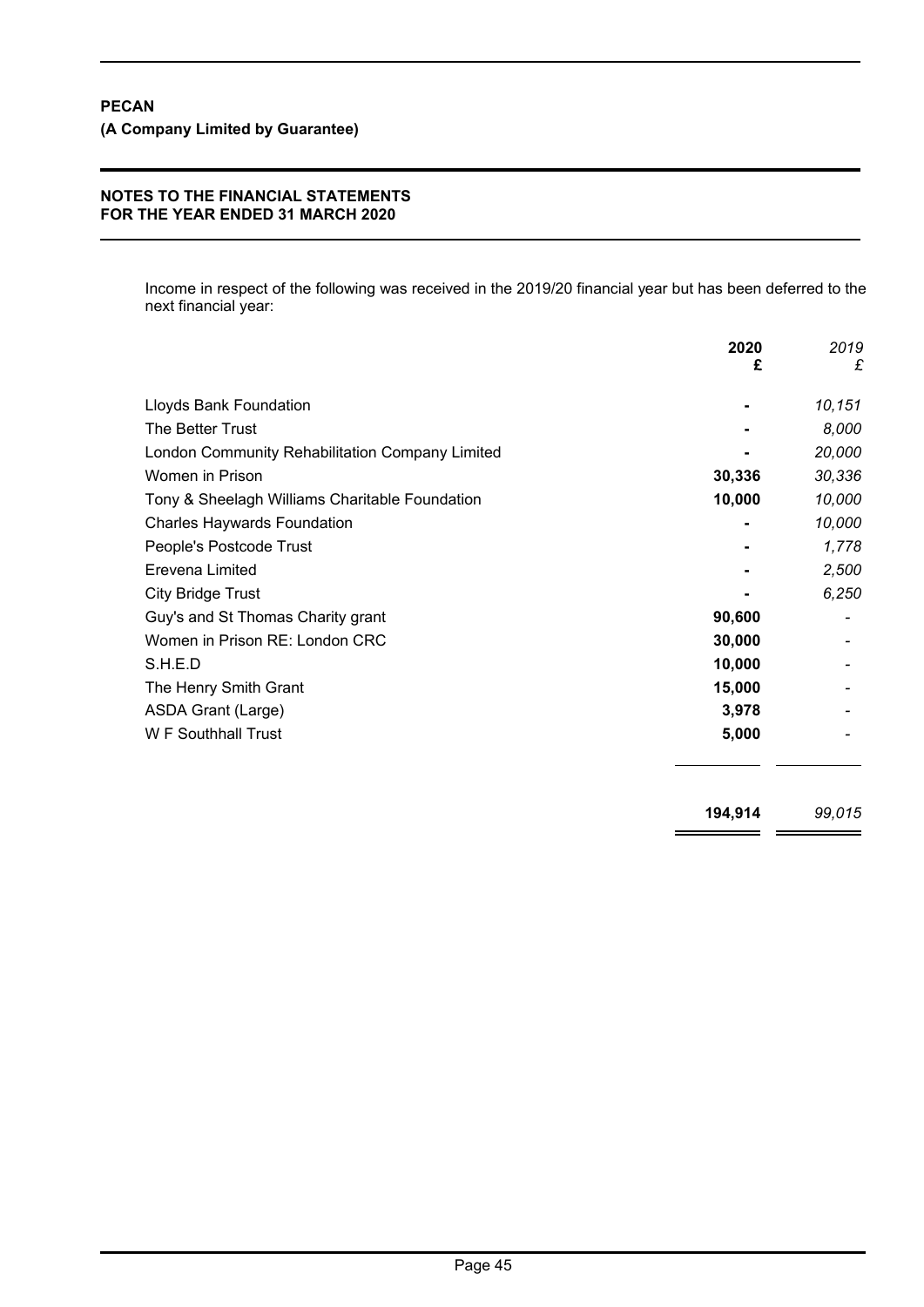**(A Company Limited by Guarantee)**

#### **NOTES TO THE FINANCIAL STATEMENTS FOR THE YEAR ENDED 31 MARCH 2020**

#### **19. Statement of funds**

**Statement of funds - current year**

|                                              | <b>Balance at 1</b><br><b>April 2019</b><br>£ | £         | Income Expenditure<br>£ | <b>Transfers</b><br>in/(out)<br>£ | Gains/<br>(Losses)<br>£ | <b>Balance at</b><br>31 March<br>2020<br>£ |
|----------------------------------------------|-----------------------------------------------|-----------|-------------------------|-----------------------------------|-------------------------|--------------------------------------------|
| <b>Unrestricted</b><br>funds                 |                                               |           |                         |                                   |                         |                                            |
| <b>Designated</b><br>funds                   |                                               |           |                         |                                   |                         |                                            |
| <b>Fixed asset</b><br>fund                   | 370,764                                       |           |                         | (2,871)                           |                         | 367,893                                    |
| <b>General funds</b>                         |                                               |           |                         |                                   |                         |                                            |
| General funds                                | 464,408                                       | 205,415   | (229, 179)              | (1, 723)                          | (20, 032)               | 418,889                                    |
| Employability                                |                                               | 532,483   | (462, 641)              |                                   |                         | 69,842                                     |
|                                              | 464,408                                       | 737,898   | (691, 820)              | (1, 723)                          | (20, 032)               | 488,731                                    |
| <b>Total</b><br><b>Unrestricted</b><br>funds | 835,172                                       | 737,898   | (691, 820)              | (4, 594)                          | (20, 032)               | 856,624                                    |
| <b>Endowment</b><br>funds                    |                                               |           |                         |                                   |                         |                                            |
|                                              |                                               |           |                         |                                   |                         |                                            |
| Endowment<br>funds                           | 111,369                                       |           |                         | (3, 384)                          |                         | 107,985                                    |
| <b>Restricted</b><br>funds                   |                                               |           |                         |                                   |                         |                                            |
| General                                      |                                               | 13,916    | (21, 894)               | 7,978                             |                         |                                            |
| Community<br>Development                     | 24,637                                        | 310,853   | (249, 924)              |                                   |                         | 85,566                                     |
| Employability<br>Women's                     |                                               | 36,519    | (36, 519)               |                                   |                         |                                            |
| services /<br>Resettlement                   | 55,448                                        | 191,833   | (210, 112)              |                                   |                         | 37,169                                     |
|                                              | 80,085                                        | 553,121   | (518, 449)              | 7,978                             |                         | 122,735                                    |
| <b>Total of funds</b>                        | 1,026,626                                     | 1,291,019 | (1, 210, 269)           |                                   | (20, 032)               | 1,087,344                                  |
|                                              |                                               |           |                         |                                   |                         |                                            |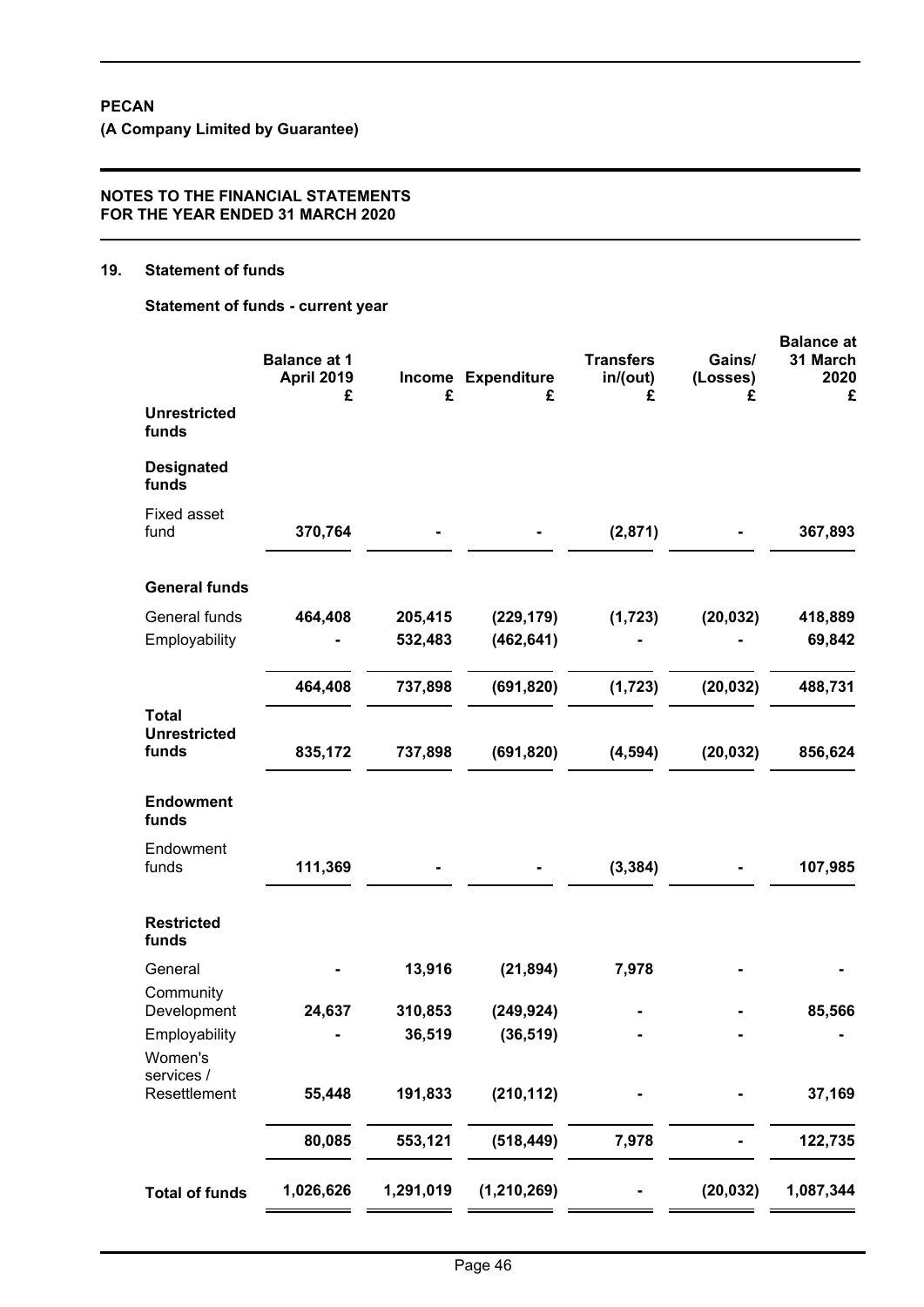**(A Company Limited by Guarantee)**

## **NOTES TO THE FINANCIAL STATEMENTS FOR THE YEAR ENDED 31 MARCH 2020**

# **19. Statement of funds (continued)**

**Statement of funds - prior year**

|                                              | <b>Balance</b> at<br>1 April 2018<br>£ | Income<br>£ | Expenditure<br>£ | <b>Transfers</b><br>in/(out)<br>£ | Gains/<br>(Losses)<br>£ | <b>Balance</b> at<br>31 March<br>2019<br>£ |
|----------------------------------------------|----------------------------------------|-------------|------------------|-----------------------------------|-------------------------|--------------------------------------------|
| <b>Unrestricted</b><br>funds                 |                                        |             |                  |                                   |                         |                                            |
| <b>Designated</b><br>funds                   |                                        |             |                  |                                   |                         |                                            |
| <b>Fixed asset</b><br>fund                   | 379,515                                |             |                  | (8, 751)                          |                         | 370,764                                    |
| <b>General funds</b>                         |                                        |             |                  |                                   |                         |                                            |
| General funds                                | 305,901                                | 667,768     | (543, 552)       | 12,125                            | 22,166                  | 464,408                                    |
| <b>Total</b><br><b>Unrestricted</b><br>funds | 685,416                                | 667,768     | (543, 552)       | 3,374                             | 22,166                  | 835,172                                    |
| <b>Endowment</b><br>funds                    |                                        |             |                  |                                   |                         |                                            |
| Endowment<br>funds                           | 114,743                                |             |                  | (3, 374)                          |                         | 111,369                                    |
| <b>Restricted</b><br>funds                   |                                        |             |                  |                                   |                         |                                            |
| General                                      | 10,040                                 | 27,046      | (27, 046)        | (10, 040)                         |                         |                                            |
| Community<br>Development                     | 16,952                                 | 178,185     | (180, 540)       | 10,040                            |                         | 24,637                                     |
| Employability<br>Women's<br>services /       |                                        | 127,558     | (127, 558)       |                                   |                         |                                            |
| Resettlement                                 | 46,717                                 | 158,234     | (149, 503)       |                                   |                         | 55,448                                     |
|                                              | 73,709                                 | 491,023     | (484, 647)       |                                   |                         | 80,085                                     |
| <b>Total of funds</b>                        | 873,868                                | 1,158,791   | (1,028,199)      |                                   | 22,166                  | 1,026,626                                  |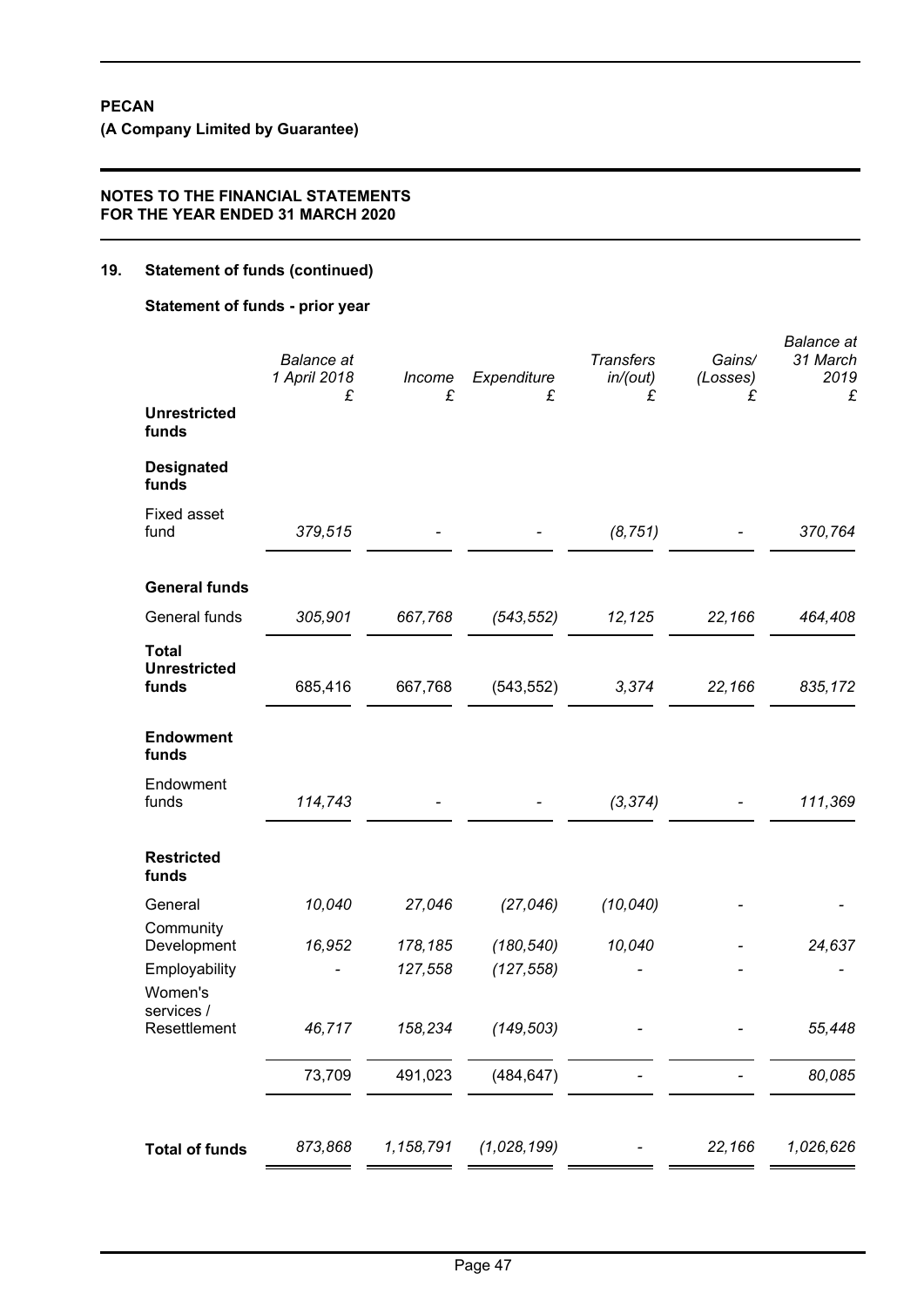#### **Statement of funds (continued)**

Fixed asset fund - This fund represents the amount of charity funds locked up in Freehold land and buildings and other fixed assets which are needed for operational purposes. The funds are carried at the net book value of the fixed assets at the balance sheet date, after deducting any outstanding loans, endowment funds or restricted funds used to finance their operation. The transfer out of £2,871 was to recognise fixed asset additions and the depreciation charge on assets held in this fund.

Unrestricted funds are general funds which are available for use at the discretion of the Trustees in furtherance of the general objectives of the Charity and which have not been designated for other purposes. The transfer in of £6,255 was to reallocate fixed asset additions and the depreciation charge on assets held in other funds

Projects financed by restricted funds are supported by unrestricted funding where necessary. This occurs where the funding is in arrears or the incidence of expenditure on the project occurs disproportionately at the beginning of the project compared to the income flows. Where restricted projects end the year with a deficit, this is met by after year-end restricted income or transfers from unrestricted funds.

General restricted funds - These are funds that can be used to support the function of Pecan to deliver services. This can be for capital items and for revenue expenditure to support the furtherance of the organisation's objectives.

Community development fund - Funding for work on the Pecan Foodbank, Hourbank and Community projects.

Employability fund - Funding for use in providing information, advice and guidance (IAG) to clients on incapacity benefit.

Women's services / Resettlement fund - Funding for work on the Women's Service project.

Endowment fund - this is made up of donations and statutory funding provided to contribute towards capitalised refurbishments of 121 Peckham High Street and 71-73 County Street. Depreciation associated with the improvements is charged to the endowed funds in the proportion to which they have contributed to the refurbishment. 71-73 County Street was disposed of in 2014. The transfer out of £3,384 (2019 - £3,374) was to recognise the depreciation charge on assets held in this fund.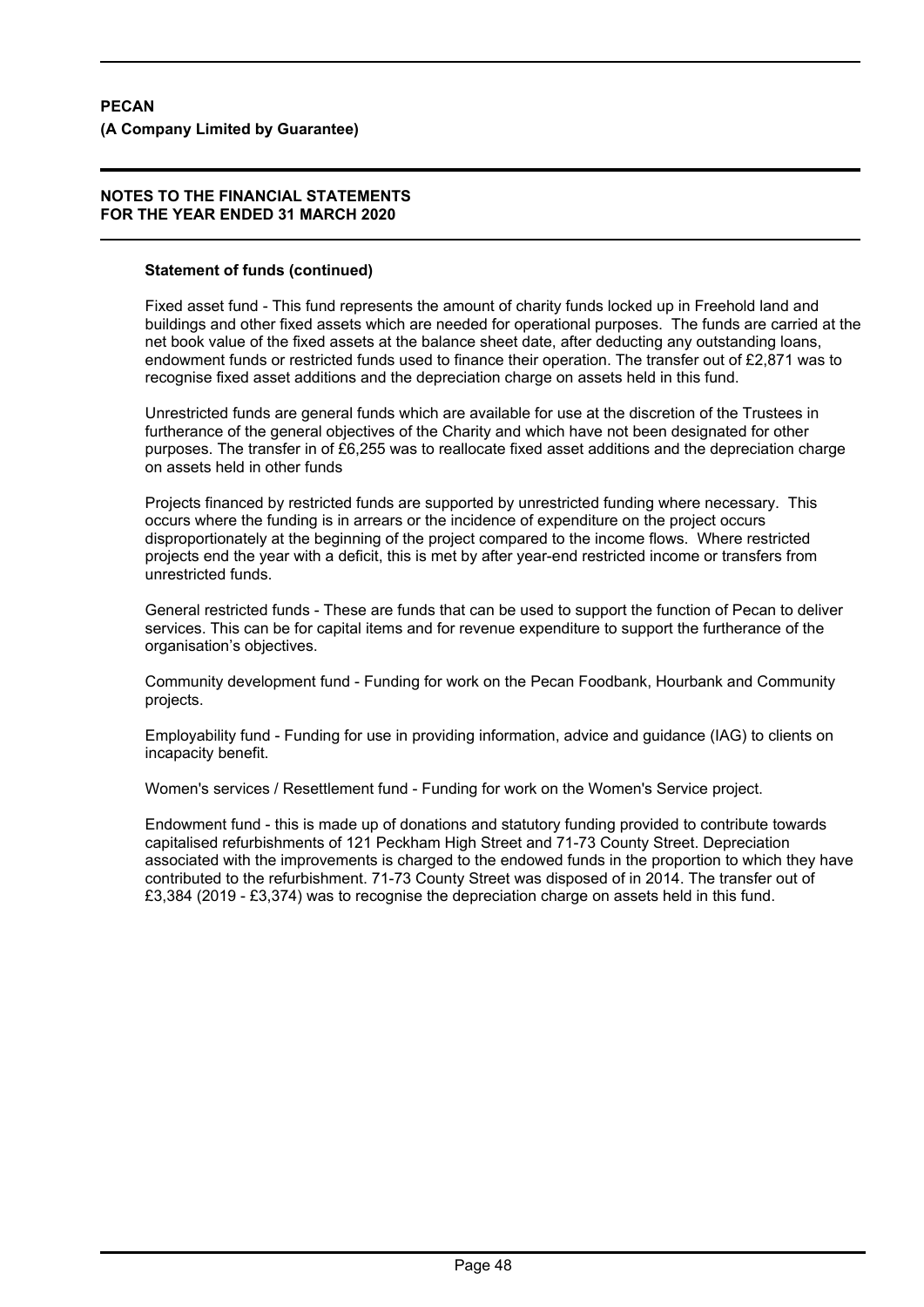#### **20. Analysis of net assets between funds**

**Analysis of net assets between funds - current period**

|                               | <b>Unrestricted</b><br>funds<br>2020<br>£ | <b>Restricted</b><br>funds<br>2020<br>£ | Endowment<br>funds<br>2020<br>£ | <b>Total</b><br>funds<br>2020<br>£ |
|-------------------------------|-------------------------------------------|-----------------------------------------|---------------------------------|------------------------------------|
| Tangible fixed assets         | 367,893                                   | -                                       | 107,985                         | 475,878                            |
| Fixed asset investments       | 383,037                                   |                                         | $\overline{a}$                  | 383,037                            |
| <b>Current assets</b>         | 758,551                                   | 122,735                                 | $\blacksquare$                  | 881,286                            |
| Creditors due within one year | (652, 857)                                | -                                       | ۰                               | (652, 857)                         |
| <b>Total</b>                  | 856,624                                   | 122,735                                 | 107,985                         | 1,087,344                          |

#### **Analysis of net assets between funds - prior period**

|                               | Unrestricted<br>funds<br>2019<br>£ | Restricted<br>funds<br>2019<br>£ | Endowment<br>funds<br>2019<br>£ | Total<br>funds<br>2019<br>£ |
|-------------------------------|------------------------------------|----------------------------------|---------------------------------|-----------------------------|
| Tangible fixed assets         | 374,732                            |                                  | 111,369                         | 486,101                     |
| Fixed asset investments       | 303,069                            |                                  | $\blacksquare$                  | 303,069                     |
| Current assets                | 616,932                            | 80,085                           | $\blacksquare$                  | 697,017                     |
| Creditors due within one year | (459, 561)                         |                                  | ٠                               | (459, 561)                  |
| <b>Total</b>                  | 835,172                            | 80,085                           | 111,369                         | 1,026,626                   |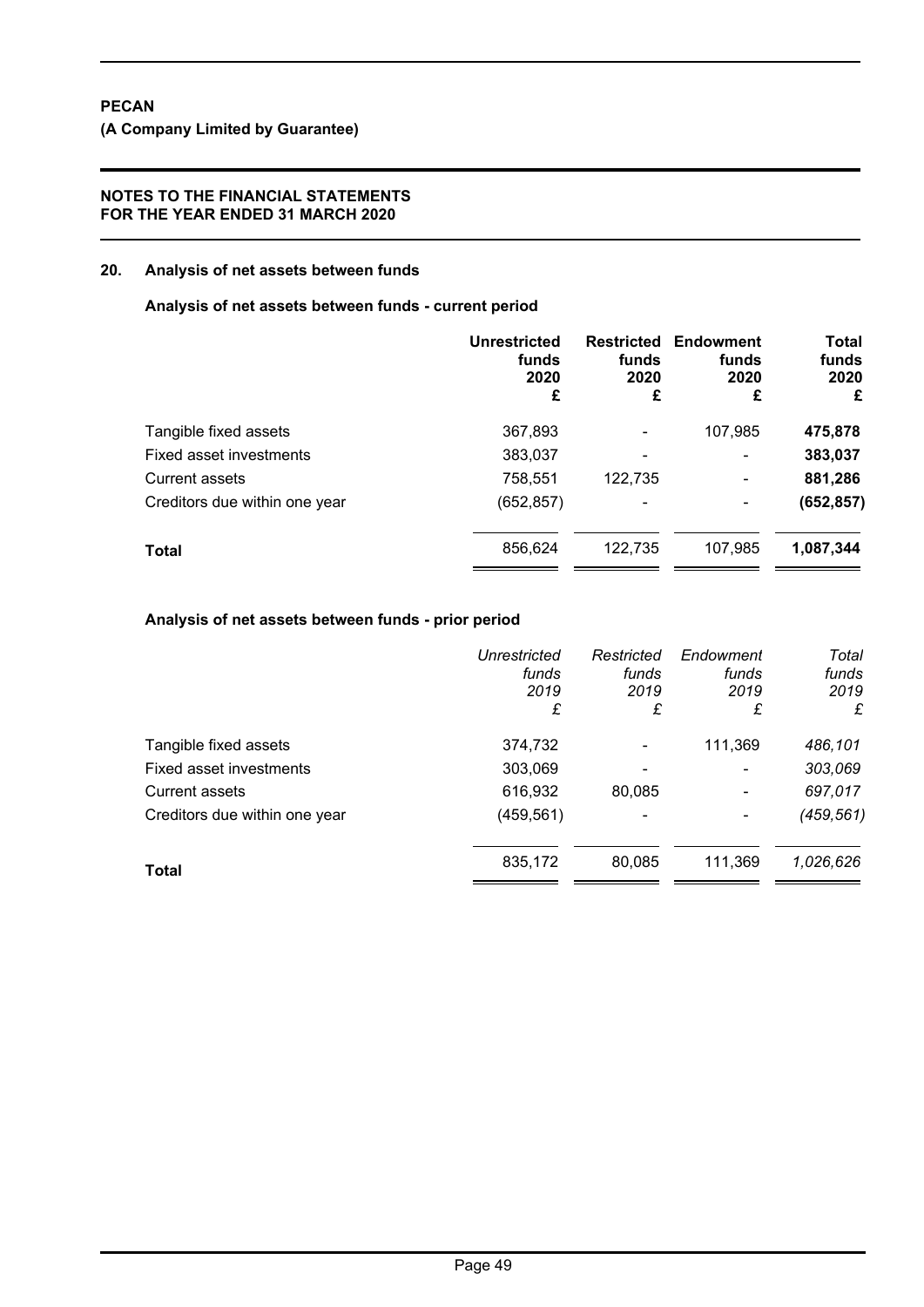# **21. Reconciliation of net movement in funds to net cash flow from operating activities**

| 60,718<br>152,758<br>12,123<br>12,125<br>20,032<br>(22, 166)<br>(12, 757)<br>(10, 490)<br>(15, 919)<br>(94, 920)<br>(81, 669)<br>65,114<br>84,423<br>53,700<br>115,672 |
|------------------------------------------------------------------------------------------------------------------------------------------------------------------------|
|                                                                                                                                                                        |
|                                                                                                                                                                        |
|                                                                                                                                                                        |
|                                                                                                                                                                        |
|                                                                                                                                                                        |
|                                                                                                                                                                        |
|                                                                                                                                                                        |
|                                                                                                                                                                        |
|                                                                                                                                                                        |
|                                                                                                                                                                        |
| 2020<br>2019<br>£<br>£                                                                                                                                                 |
| 267,954<br>303,397                                                                                                                                                     |
| 267,954<br>303,397                                                                                                                                                     |
|                                                                                                                                                                        |

# **23. Analysis of Net Debt**

|                          | At 1 April<br>2019<br>£ | <b>Cash flows</b><br>£ | At 31 March<br>2020<br>£ |
|--------------------------|-------------------------|------------------------|--------------------------|
| Cash at bank and in hand | 303,397                 | (35, 443)              | 267,954                  |
|                          | 303,397                 | (35, 443)              | 267,954                  |

# **24. Pension commitments**

The Charity contributes to employees defined contribution stakeholder pension schemes. The amount recognised as an expense in the period was £55,682 (2019 - £42,828). Contributions totalling £4,989 (2019 - £8,248) were payable to the fund at the balance sheet date and are included within creditors.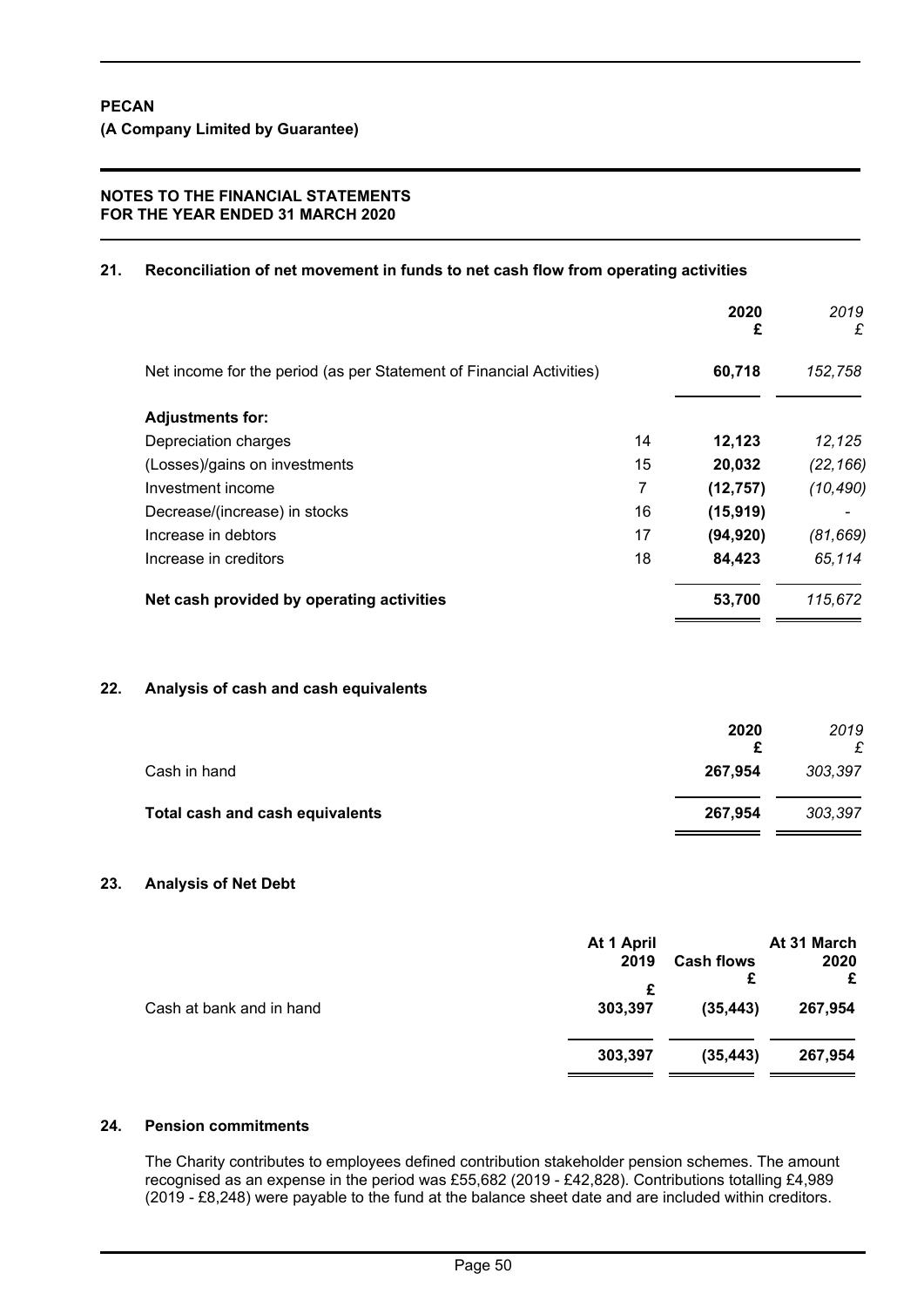#### **25. Operating lease commitments**

At 31 March 2020 the Charity had commitments to make future minimum lease payments under noncancellable operating leases as follows:

| 2020<br>£ | 2019<br>£ |
|-----------|-----------|
| 2,248     | 3,440     |
| 4,495     | 6,743     |
| 6,743     | 10,183    |
|           |           |

The following lease payments have been recognised as an expense in the Statement of Financial Activities:

|                         | 2020<br>c | 2019<br>£ |
|-------------------------|-----------|-----------|
| Operating lease rentals | 3,521     | 3,986     |

#### **26. Related party transactions**

During the year, the Charity received a donation of £2,000 (2019 - £NIL) from Tisbury Telegraph Trust of which E Orr is a common Trustee. There were no balances outstanding as at 31 March 2020 (2019 - £NIL).

During the year, the Charity made payments totalling £3,810 (2019 - £NIL) to All Saint's Church of which E Orr is a common Trustee. The payments were for rental of space at the church. £720 (2019 - £NIL) was payable to All Saint's Church as at 31 March 2020 (2019 - £NIL).

During the year, unrestricted donations made from individual Trustees totalled £600 (2019 - £NIL).

There were no other related party transactions in either the current or previous reporting years, other than Key Management Personnel remuneration disclosed in Notes 12 and 13.